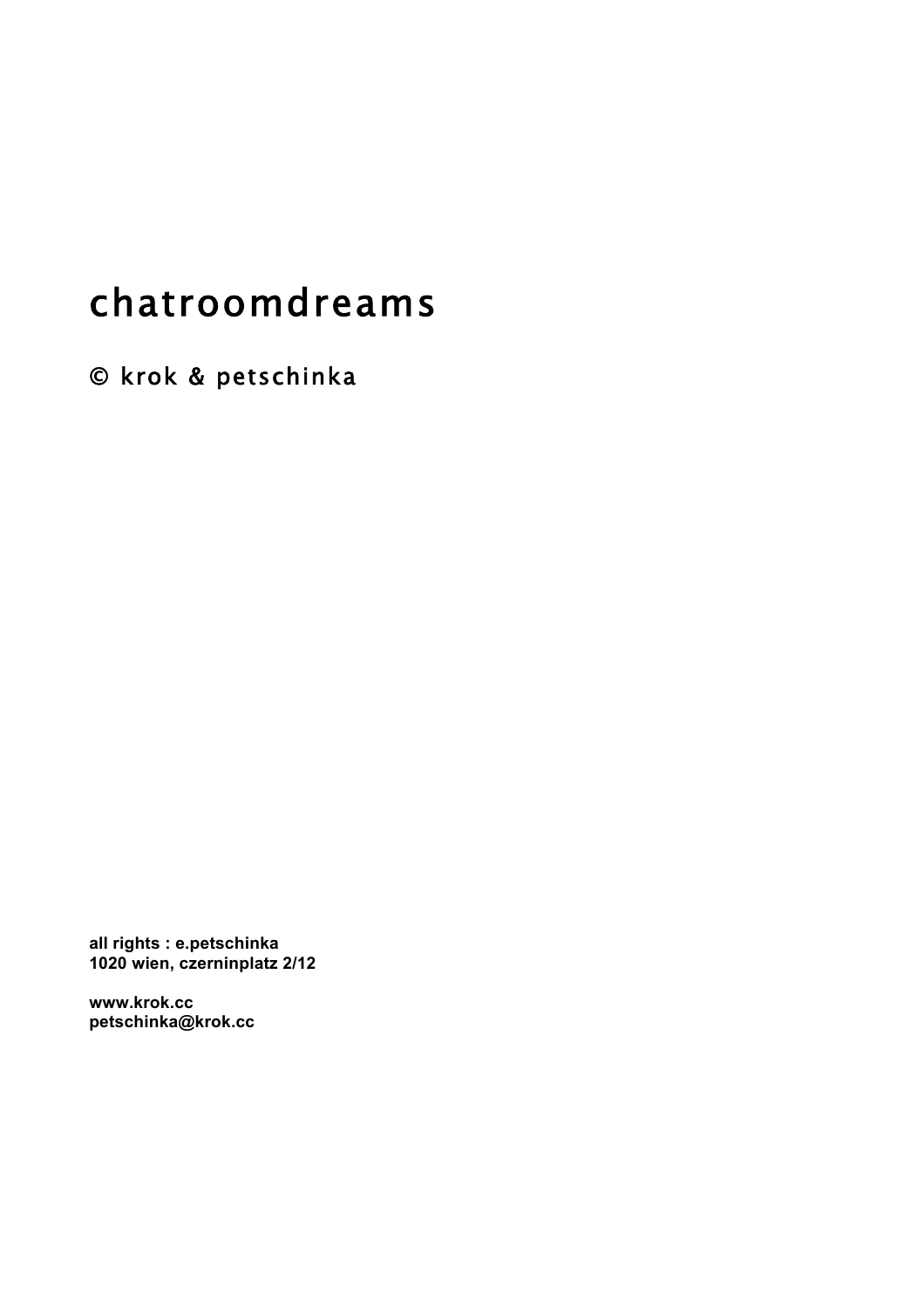# about the characters :

### B I L L I E, she's  $60 +$

MARTHA – BILLIES DAUGHTER - 35

NICO – BILLIES SON – 25

UNCLE ALFRED - BILLIES UNCLE - 80

BETTY – nurse of UNCLE ALFRED - 30

BILLIES BEST FRIEND LISA - 60

THE WAITER - 30

MISS ELSE – 85 year old expert for SADO/MASO-affairs

and :

#### **BILLIES** "MEN" from the internet

TIGER  $60 - 60$  plus

THE TAXIDERMIST - 60

ROBERT REDFORD - 60

THE DANCER - 70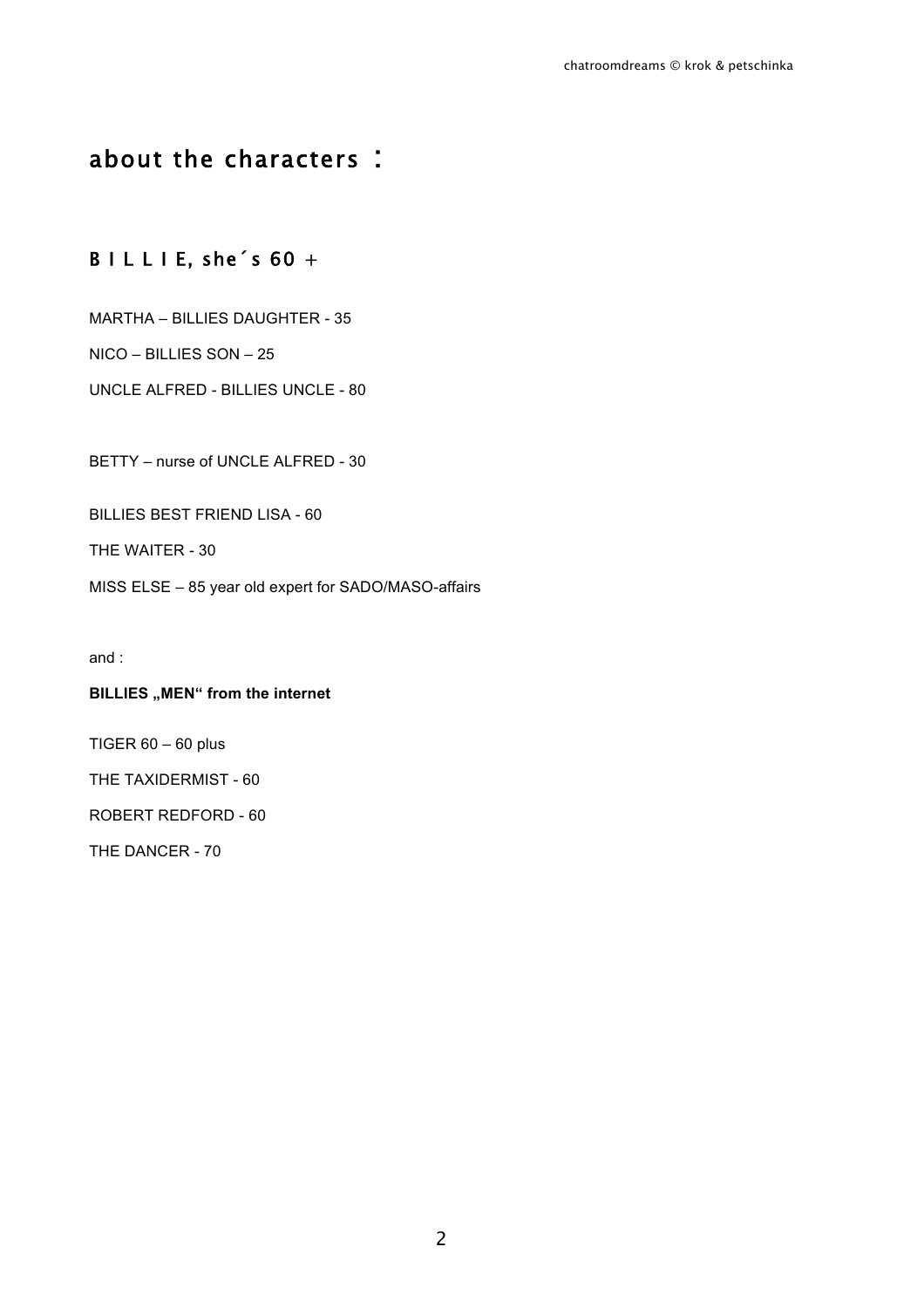# 00 P R E L U D E

**music**

**a telefon is ringing:**

B I L L I E yes?

Mr. REDFORD **on the phone** you are an attractive woman. and you know that!

TIGER 60 TIGER 60. that made you crazy!

# CHATROOMDREAMS

Mr. REDFORD on the phone Sex is a game!

# by KROK & PETSCHINKA

TAXIDERMIST **I'd lay you on the table in my cellar ...** 

# directed by petschinka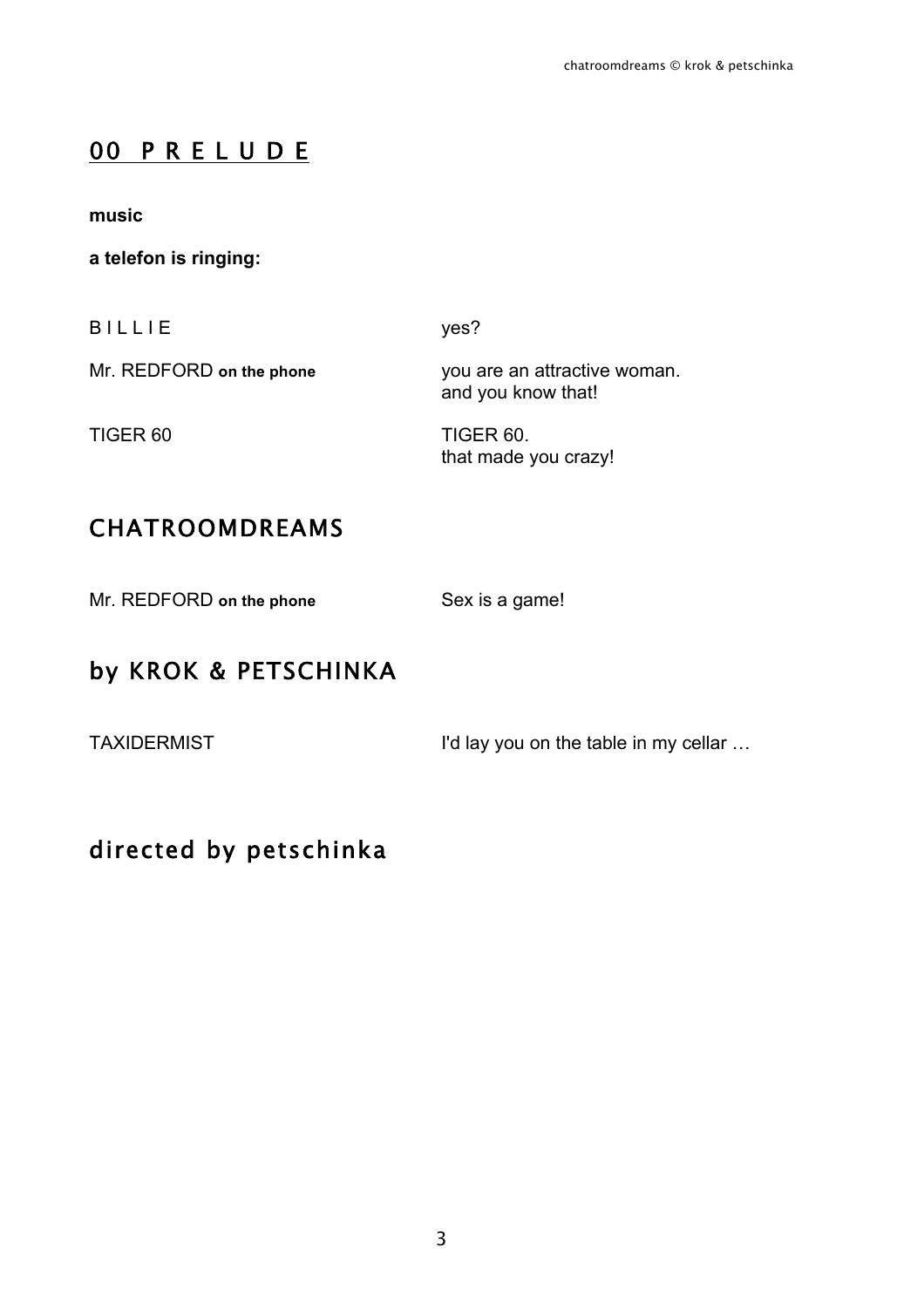### in this column : **spoken to the audience**

### in this column : **dialogs**

# **01 THE FIRE**

| <b>BILLIE</b>       | ladies and gentlemen<br>my name is <b>BILLIE</b><br>of course a pseudonym<br>$\mathsf{I}'\mathsf{m}$ 60<br>plus<br>and I'm going to tell you |                                            |
|---------------------|----------------------------------------------------------------------------------------------------------------------------------------------|--------------------------------------------|
| <b>BETTY</b>        |                                                                                                                                              | you might also introduce me.               |
| <b>BILLIE</b>       | oh, I completely forgot.<br>miss BETTY                                                                                                       |                                            |
| <b>BETTY</b>        |                                                                                                                                              | Hi.                                        |
| <b>BILLIE</b>       | my uncle's private nurse.<br>lives at my place.                                                                                              |                                            |
| <b>BETTY</b>        |                                                                                                                                              | for a year already.                        |
| <b>BILLIE</b>       | my uncle I will introduce to you later.<br>he sleeps now.                                                                                    |                                            |
| <b>UNCLE ALFRED</b> |                                                                                                                                              | ah yeah, am I sleeping, Betty?             |
| <b>BILLIE</b>       | my story begins<br>on my 60th birthday.                                                                                                      |                                            |
| <b>BETTY</b>        |                                                                                                                                              | don't you want to talk about the hot time? |
| <b>BILLIE</b>       |                                                                                                                                              | the fire?                                  |
| <b>BETTY</b>        |                                                                                                                                              | it was spectacular.                        |
| <b>BILLIE</b>       |                                                                                                                                              | ok,<br>let's begin with the fire.          |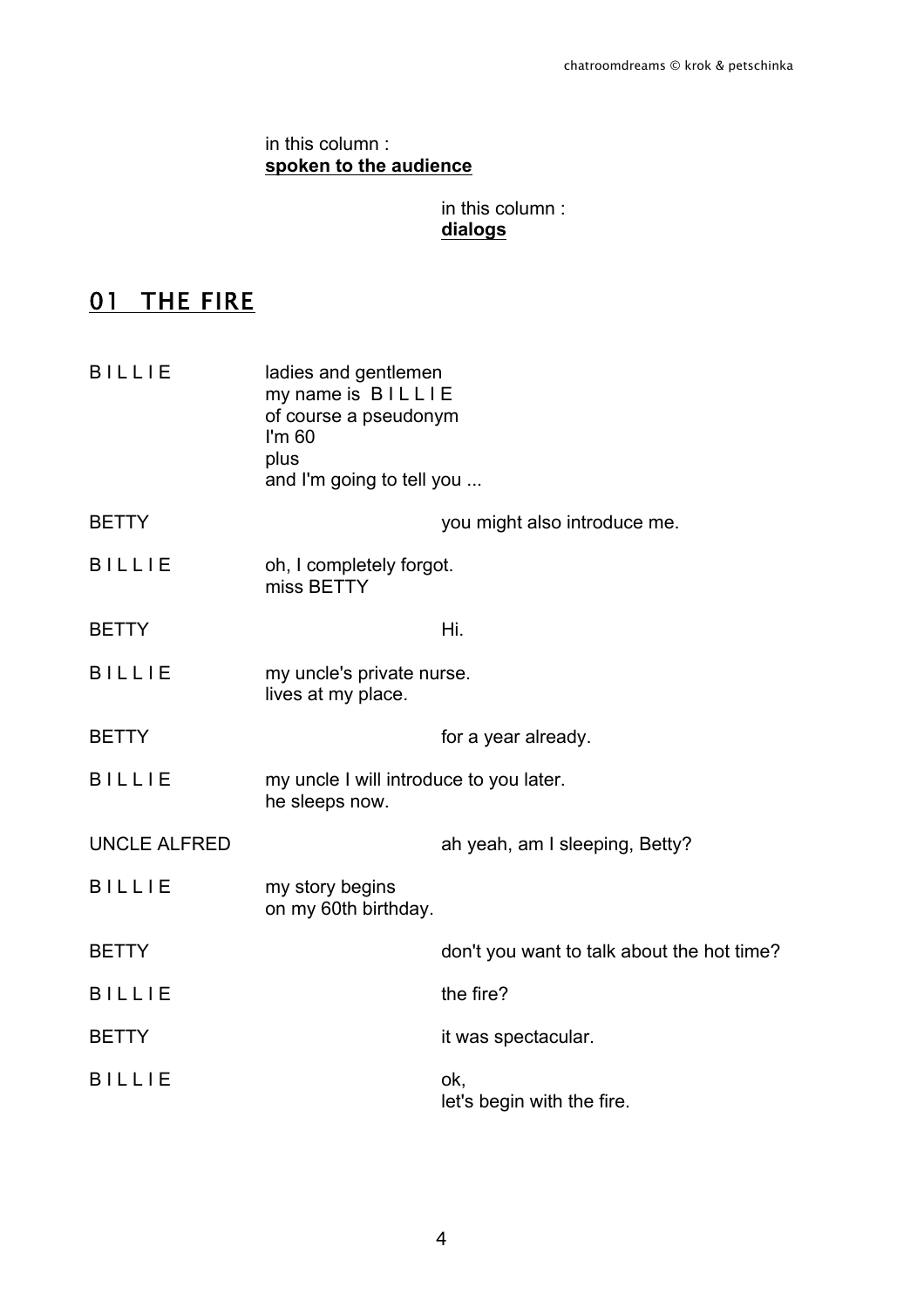| BETTY                                   | I come into the flat<br>and she's packed everything away.<br>in cases, in boxes, in sheets.                                                                        |                                  |
|-----------------------------------------|--------------------------------------------------------------------------------------------------------------------------------------------------------------------|----------------------------------|
| <b>BILLIE</b>                           | I packed everything<br>which didn't belong to me.                                                                                                                  |                                  |
|                                         | because I suddenly had the idea,<br>I had to free myself<br>from all that stuff,<br>which wasn't mine.                                                             |                                  |
| <b>BETTY</b>                            | and hardly anything survived.                                                                                                                                      |                                  |
| <b>BILLIE</b>                           | the big table<br>my father gave me<br>for my wedding -<br>for the future large family.                                                                             |                                  |
| <b>BETTY</b>                            |                                                                                                                                                                    | and the violin Billie.           |
| <b>BILLIE</b>                           |                                                                                                                                                                    | yeah, the violin.                |
| <b>BETTY</b>                            | and then the men arrived<br>and brought everything down to the lorry.<br>and they drove to a field,<br>piled everything up in a heap<br>and Billie set fire to it. |                                  |
| <b>BILLIE</b>                           |                                                                                                                                                                    | it wasn't easy.                  |
| <b>BETTY</b>                            |                                                                                                                                                                    | but it made a big powerful fire. |
| BILLIE                                  | and then I came back to the flat<br>and it was empty.                                                                                                              |                                  |
|                                         | except for the large table.<br>the phonograph.<br>the ballet shoes.                                                                                                |                                  |
| she takes the violin and scraches on it |                                                                                                                                                                    |                                  |
| <b>BILLIE</b>                           | and the violin lay on the table.<br>and I take it in hand<br>and to be honest:                                                                                     |                                  |

the first note already brought tears to my eyes. I got this violin from my uncle, uncle Alfred, ...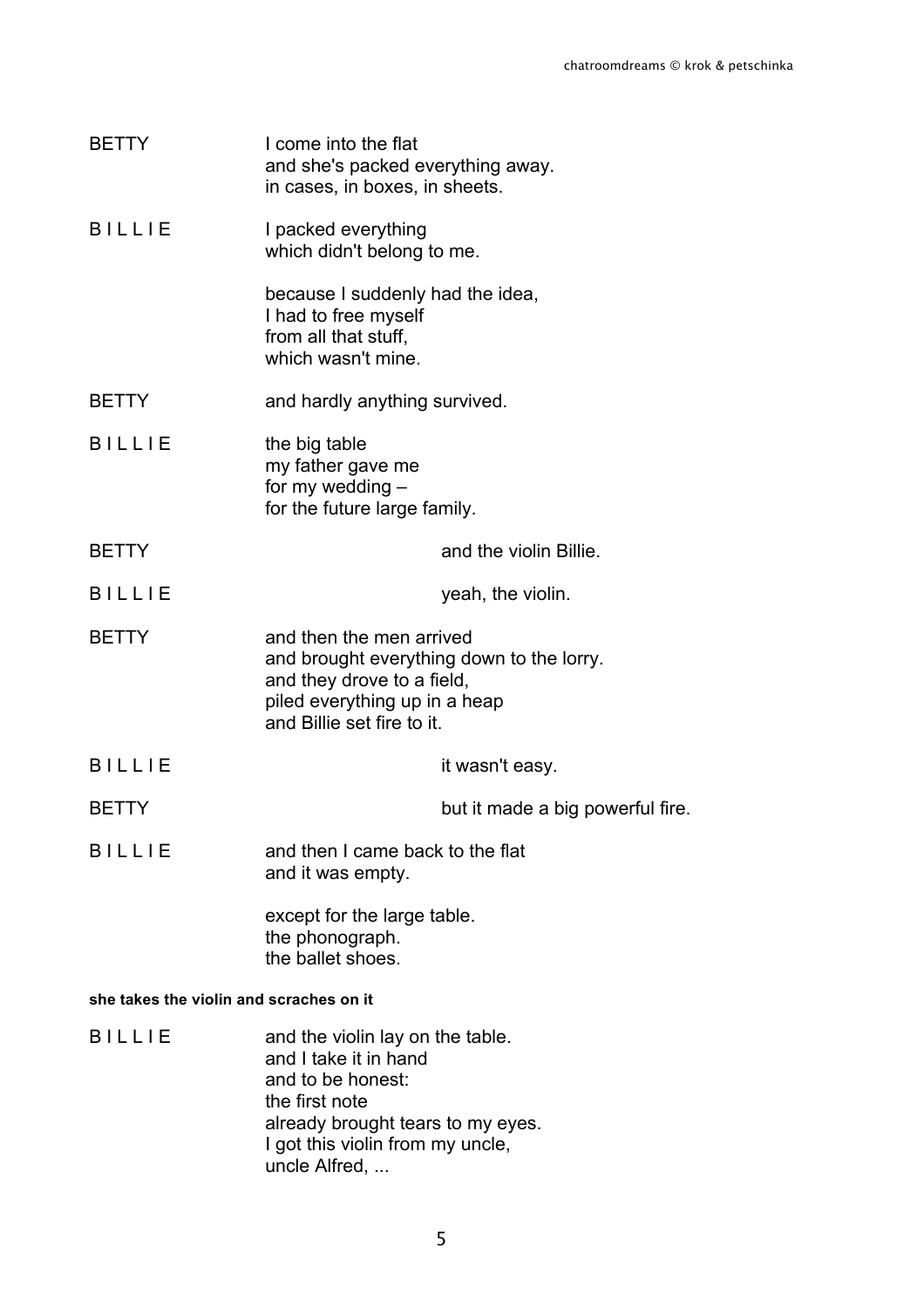UNCLE ALFRED **55 years ago** look, what I have for you

 $B I L L I E$  ... for my 10<sup>th</sup> birthday.

UNCLE ALFRED **55 years ago** I don´t play anymore.

please take it.

B I L L I E my uncle Alfred painter! bon vivant!

UNCLE ALFRED **50 years ago** don't cry, Billie!! not while I'm painting you! I need a happy girl! come on, be my happy girl! I won't stay in paris forever!! only for the exhibition!! I'll be back in a few weeks!

02 THE CEMETERY

B I L L I E George, do you hear me?

I've brought you some red roses. and you know why? today's my birthday.

and then you can move in again

here with me. with your big feet and lovely eyes!

maybe you forgot this little thing. one easily forgets such little celebrations, when one is occupied with such unmeasureable, lofty things.

and the roses are red because I wanted to tell you once more, that I loved you.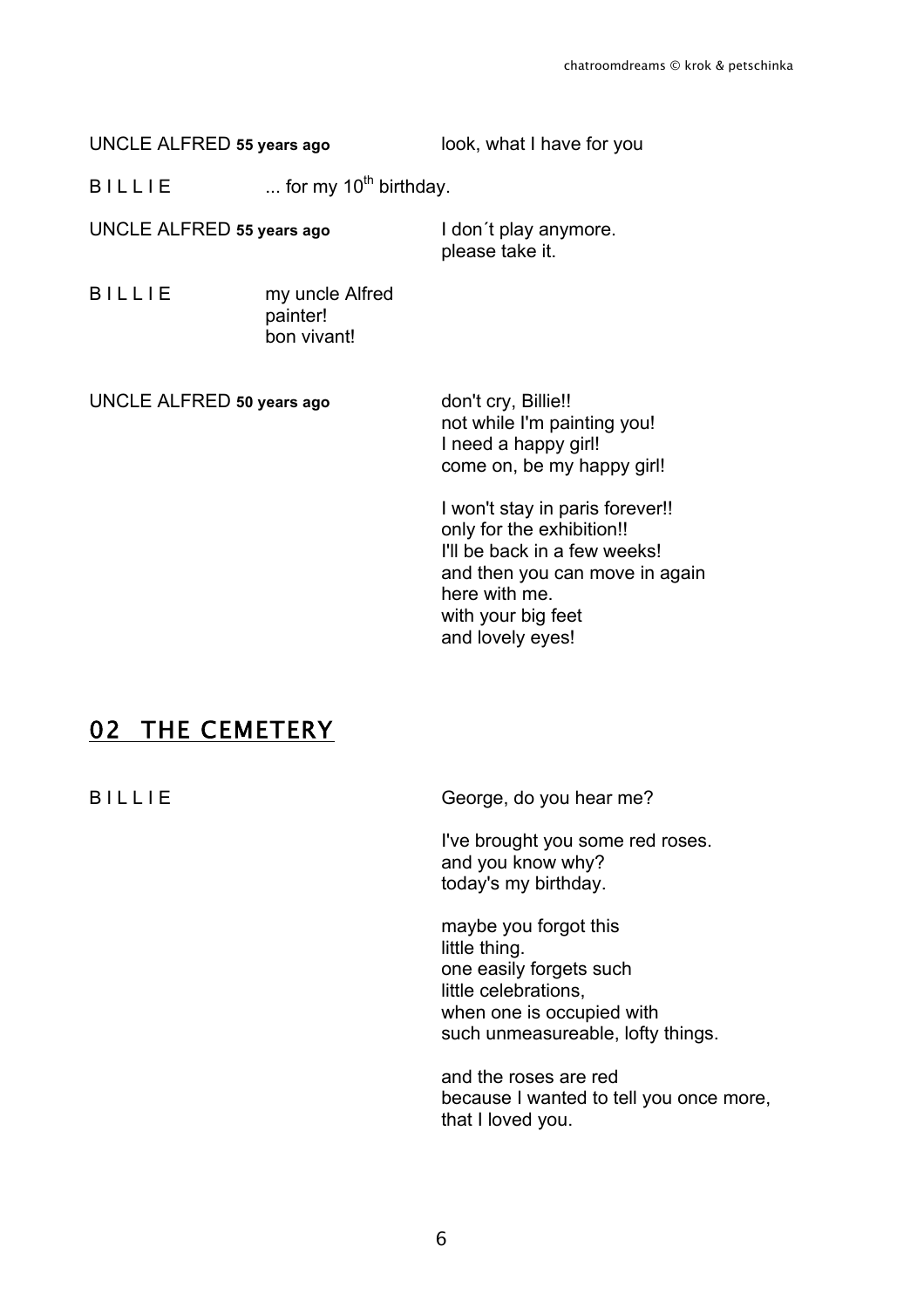B I L L I E and they're also red, my dear man because I'm leaving you today.

> you know, George, for five years I've been coming and talking to you and...

I won't miss your not answering even in life you were very uncommunicative and weren't my conversations with you often monologues

adieu, George.

I'm saying farewell.

I've already said goodbye to your things you must have smelled it. they're all on their way upwards to you ... unless a storm drives them back to earth.

**italian folk music. the music suddenly sounds quite low.**

I want to tell you a story before I go.

five month after you died I drove again for the first time to the seaside to italy.

you remember italy, George?

I move into a posh hotel. and while out for a walk I see a sign : DANCING FROM 17:00. that's what I want! so I go there!

it's an italian cafe. with live music.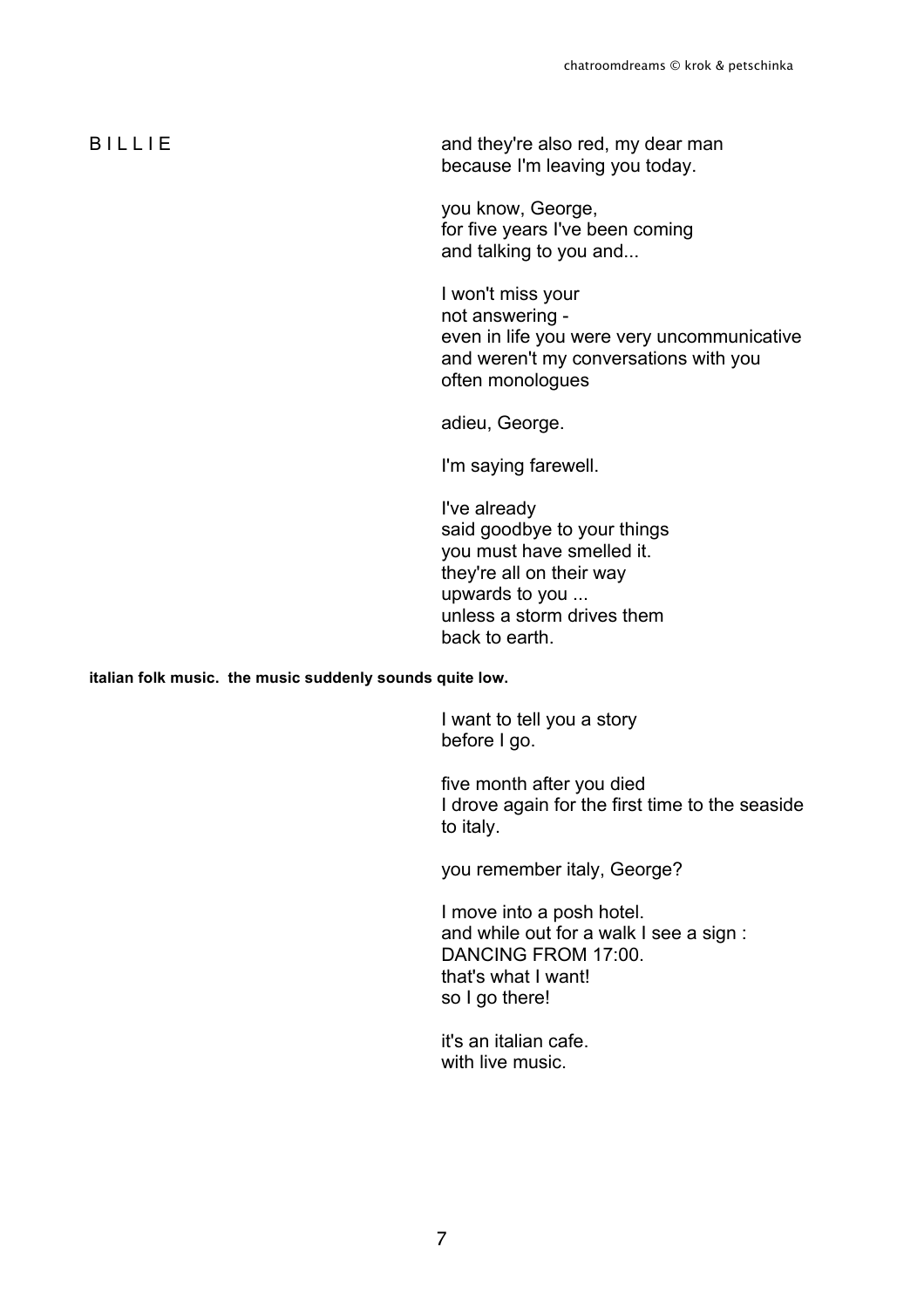B I L L I E and a big handsome italian, very handsome man, very elegant, very well built, comes for me. and again and again. it's beautiful!!!

> so I tell him where my hotel is. and on another day he walks the entire length of the beach with a plastic bag containing a violet.

he leaves it. for me at the reception.

and I was so moved. so in love. I couldn't eat any more.

I couldn't take advantage of my full board.

yesterday on the beach I thought I'm dead too and now with the violet in my hand I feel : no no no !! I'm alive!!

### 03 WE ARE THE WORLD

MARTHA what is this??

BETTY now I tell you about the birthday party. marching in of the family-gladiators. Matha, Luise, Nico. they bring all the things you need for a birthday party. baskets full of food, flowers ...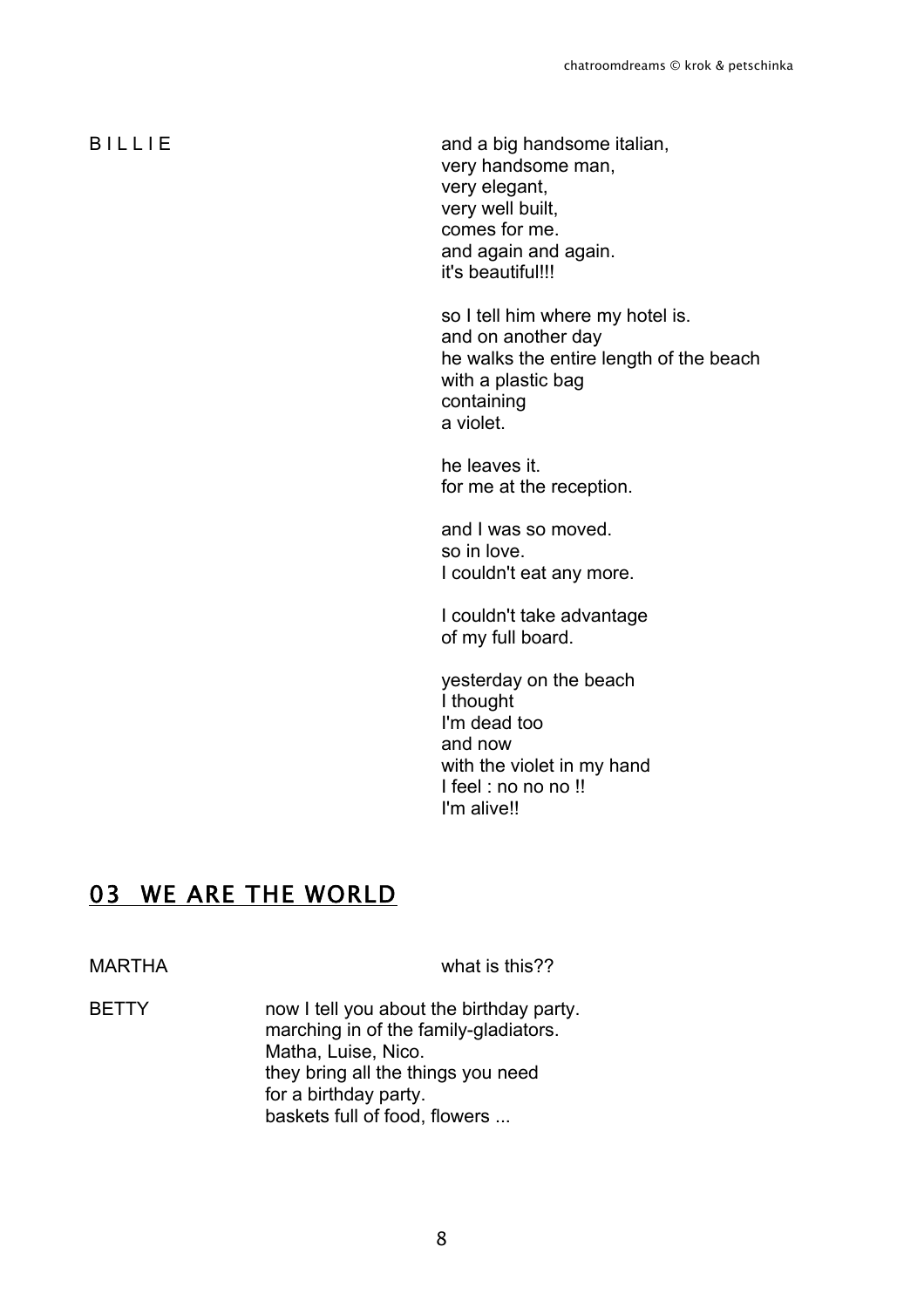| <b>MARTHA</b>       |                                                                                 | what's going on here??                                                          |
|---------------------|---------------------------------------------------------------------------------|---------------------------------------------------------------------------------|
| <b>BETTY</b>        | they come with their children<br>push the prams into the empty flat             |                                                                                 |
| <b>NICO</b>         |                                                                                 | are you moving out, Ma?                                                         |
| <b>BETTY</b>        | bring their husbands, friends                                                   |                                                                                 |
| <b>NICO</b>         |                                                                                 | tell me, Ma, are you moving away?                                               |
| <b>BILLIE</b>       |                                                                                 | beautiful flowers! thank you!                                                   |
| <b>UNCLE ALFRED</b> |                                                                                 | do I have such beautiful flowers too, Betty?                                    |
| <b>BETTY</b>        | uncle Alfred sitting in his wheelchair<br>with a yellow rose in his both hands. |                                                                                 |
| <b>BILLIE</b>       |                                                                                 | the rose is beautiful, Alfred.<br>and I have no vase.                           |
| <b>MARTHA</b>       |                                                                                 | where is everything?                                                            |
| <b>NICO</b>         |                                                                                 | where are your LPs?                                                             |
| <b>MARTHA</b>       |                                                                                 | where are all your things??                                                     |
| <b>NICO</b>         |                                                                                 | where is your PC?                                                               |
| <b>BILLIE</b>       |                                                                                 | yeah, my friends, I burned  everything!                                         |
| <b>MARTHA</b>       |                                                                                 | what means: burned?                                                             |
| <b>BILLIE</b>       |                                                                                 | burned in the oven.                                                             |
| <b>MARTHA</b>       |                                                                                 | in this oven??                                                                  |
| <b>UNCLE ALFRED</b> |                                                                                 | burned in the oven!                                                             |
| <b>MARTHA</b>       |                                                                                 | in that oven there?                                                             |
| <b>UNCLE ALFRED</b> |                                                                                 | in that oven there.                                                             |
| <b>BILLIE</b>       |                                                                                 | yes, in that oven!                                                              |
| <b>MARTHA</b>       |                                                                                 | but those were<br>Mama, there were things there,<br>which don't  belong to you! |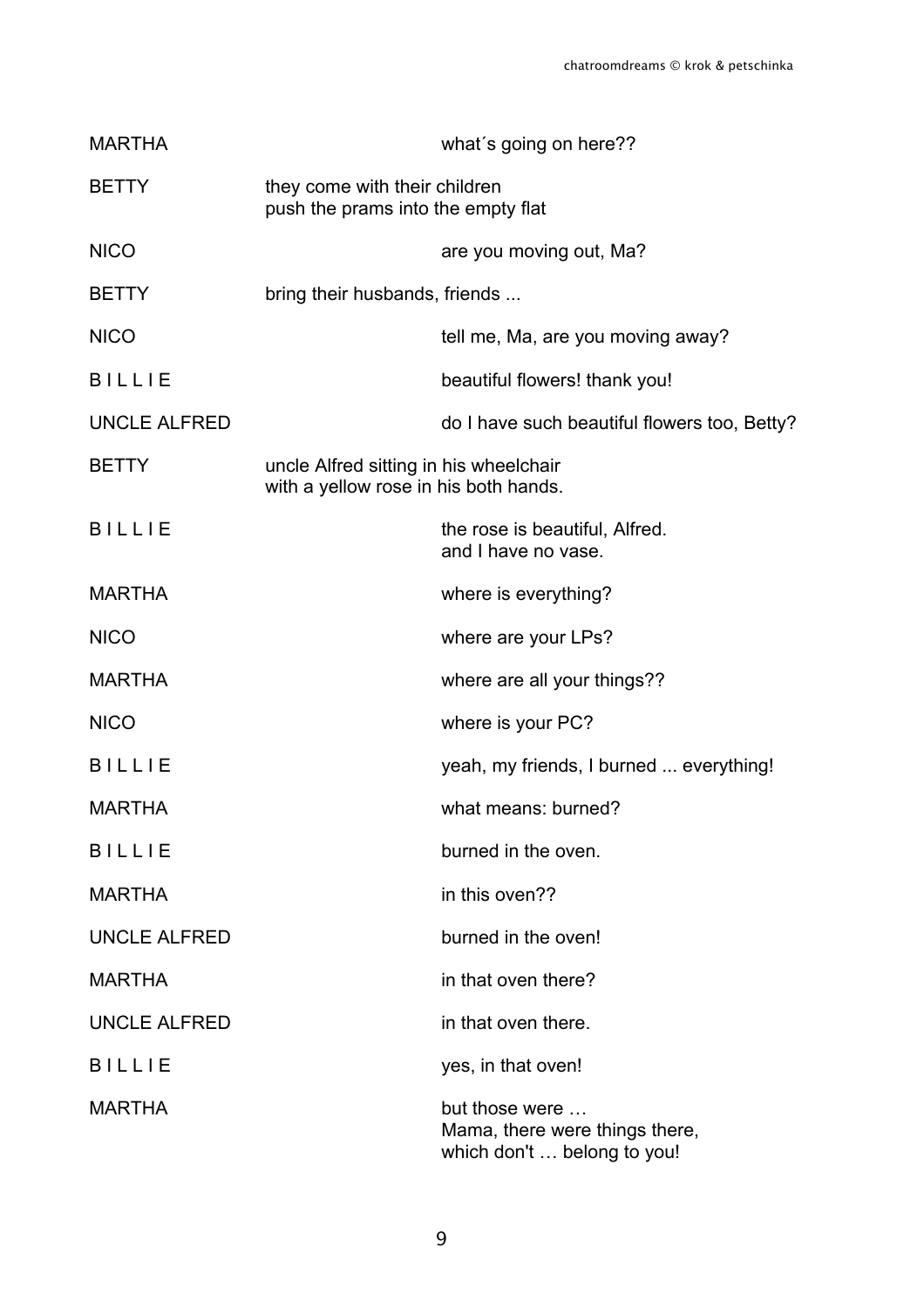| <b>BILLIE</b>           | exactly.<br>I burned all of it!                                                                |
|-------------------------|------------------------------------------------------------------------------------------------|
| <b>MARTHA</b>           | and where's the cutlery?<br>the lovely lead crystal glasses?<br>the silverware?                |
| <b>BILLIE</b>           | consumed by the flames!!                                                                       |
| <b>BETTY</b>            | and the furniture? the old chests?                                                             |
| <b>BILLIE</b>           | that's enough!                                                                                 |
| <b>NICO</b>             | don't you anderstand?!<br>she burned everything!!                                              |
|                         | and above the chimney<br>the good old things escaped<br>and spread out over the whole country! |
| <b>MARTHA</b>           | I have to sit down.                                                                            |
| <b>NICO</b>             | sit down? where??                                                                              |
| <b>BILLIE</b>           | and why these crocodil tears, Alfred?                                                          |
| <b>UNCLE ALFRED</b>     | because she was so beautiful<br>in the white tutu                                              |
| <b>BILLIE</b>           | you liked me, yes?                                                                             |
| <b>UNCLE ALFRED</b>     | Billie was so beautiful at 12!                                                                 |
| <b>BETTY</b>            | but this is Billie!!                                                                           |
| <b>UNCLE ALFRED</b>     | so I give her the flowers now, Betty?                                                          |
| <b>BILLIE</b>           | yes, give them to me.                                                                          |
| <b>UNCLE ALFRED</b>     | but I want a kiss for that, Betty.                                                             |
| <b>BILLIE</b>           | he remembers everything while kissing.                                                         |
| <b>BETTY</b>            | who are you telling.                                                                           |
| BILLIE kisses her UNCLE | oh, you're prickly, Alfred.                                                                    |
| <b>BETTY</b>            | he didn't want to shave today.                                                                 |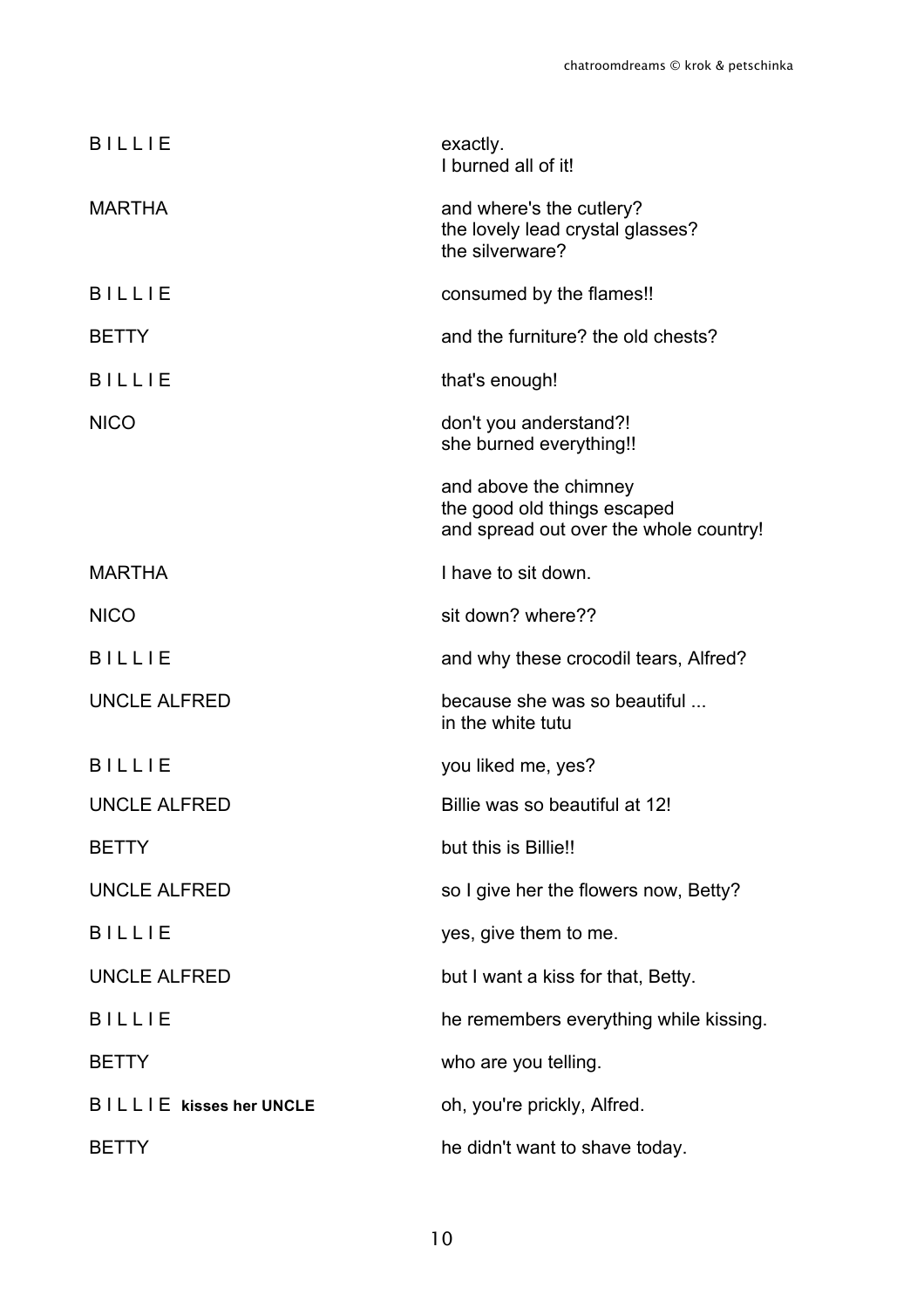# UNCLE ALFRED **begins to sing.** B I L L I E So we can start our little birthday picknick. you can start I want to invite someone else!

# 04 tiger 60

| TIGER <sub>60</sub> | yeah.                                                                |
|---------------------|----------------------------------------------------------------------|
| <b>BILLIE</b>       | Tiger 60?                                                            |
| TIGER <sub>60</sub> | yeah, Tiger 60!<br>that's me.                                        |
| <b>BILLIE</b>       | I'm Billie.                                                          |
| TIGER <sub>60</sub> | Billie?                                                              |
| <b>BILLIE</b>       | yes. Billie!!<br>ETERNAL LOVE DOT COM!                               |
| TIGER <sub>60</sub> | yeah yeah yeah. Billie!<br>the one with big feet<br>and a big heart! |
| <b>BILLIE</b>       | would you like to get together?!                                     |
| TIGER <sub>60</sub> | sure.                                                                |
| <b>BILLIE</b>       | well then, let's do it!                                              |
| TIGER <sub>60</sub> | Tiger 60,<br>that got you excited, right?!                           |
| <b>BILLIE</b>       | I thought, I'd like to see him.<br>have a look at him.               |
| TIGER <sub>60</sub> | that pseudonym did the trick.<br>Tiger 60.                           |
| <b>BILLIE</b>       | elan, charm<br>how should I introduce you to my family?              |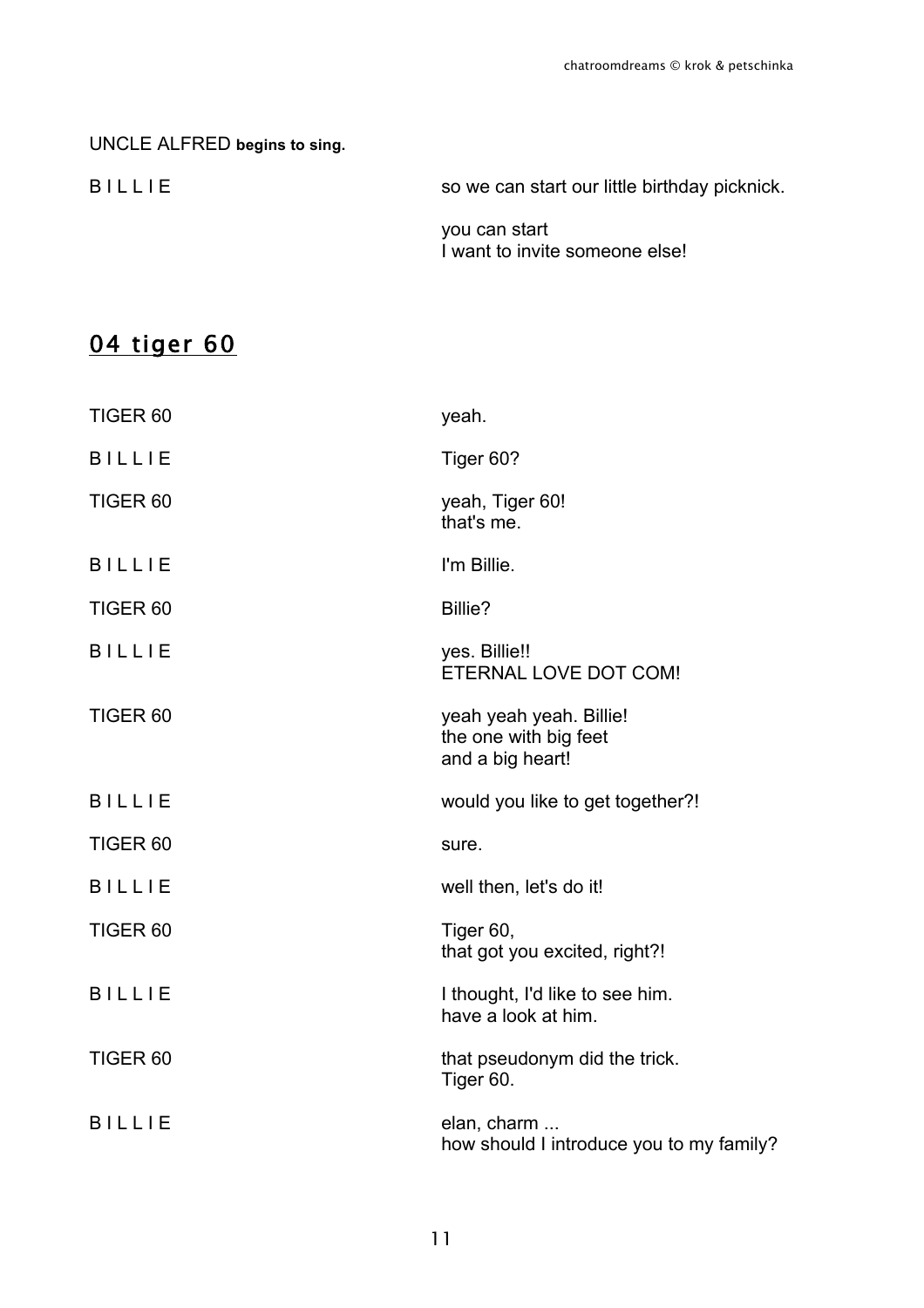| TIGER <sub>60</sub> |                                  | who?                                                                                                               |
|---------------------|----------------------------------|--------------------------------------------------------------------------------------------------------------------|
| <b>BILLIE</b>       |                                  | my family!                                                                                                         |
| TIGER <sub>60</sub> |                                  | when?                                                                                                              |
| <b>BILLIE</b>       |                                  | today. now.<br>they're all here.<br>come have a drink with us!                                                     |
| TIGER <sub>60</sub> |                                  | with the whole family?                                                                                             |
| <b>BILLIE</b>       |                                  | not so many.<br>3 daughters, 1 son<br>2 sons-in-law, 1 daughter-in-law<br>1 uncle in a wheelchair, 1 private nurse |
|                     |                                  | <b>Tiger 60!?</b>                                                                                                  |
|                     |                                  | are you still there, Tiger 60!?                                                                                    |
| <b>BETTY</b>        | I also would have got cold feet. |                                                                                                                    |
| <b>MARTHA</b>       |                                  | who was that?                                                                                                      |
| <b>BILLIE</b>       |                                  | Tiger 60.                                                                                                          |
| <b>MARTHA</b>       |                                  | and who is Tiger 60?                                                                                               |
| <b>BILLIE</b>       |                                  | a man.                                                                                                             |
| <b>MARTHA</b>       |                                  | and why do you know him?                                                                                           |
| <b>BILLIE</b>       |                                  | I don't know him until now.                                                                                        |
| <b>MARTHA</b>       |                                  | but you called him.                                                                                                |
| <b>BILLIE</b>       |                                  | thats right.                                                                                                       |
| <b>MARTHA</b>       |                                  | Mama.                                                                                                              |
| <b>BILLIE</b>       |                                  | and?                                                                                                               |
| <b>MARTHA</b>       |                                  | you have his phone-number.                                                                                         |
| <b>BILLIE</b>       |                                  | so what?                                                                                                           |
| <b>MARTHA</b>       |                                  | why?                                                                                                               |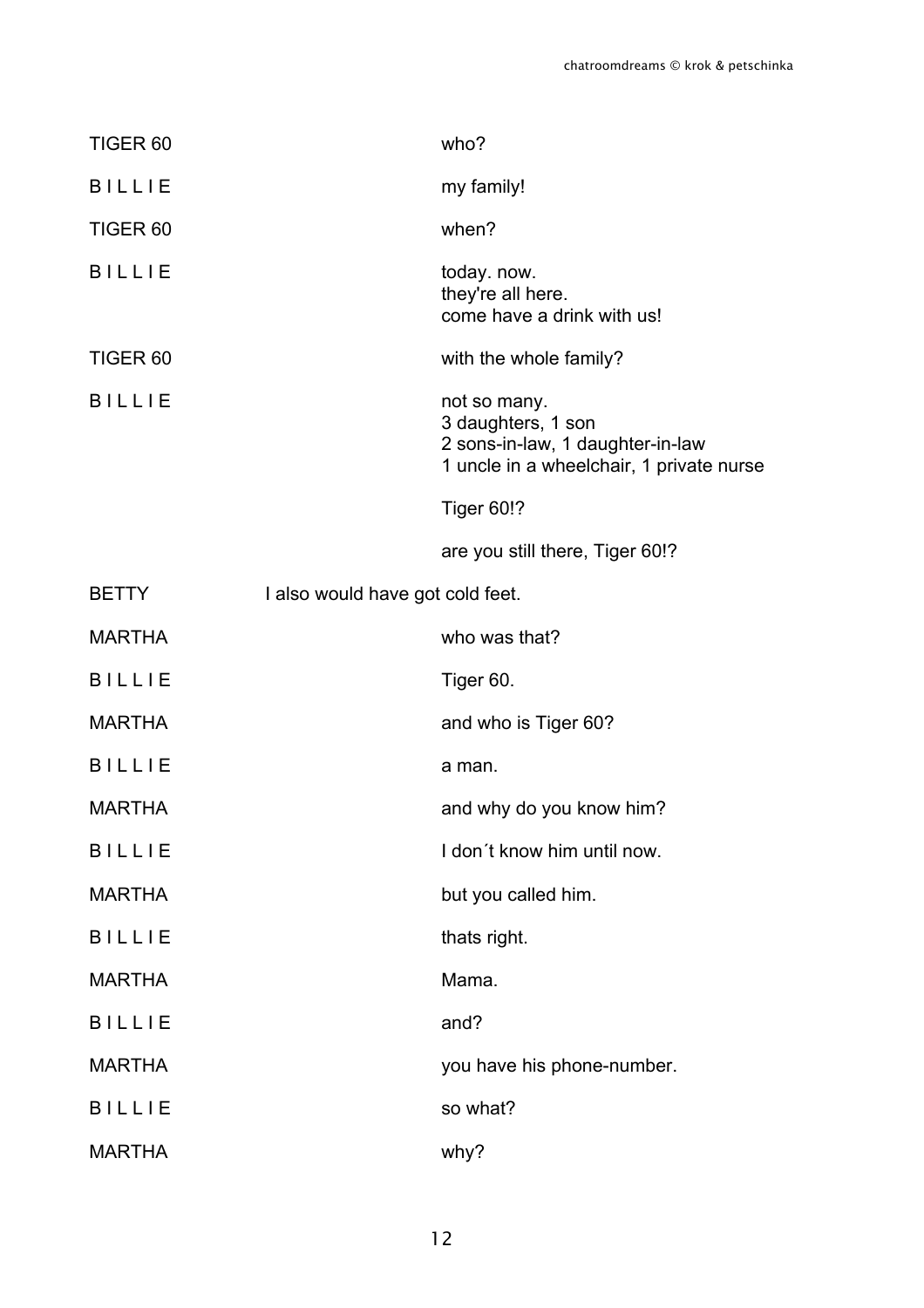| <b>NICO</b>         | from the internet.                                              |
|---------------------|-----------------------------------------------------------------|
| <b>MARTHA</b>       | where from?                                                     |
| <b>NICO</b>         | mama is man-fishing on internet.                                |
| <b>MARTHA</b>       | you are doing what??<br>you fishing for men on internet!?       |
| <b>BILLIE</b>       | I'm member of<br>ETERNAL LOVE DOT COM                           |
| <b>MARTHA</b>       | ETERNAL LOVE DOT COM??                                          |
| <b>BILLIE</b>       | end of interrogation.                                           |
| <b>MARTHA</b>       | Nico can you tell me what this means??                          |
| <b>NICO</b>         | mama's lonely!                                                  |
| <b>BILLIE</b>       | I'm not lonely.                                                 |
| <b>UNCLE ALFRED</b> | am I also lonely in the night, Betty?                           |
| <b>NICO</b>         | okay, she's not lonely.                                         |
| <b>BILLIE</b>       | I want to meet a man.                                           |
| <b>NICO</b>         | she's  how can I say?                                           |
| <b>BILLIE</b>       | love thirsty? lustful. horny?                                   |
| <b>MARTHA</b>       | mama  you are                                                   |
| <b>BILLIE</b>       | what?<br>mother? grandmother? 60?<br>what do you want to say?   |
| <b>MARTHA</b>       | all of this.                                                    |
| <b>BILLIE</b>       | and then its over?<br>with what?<br>everything?<br>or just SEX? |
| <b>UNCLE ALFRED</b> | are we talking about sex already, Betty?                        |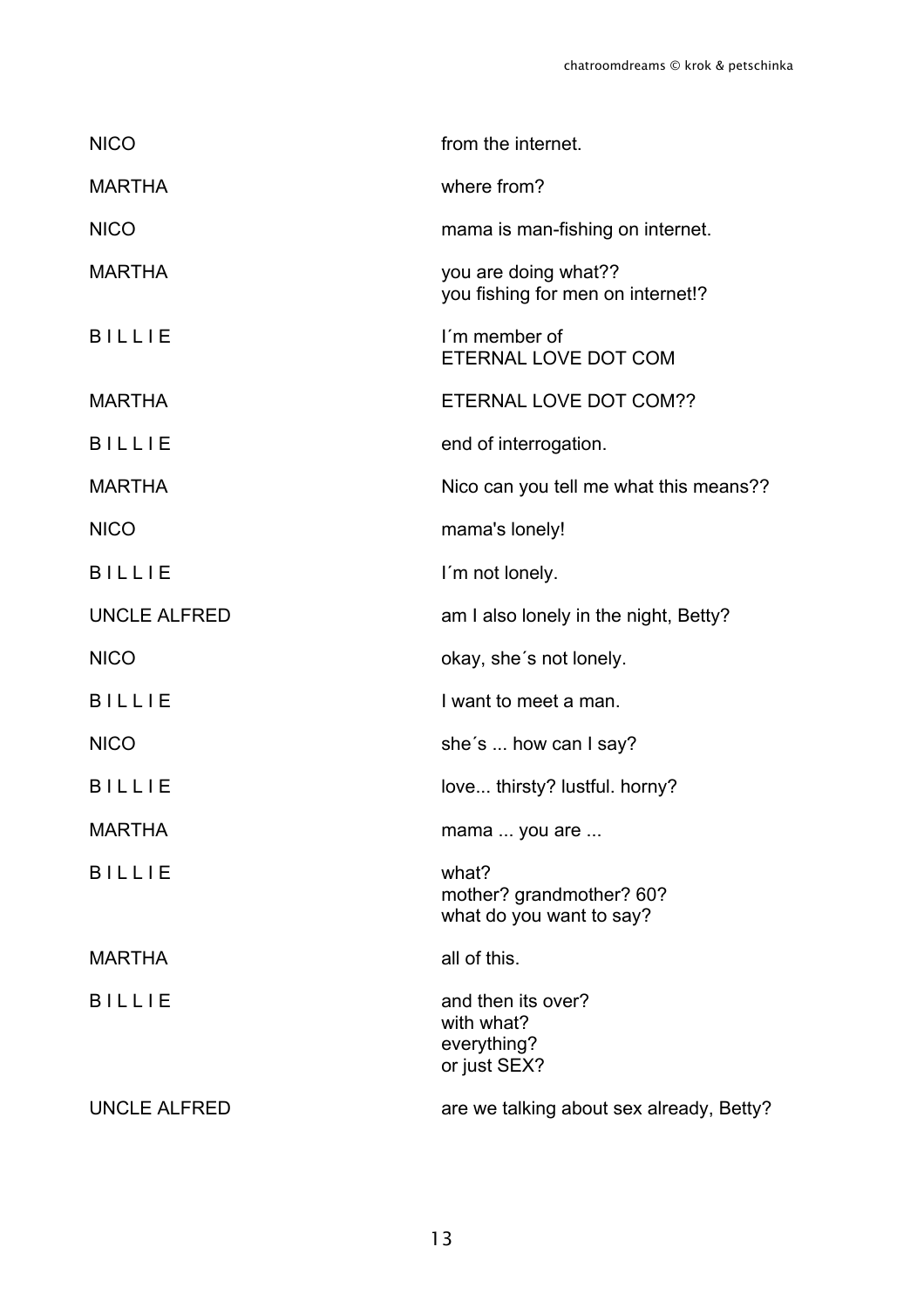| <b>BETTY</b>        | don't interrupt now.                                                                                                                             |
|---------------------|--------------------------------------------------------------------------------------------------------------------------------------------------|
| <b>BILLIE</b>       | I sit at home late night<br>and I browse through a catalogue.                                                                                    |
| <b>MARTHA</b>       | yeah.<br>I wouldn't have expect that from you?                                                                                                   |
| <b>BILLIE</b>       | that I browse a catalogue?                                                                                                                       |
| <b>MARTHA</b>       | yeah, that you do that!                                                                                                                          |
| <b>BILLIE</b>       | and you?<br>you never did?<br>you never looked at SEX-EROTIC-sites<br>on onternet?                                                               |
| <b>MARTHA</b>       | I did.                                                                                                                                           |
| <b>BILLIE</b>       | you see!                                                                                                                                         |
| <b>MARTHA</b>       | but you know,<br>I'm often alone at night<br>and when the children finally decide to sleep                                                       |
| <b>BILLIE</b>       | you have no lust for ironing and TV.                                                                                                             |
| <b>MARTHA</b>       | exact.                                                                                                                                           |
| <b>BILLIE</b>       | and with me its just the same.                                                                                                                   |
|                     | I browse a catalogue.<br>and when I read a message on<br>ETERNAL LOVE DOT COM<br>I start dreaming                                                |
|                     | "TIGER 60.<br>fresh. enterprising.<br>mountain-tested. funny. in good condition.<br>seeks older girl<br>for walks in aromatic air<br>and more!!" |
| <b>MARTHA</b>       | and you call him up immediately?!                                                                                                                |
| TIGER <sub>60</sub> | me! Tiger 60!!                                                                                                                                   |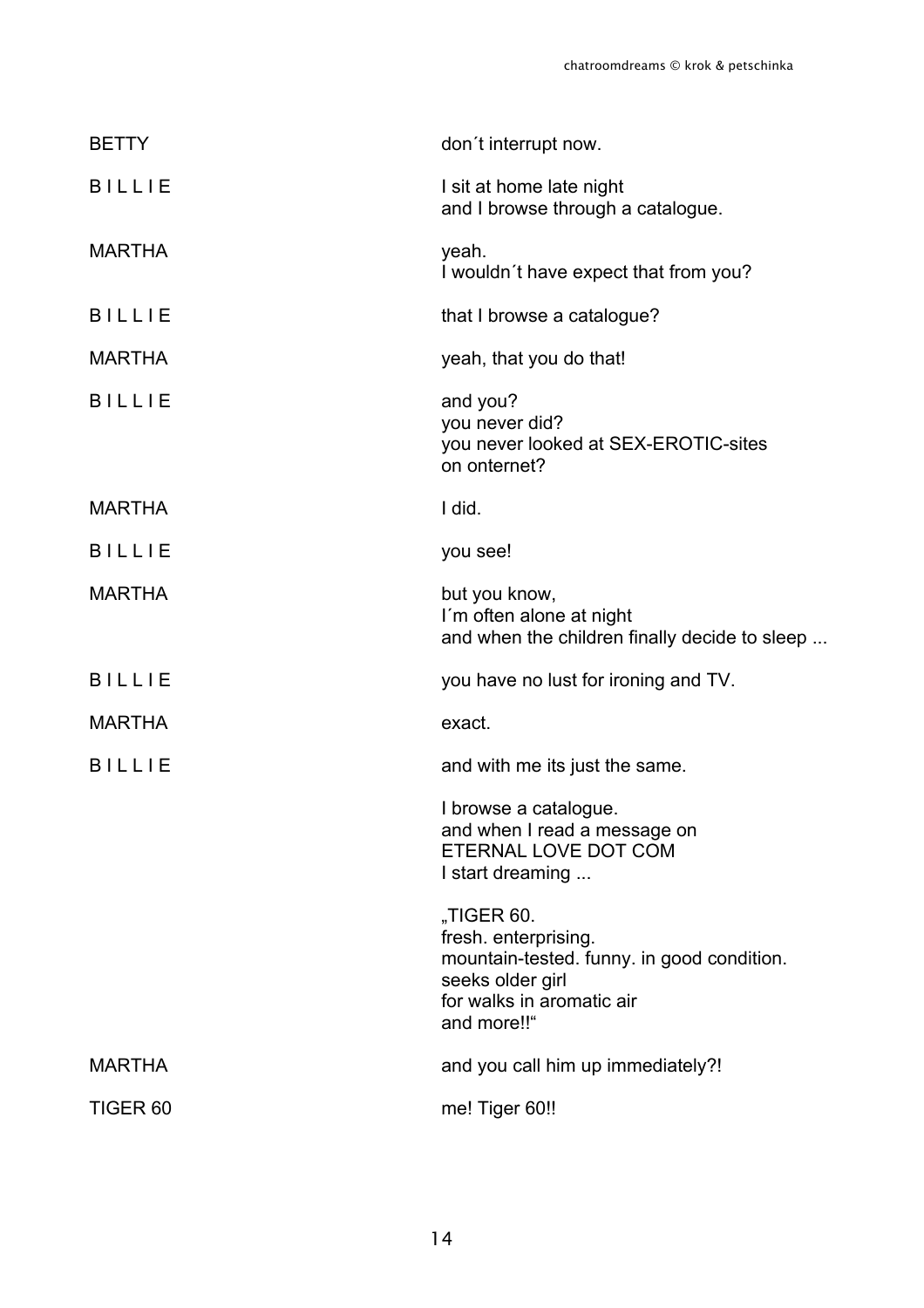| <b>BILLIE</b> | its my birthday                                                      |
|---------------|----------------------------------------------------------------------|
| <b>MARTHA</b> | and you call him up immediately?!                                    |
| <b>BILLIE</b> | I had a wish for free.<br>and I wanted to see him.                   |
| <b>MARTHA</b> | and now he didn't want to!                                           |
| <b>BILLIE</b> | the family was too much for him<br>and I have to say, he was right!  |
| MARTHA        | should we go?<br>are we bothering you?<br>come on Anthony, let's go! |

# **05 THE TAXIDERMIST**

| <b>TAXIDERMIST</b> | and you know what's really sensational<br>sensational<br>we say "DU" to each other!                                                                                                                                 |
|--------------------|---------------------------------------------------------------------------------------------------------------------------------------------------------------------------------------------------------------------|
| <b>BILLIE</b>      | yeah, put the table right here.                                                                                                                                                                                     |
| <b>TAXIDERMIST</b> | it's a story from the 18th century!                                                                                                                                                                                 |
| <b>BILLIE</b>      | thats perfect!                                                                                                                                                                                                      |
| <b>TAXIDERMIST</b> | in Vienna lived a certain angelo soliman.                                                                                                                                                                           |
|                    | who had a really<br>tragic life.                                                                                                                                                                                    |
|                    | he was stolen as a small child in africa.<br>and brought to sicily.<br>bought at a slave market by a duchess<br>who brought him up and baptised him.<br>then given to a duke in vienna!<br>have you chosen already? |
| <b>BILLIE</b>      | I'm not sure  if I'm going to eat  anything                                                                                                                                                                         |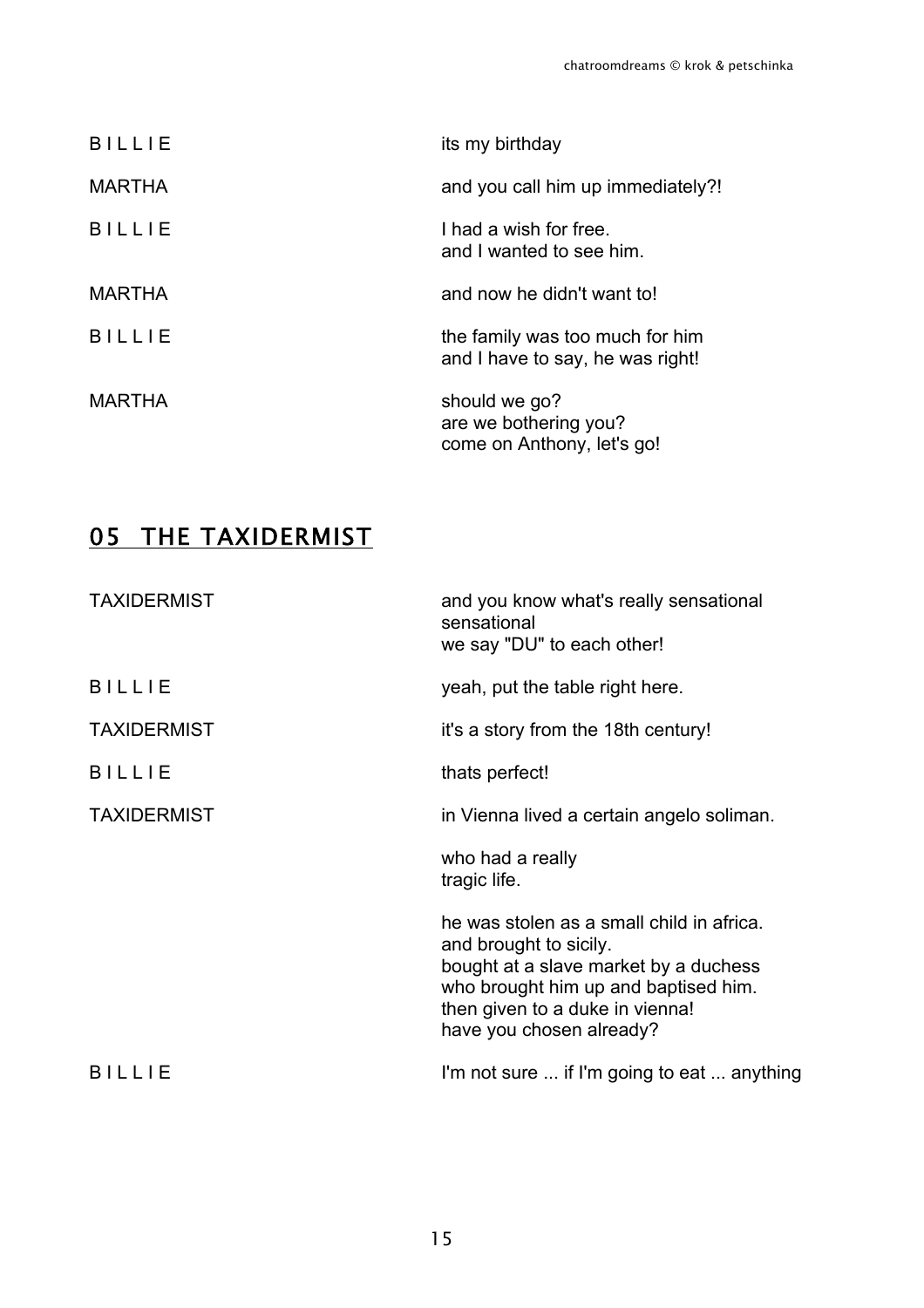| <b>TAXIDERMIST</b> |                                                                                                                                                                                            | another duke<br>inherited him from the first one<br>and he landed at the imperial court.<br>he was a freemason |
|--------------------|--------------------------------------------------------------------------------------------------------------------------------------------------------------------------------------------|----------------------------------------------------------------------------------------------------------------|
| <b>BILLIE</b>      | we're sitting in the restaurant ADLER.                                                                                                                                                     |                                                                                                                |
| <b>TAXIDERMIST</b> |                                                                                                                                                                                            | and he's in the same lodge<br>as haydn and mozart.                                                             |
| <b>BILLIE</b>      | it was by the way my suggestion.                                                                                                                                                           |                                                                                                                |
| <b>TAXIDERMIST</b> |                                                                                                                                                                                            | but then                                                                                                       |
| <b>BILLIE</b>      | his code name was                                                                                                                                                                          |                                                                                                                |
| <b>TAXIDERMIST</b> |                                                                                                                                                                                            | $\ldots$ he dies                                                                                               |
| <b>BILLIE</b>      | HORST.                                                                                                                                                                                     |                                                                                                                |
| <b>TAXIDERMIST</b> |                                                                                                                                                                                            | but then he dies<br>they peel back his black skin<br>and stuff him.                                            |
| <b>BILLIE</b>      | I won't disturb him again<br>during his solo.                                                                                                                                              |                                                                                                                |
| <b>TAXIDERMIST</b> |                                                                                                                                                                                            | and they place him in a museum<br>as a wild negro.                                                             |
| <b>BILLIE</b>      | and it's an interesting story.<br>peel back a person's skin<br>and then put him in a museum.<br>only, what does that tell me?<br>at the first meeting?<br>right after the first handshake! |                                                                                                                |
| <b>TAXIDERMIST</b> |                                                                                                                                                                                            | I find this story incredible.<br>incredible!                                                                   |
| <b>BILLIE</b>      | he just keeps talking, my friends!<br>and doesn't even notice<br>when I quickly go to the bar<br>to get a cigarette.                                                                       |                                                                                                                |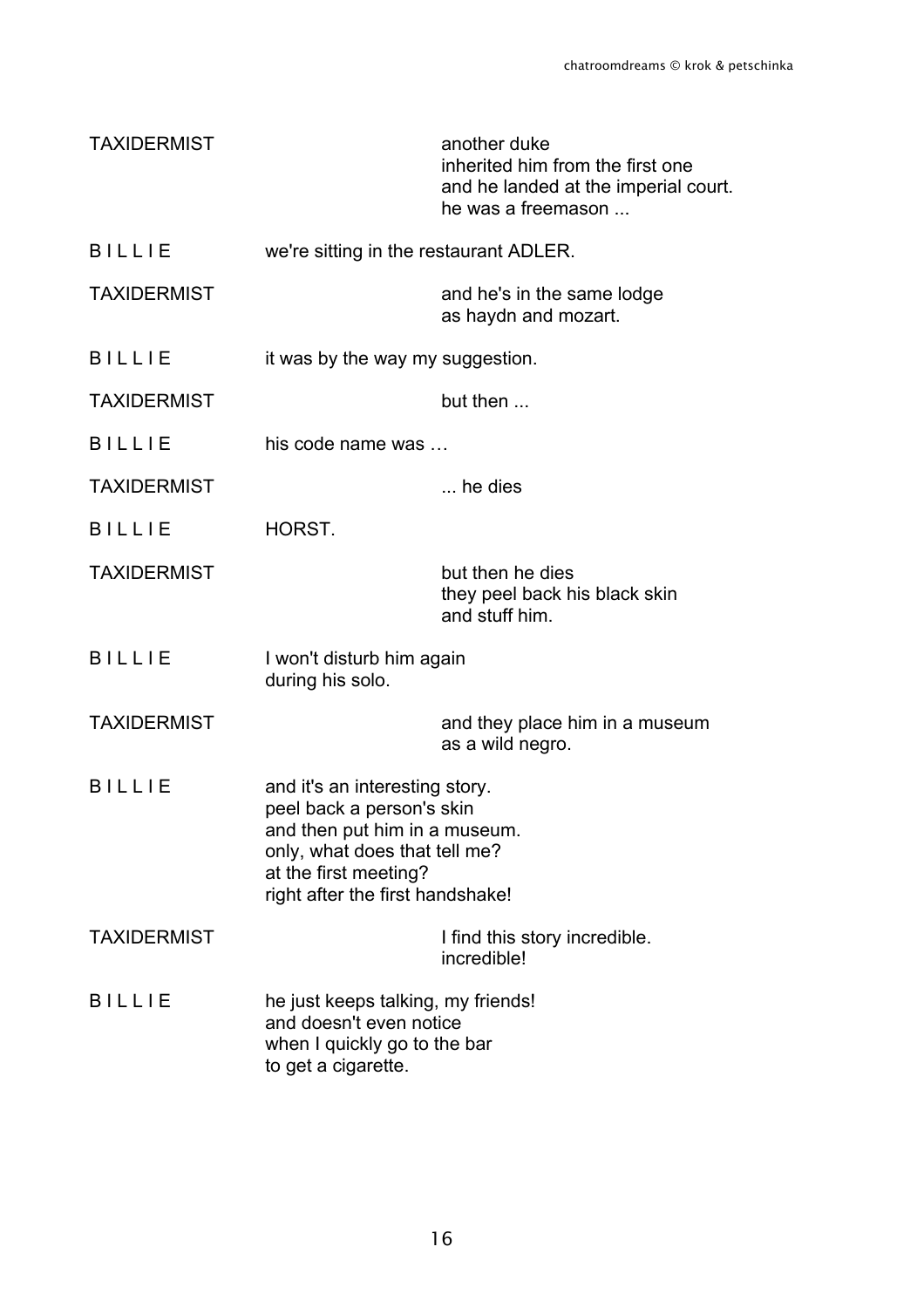| <b>TAXIDERMIST</b>                                                                         |                                                                                                                                                                                                 | he's well educated.<br>speaks five languages.<br>the women are crazy about him.<br>and then he dies.<br>and then a man like me comes along<br>pulls his fur over his ears,<br>stretches it over a model,<br>puts a spear in his hand,<br>dresses him in a grass skirt |
|--------------------------------------------------------------------------------------------|-------------------------------------------------------------------------------------------------------------------------------------------------------------------------------------------------|-----------------------------------------------------------------------------------------------------------------------------------------------------------------------------------------------------------------------------------------------------------------------|
| <b>BILLIE</b>                                                                              | I take my handbag<br>and look for a lighter.                                                                                                                                                    |                                                                                                                                                                                                                                                                       |
| <b>TAXIDERMIST</b>                                                                         |                                                                                                                                                                                                 | are we going already?                                                                                                                                                                                                                                                 |
| <b>BILLIE</b>                                                                              | do you hear his tone?<br>"are we going already?"                                                                                                                                                |                                                                                                                                                                                                                                                                       |
|                                                                                            | incredibly excited.<br>full of hope:<br>"are we going already?!"                                                                                                                                |                                                                                                                                                                                                                                                                       |
| <b>BILLIE</b>                                                                              |                                                                                                                                                                                                 | no, no,<br>don't worry<br>we're staying.<br>I'm getting into fifth gear!                                                                                                                                                                                              |
| <b>TAXIDERMIST</b>                                                                         |                                                                                                                                                                                                 | what are you looking for<br>in your handbag?                                                                                                                                                                                                                          |
| <b>BILLIE</b>                                                                              |                                                                                                                                                                                                 | fire!<br>I have to look for it in my bag!                                                                                                                                                                                                                             |
| <b>BILLIE</b><br>we both know nothing will come of it.<br>what would I do in his workshop, |                                                                                                                                                                                                 |                                                                                                                                                                                                                                                                       |
|                                                                                            | in his work cellar,<br>where he strips little rodents of their fur<br>in order to stuff them.<br>a profession<br>he'd be glad to do<br>if he hadn't been born<br>into a race of bank officials. |                                                                                                                                                                                                                                                                       |
| <b>TAXIDERMIST</b>                                                                         |                                                                                                                                                                                                 | what do you want to drink?                                                                                                                                                                                                                                            |
| BILLIE                                                                                     | listen, sweetie! I say                                                                                                                                                                          |                                                                                                                                                                                                                                                                       |
| <b>TAXIDERMIST</b>                                                                         |                                                                                                                                                                                                 | we're saying "Du" to one another?                                                                                                                                                                                                                                     |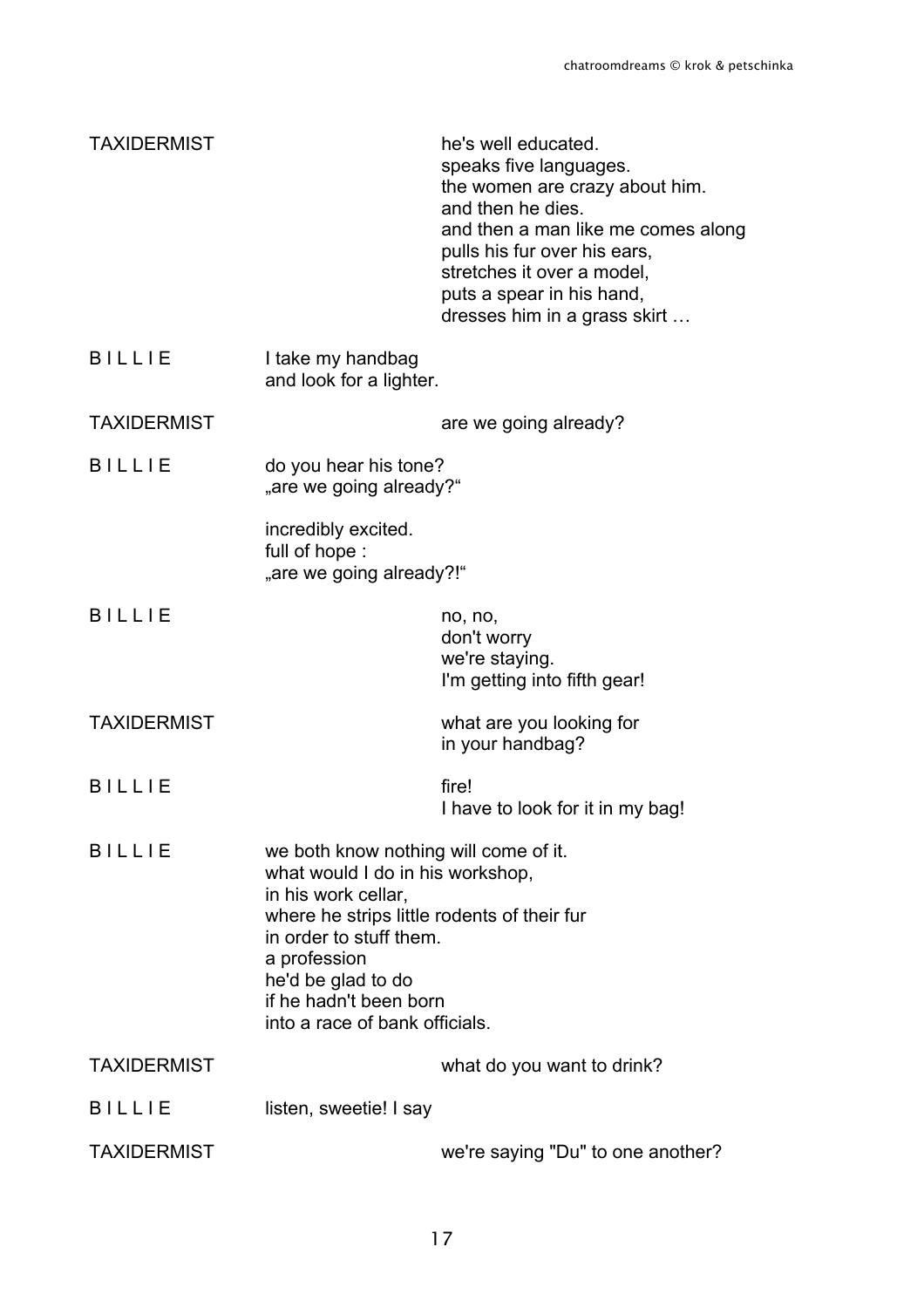| <b>BILLIE</b>      | you don't have to find me beautiful.<br>but you might find me pleasant.<br>and you can be pleased<br>I sat down next to you,<br>even though I immediately thought<br>nothing will come of it! |                                                                                                                           |
|--------------------|-----------------------------------------------------------------------------------------------------------------------------------------------------------------------------------------------|---------------------------------------------------------------------------------------------------------------------------|
| <b>TAXIDERMIST</b> |                                                                                                                                                                                               | what would please your palate?                                                                                            |
| <b>BILLIE</b>      |                                                                                                                                                                                               | today I'd like<br>no, I won't say it!                                                                                     |
| <b>TAXIDERMIST</b> |                                                                                                                                                                                               | yes!                                                                                                                      |
| <b>BILLIE</b>      |                                                                                                                                                                                               | ok.                                                                                                                       |
| <b>TAXIDERMIST</b> |                                                                                                                                                                                               | I'm ready for anything.                                                                                                   |
| <b>BILLIE</b>      |                                                                                                                                                                                               | I'd like<br>Deuxième Cru Classé -<br>1996er Château Ducru-<br>Beaucaillou Saint-Julien A.O.C.<br>96 Parker Points         |
| <b>TAXIDERMIST</b> |                                                                                                                                                                                               | and that's  on the  menu?                                                                                                 |
| <b>BILLIE</b>      |                                                                                                                                                                                               | no                                                                                                                        |
| <b>TAXIDERMIST</b> |                                                                                                                                                                                               | a Deuxième Cru Classé ??                                                                                                  |
| <b>BILLIE</b>      |                                                                                                                                                                                               | but I know<br>the landlord has a few bottles in his cellar.                                                               |
| <b>TAXIDERMIST</b> |                                                                                                                                                                                               | really?                                                                                                                   |
| <b>BILLIE</b>      |                                                                                                                                                                                               | wouldn't you like a little luxury?                                                                                        |
| <b>TAXIDERMIST</b> |                                                                                                                                                                                               | sure sure, no doubt.                                                                                                      |
| <b>BILLIE</b>      |                                                                                                                                                                                               | luxury and sin?                                                                                                           |
| <b>TAXIDERMIST</b> |                                                                                                                                                                                               | sure sure, no doubt.<br>I have my  my golden vis card  here  yes.<br>I have it.<br>I was only a bit irritated.<br>waiter! |
|                    |                                                                                                                                                                                               | so we want  you say!                                                                                                      |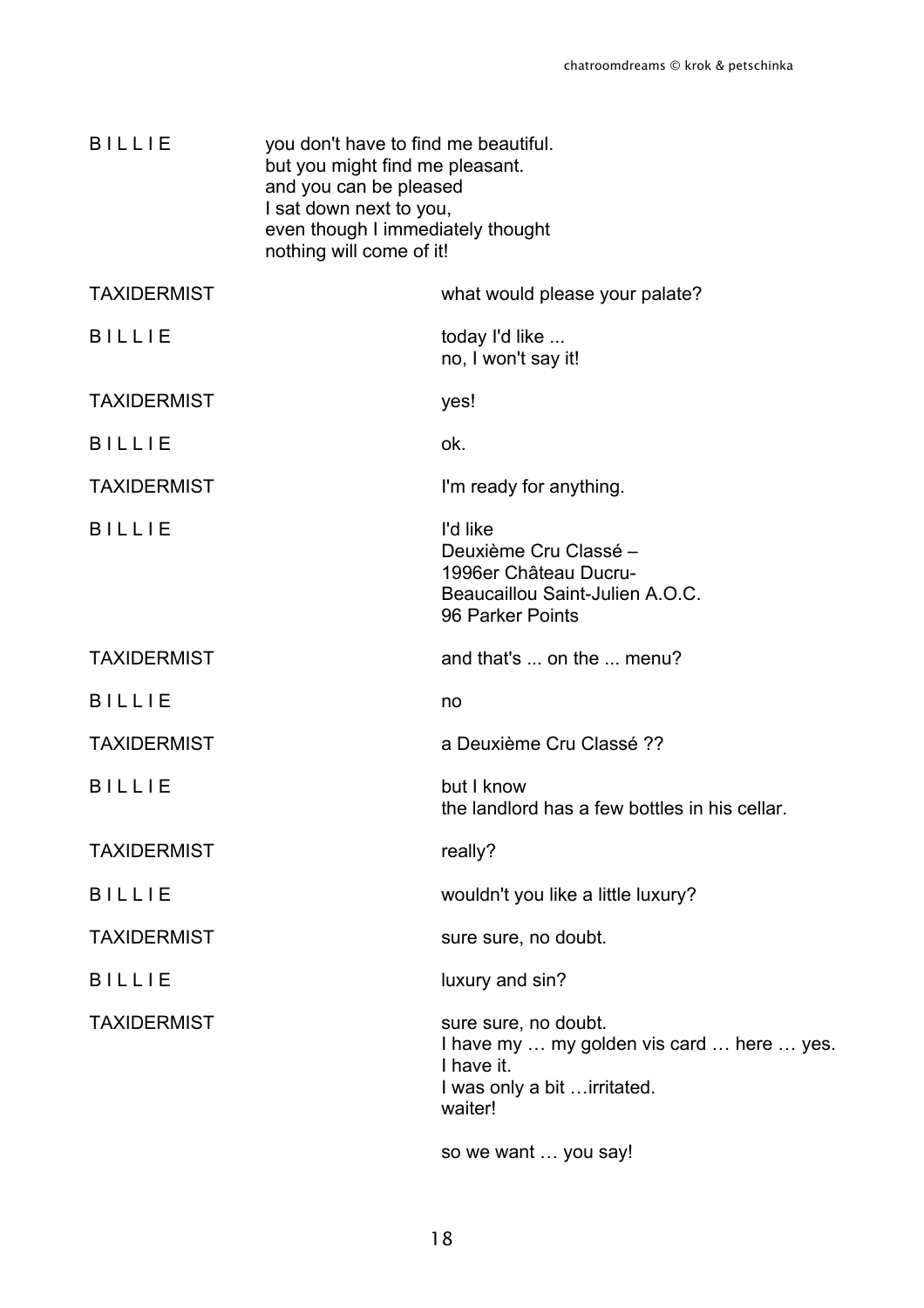| <b>BILLIE</b>      |                                                           | I'd like a<br>Deuxième Cru Classé -<br>1996er Château Ducru-<br>Beaucaillou Saint-Julien A.O.C.<br>96 Parker Points                                                                                                                   |
|--------------------|-----------------------------------------------------------|---------------------------------------------------------------------------------------------------------------------------------------------------------------------------------------------------------------------------------------|
| <b>TAXIDERMIST</b> |                                                           | and to eat?                                                                                                                                                                                                                           |
| <b>BILLIE</b>      |                                                           | may 1?                                                                                                                                                                                                                                |
| <b>TAXIDERMIST</b> |                                                           | please!                                                                                                                                                                                                                               |
| <b>BILLIE</b>      |                                                           | as an entrée<br>a parfait of sweetbreads and lobster.<br>followed by white truffels on artichoke salad.<br>followed by stuffed pigeon breast in pork caul<br>with potato-crèpe<br>finishing with<br>white peaches with campari-cream. |
| <b>TAXIDERMIST</b> |                                                           | and for me a salad.                                                                                                                                                                                                                   |
| <b>BILLIE</b>      | and what would be sinful<br>for a taxidermist? I ask him. |                                                                                                                                                                                                                                       |
| <b>TAXIDERMIST</b> |                                                           | I can tell you exactly.                                                                                                                                                                                                               |
| <b>BILLIE</b>      |                                                           | oh yeah?                                                                                                                                                                                                                              |
| <b>TAXIDERMIST</b> |                                                           | when you have a dead animal -<br>let's say<br>a sweet little guinea pig<br>with perfect fur -<br>and you bury it in the earth<br>and just let it rot.                                                                                 |
| <b>BILLIE</b>      |                                                           | then I'll be such a dead animal for you.<br>a sweet little guinea pig.<br>now!                                                                                                                                                        |
| <b>TAXIDERMIST</b> |                                                           | now?                                                                                                                                                                                                                                  |
| <b>BILLIE</b>      |                                                           | yes, now.                                                                                                                                                                                                                             |
| <b>TAXIDERMIST</b> |                                                           | ok, why not.                                                                                                                                                                                                                          |
| <b>BILLIE</b>      |                                                           | and?                                                                                                                                                                                                                                  |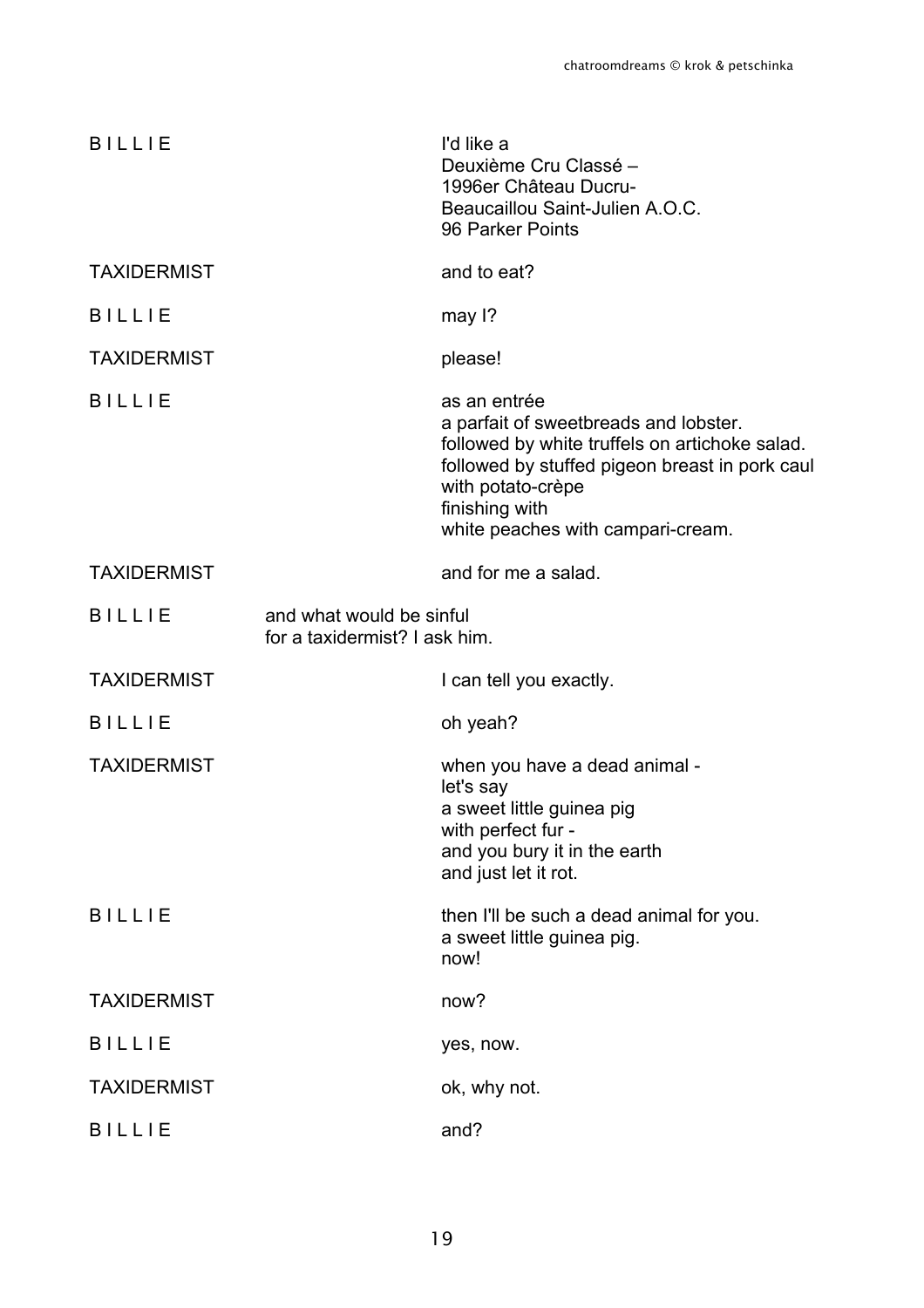|                            | and what?                                   |
|----------------------------|---------------------------------------------|
|                            | what will you do with me?                   |
|                            | I'd lay you<br>on the table<br>in my cellar |
|                            | naked?                                      |
|                            | what?                                       |
|                            | in the cellar.<br>on the table,<br>naked??  |
|                            | an animal is always naked.                  |
| so I open the first button |                                             |
|                            | may 1?                                      |
|                            |                                             |
| of my blouse.              |                                             |
|                            | Deuxième Cru Classé -                       |
|                            | I have to check out the fur.                |
|                            | starting where?                             |
|                            | on the neck.                                |
|                            | here?                                       |
|                            | yes.                                        |
|                            | and then?                                   |
|                            | the breast.                                 |
|                            | here?                                       |
|                            | yes.                                        |
|                            | who's trying the wine?                      |
|                            |                                             |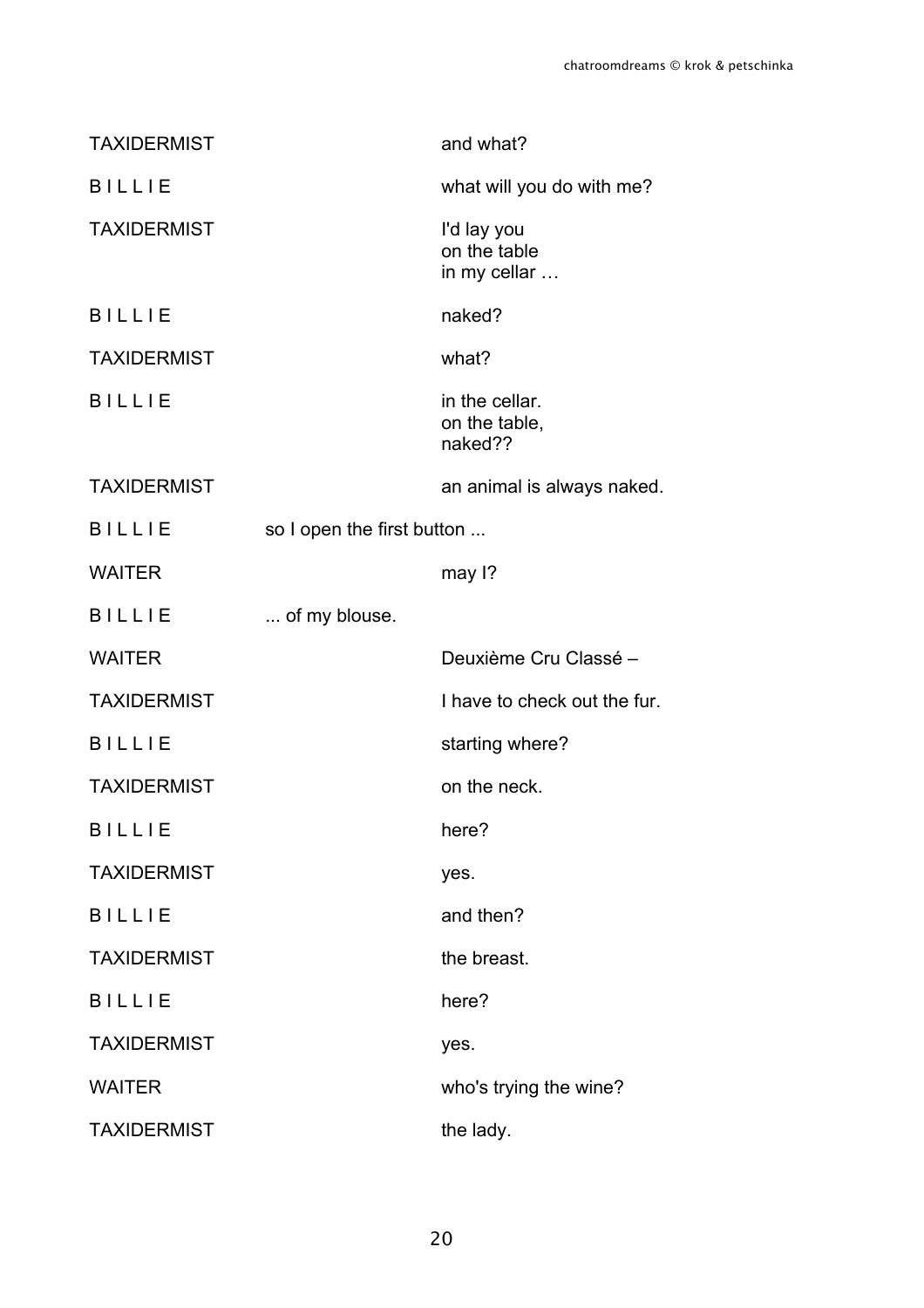# B I L L I E **takes the glass, sniffs, drinks a sip. then she spits out the wine** WAITER was a something wrong with the wine? B I L L I E a joke. just joking. the wine is great. and then? TAXIDERMIST **prost.** cheers. B I L L I E and now ... continue! TAXIDERMIST what? B I L L I E we have the neck and the breast behind us, we've inspected the fur, and now? what happens next in your cellar. TAXIDERMIST the back. B I L L I E all the way down between the legs? TAXIDERMIST ves. B I L L I E here? TAXIDERMIST ves. B I L L I E give me your hand. TAXIDERMIST TAXIDERMIST no no, we can't do that here. B I L L I E we're alone here in a private booth. TAXIDERMIST all the same. B I L L I E you think there's too much light. TAXIDERMIST no no. B I L L I E I can change that. TAXIDERMIST no, what for.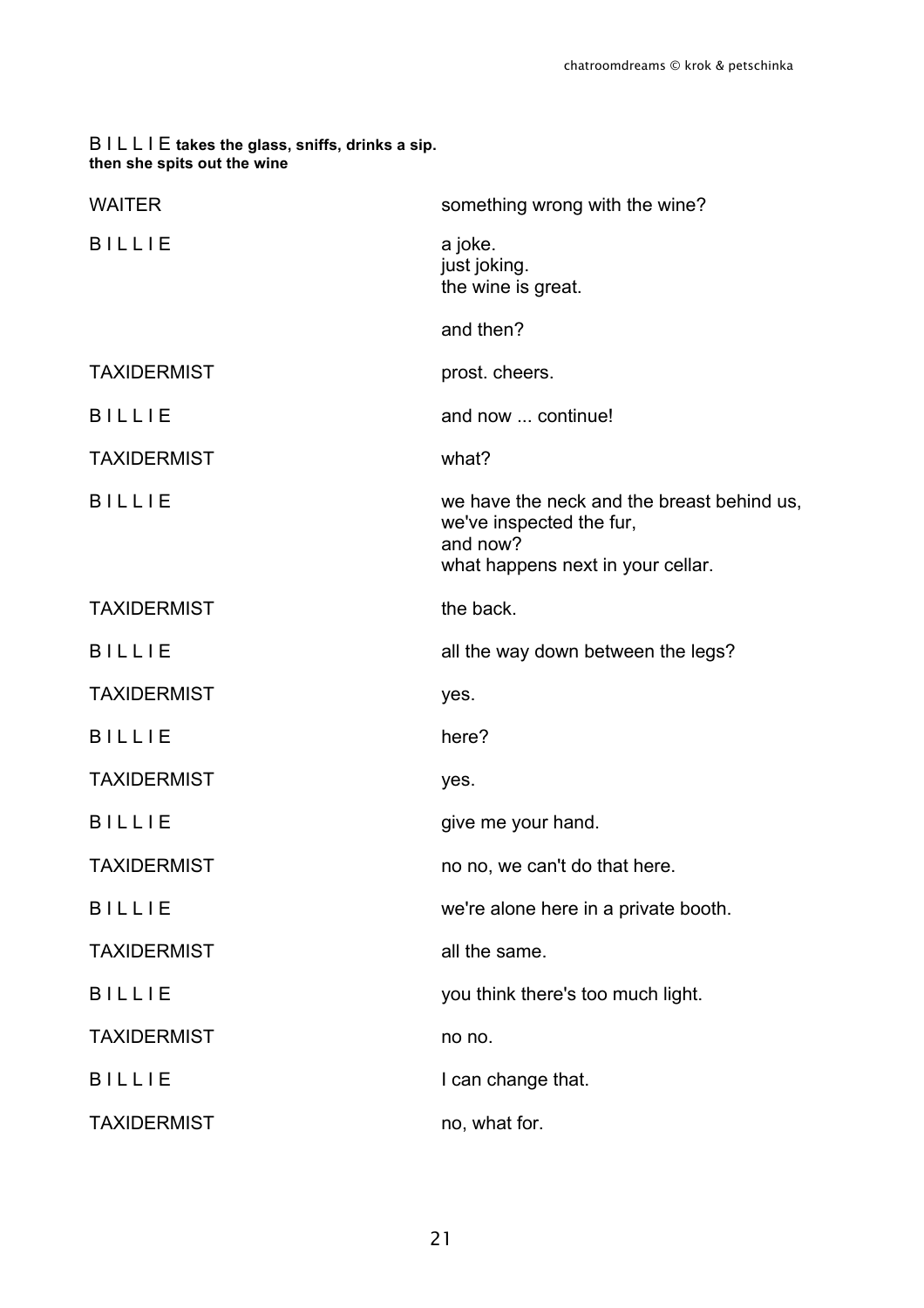| <b>BILLIE</b>      | so you can concentrate better.<br>on your cutting.         |
|--------------------|------------------------------------------------------------|
| <b>TAXIDERMIST</b> | maybe you're right, yes.                                   |
| <b>BILLIE</b>      | waiter! less light!                                        |
| <b>TAXIDERMIST</b> | and now?                                                   |
| <b>BILLIE</b>      | take your scalpal in hand.                                 |
| <b>TAXIDERMIST</b> | you think I keep it on me?                                 |
| <b>BILLIE</b>      | I'm sure of it.                                            |
| <b>TAXIDERMIST</b> | it's true.                                                 |
| <b>BILLIE</b>      | then take it in your hand!<br>and now make your first cut. |
| <b>TAXIDERMIST</b> | you're  perverse!                                          |
| <b>BILLIE</b>      | sure.                                                      |
| <b>TAXIDERMIST</b> | not me.                                                    |
| <b>BILLIE</b>      | yes you are.                                               |
| <b>TAXIDERMIST</b> | it's not true.                                             |
| <b>BILLIE</b>      | and how!                                                   |
| <b>TAXIDERMIST</b> | I'm a bank official<br>with a hobby!                       |
| <b>BILLIE</b>      | then do it! now! on me!                                    |
| <b>TAXIDERMIST</b> | I don't think I can.                                       |
| <b>BILLIE</b>      | you could even with a dead rat.                            |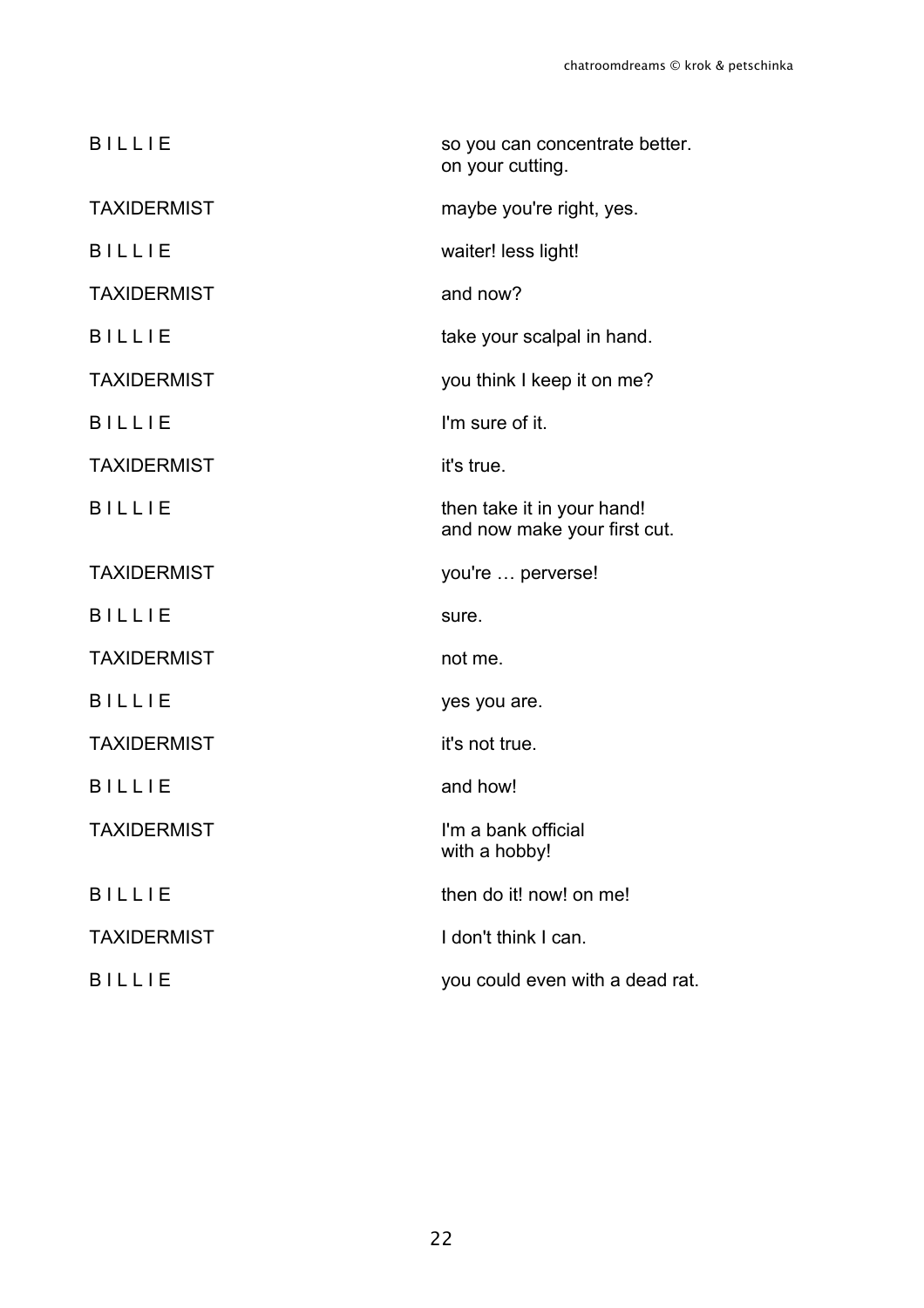# 06 BEST FRIEND MONIKA

| <b>BILLIE</b> |                                                                           | one disaster after the other!                                                           |
|---------------|---------------------------------------------------------------------------|-----------------------------------------------------------------------------------------|
| <b>MONIKA</b> |                                                                           | you're too demanding, Billie!                                                           |
| <b>BILLIE</b> |                                                                           | I just can't.                                                                           |
| <b>MONIKA</b> |                                                                           | too dominant.                                                                           |
| <b>BILLIE</b> |                                                                           | I can't.                                                                                |
| <b>MONIKA</b> |                                                                           | Listen, I give you an adress<br>you go there<br>she can help you<br>Fräulein Else  from |
| <b>BILLIE</b> | all my friends say<br>if you let yourself go so far<br>you have to submit |                                                                                         |
| <b>MONIKA</b> |                                                                           | submission Billie!                                                                      |
| <b>BILLIE</b> | to the desires of the men                                                 |                                                                                         |
| <b>MONIKA</b> |                                                                           | passivity<br>even if you don't like it, Billie<br>and your desire  disappears!          |

# 07 IT´S HARD TO SAY GOODBYE

| UNCLE ALFRED 50 years ago |  | <b>Billie</b><br>tears again?<br>how sould I paint you?<br>as the "big crying"? |
|---------------------------|--|---------------------------------------------------------------------------------|
| <b>BILLIE</b>             |  | I didn't shut my eyes all night.<br>I put my fotoalbum on the table             |

UNCLE ALFRED **50 years ago** you dry your tears now

B I L L I E and the tears didn't want to stop ...

UNCLE ALFRED 50 years ago and now : stillife!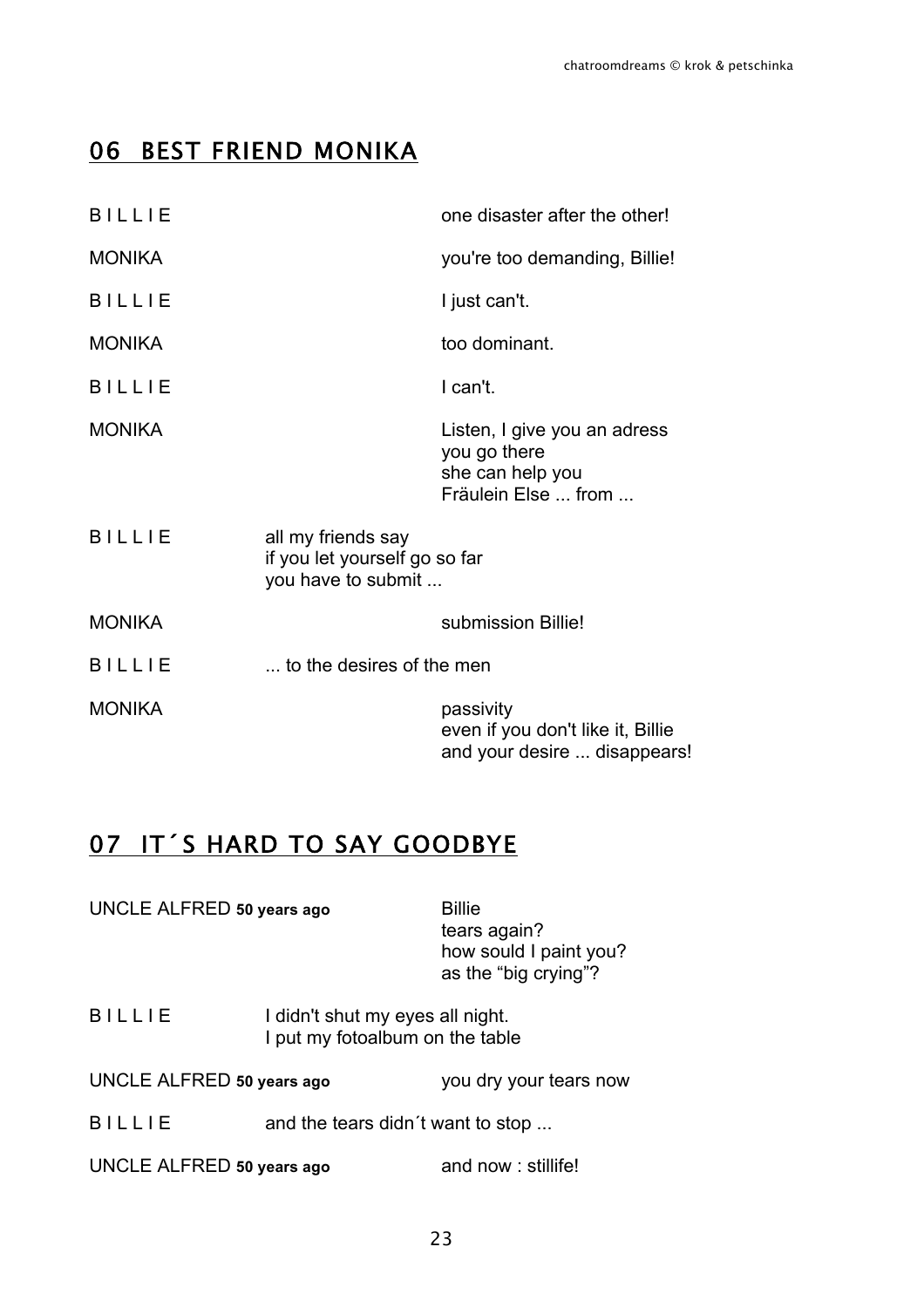| <b>BETTY</b>  |                                                                                                                 | but why did you cry?                                                                                                                                                                                                                                    |
|---------------|-----------------------------------------------------------------------------------------------------------------|---------------------------------------------------------------------------------------------------------------------------------------------------------------------------------------------------------------------------------------------------------|
| <b>BILLIE</b> |                                                                                                                 | because I don't know<br>how to get out of<br>this family,<br>without beating all their heads together<br>and losing them.                                                                                                                               |
|               |                                                                                                                 | you see,<br>it made a martyr of me.<br>until late at night :<br><b>I HAVE AN OBLIGATION!!</b><br>and I'm not able to say<br><b>FINISHED!</b>                                                                                                            |
|               |                                                                                                                 | I'm not only the mother,<br>but also the grandmother!                                                                                                                                                                                                   |
|               |                                                                                                                 | I have to protect these little mish-mash kids<br>from the  nasty looks of a whole society.                                                                                                                                                              |
| <b>BETTY</b>  |                                                                                                                 | that won't be easy.                                                                                                                                                                                                                                     |
| <b>BILLIE</b> |                                                                                                                 | and I thought of this Angelo Soliman from Vienna.<br>lives the life of an European intellectual<br>and ends up stuffed and presented as a wild negro.<br>and thats what to be expected<br>for the kids of my daughters<br>and I can do nothing nothing. |
| <b>BILLIE</b> |                                                                                                                 | and then I stand  in front of my bookcase.                                                                                                                                                                                                              |
|               | You see -<br>I dramatised the fire a bit<br>I couldn't burn the books                                           |                                                                                                                                                                                                                                                         |
|               | and in the bookcase<br>is                                                                                       |                                                                                                                                                                                                                                                         |
|               | THE MAN WITHOUT QUALITIES.<br>I mean the book.                                                                  |                                                                                                                                                                                                                                                         |
|               | which takes place in vienna.<br>$and -$<br>don't worry<br>I won't tell you the story<br>the book has 1500 pages |                                                                                                                                                                                                                                                         |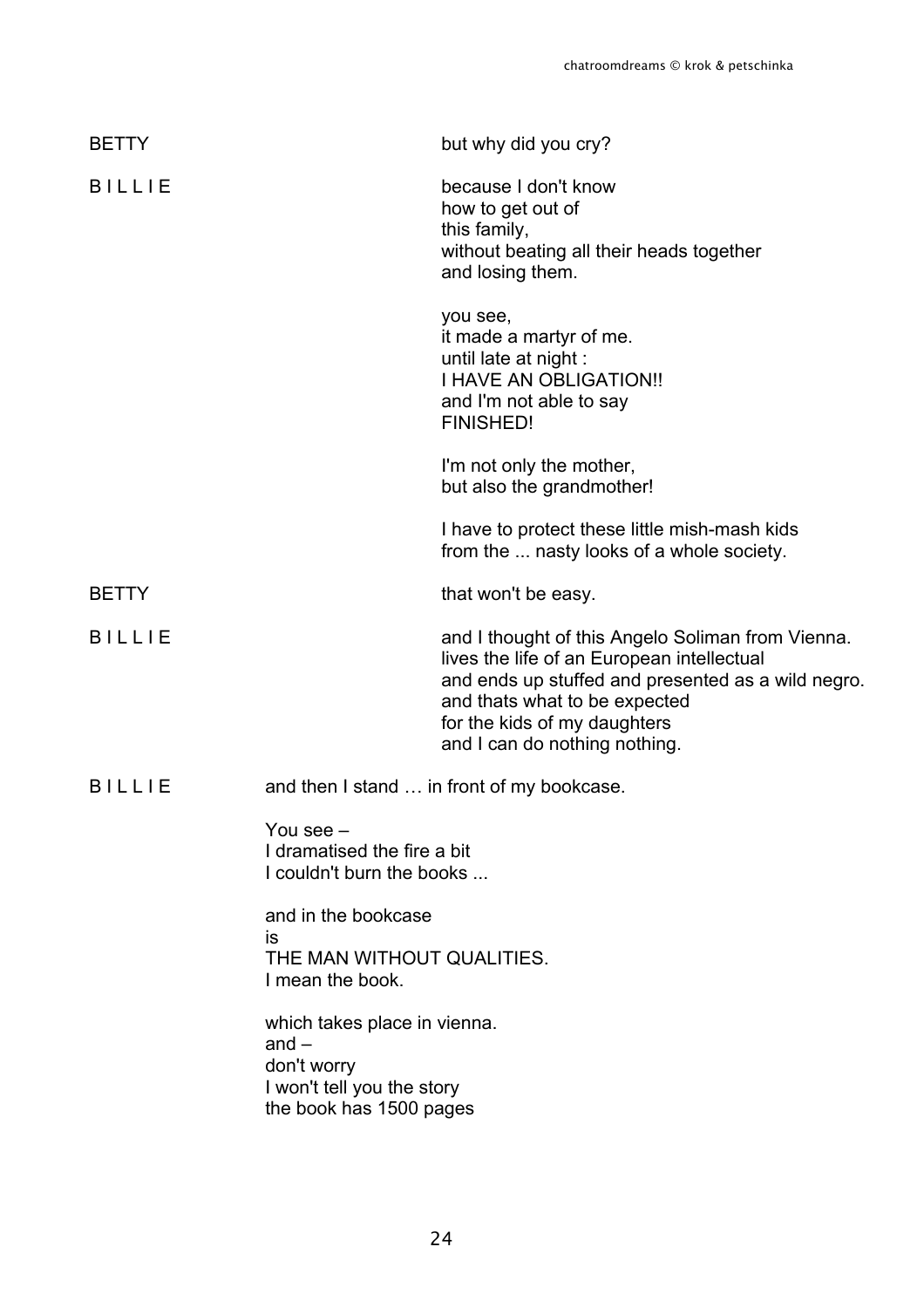| <b>BILLIE</b>       | the central character.<br>a man named Ulrich.<br>he's a mathematician.<br>and at the very beginning<br>he takes A HOLIDAY FROM LIFE<br>for one year. |                                             |
|---------------------|------------------------------------------------------------------------------------------------------------------------------------------------------|---------------------------------------------|
|                     | and that's it.<br>that brought me back to myself.<br>in the middle of the night.                                                                     |                                             |
|                     | yes, yes, yes!<br>I'll be there for the little ones!!<br>for one year.                                                                               | but first I'll take A HOLIDAY FROM LIFE     |
| <b>BETTY</b>        |                                                                                                                                                      | A HOLIDAY FROM LIFE.                        |
| <b>UNCLE ALFRED</b> |                                                                                                                                                      | did I also take a holiday from life, Betty? |
| <b>BETTY</b>        |                                                                                                                                                      | yes, back in the times of the butcher shop. |

# 08 A HOLIDAY FROM LIFE

| <b>MARTHA</b> | what's that supposed to mean?                                                                                       |
|---------------|---------------------------------------------------------------------------------------------------------------------|
| <b>BILLIE</b> | you understand very well.<br>you were a year in cuba.                                                               |
| <b>MARTHA</b> | I knew,<br>you'd reproach me for that one day!                                                                      |
| <b>BILLIE</b> | that was the year your father died.<br>and god knows<br>it wasn't easy for me.<br>and you were in cuba.<br>dancing. |
| <b>MARTHA</b> | yes.                                                                                                                |
| <b>BILLIE</b> | well now I'm dancing.<br>I like you.<br>but now you will take your own life<br>in your own hands.                   |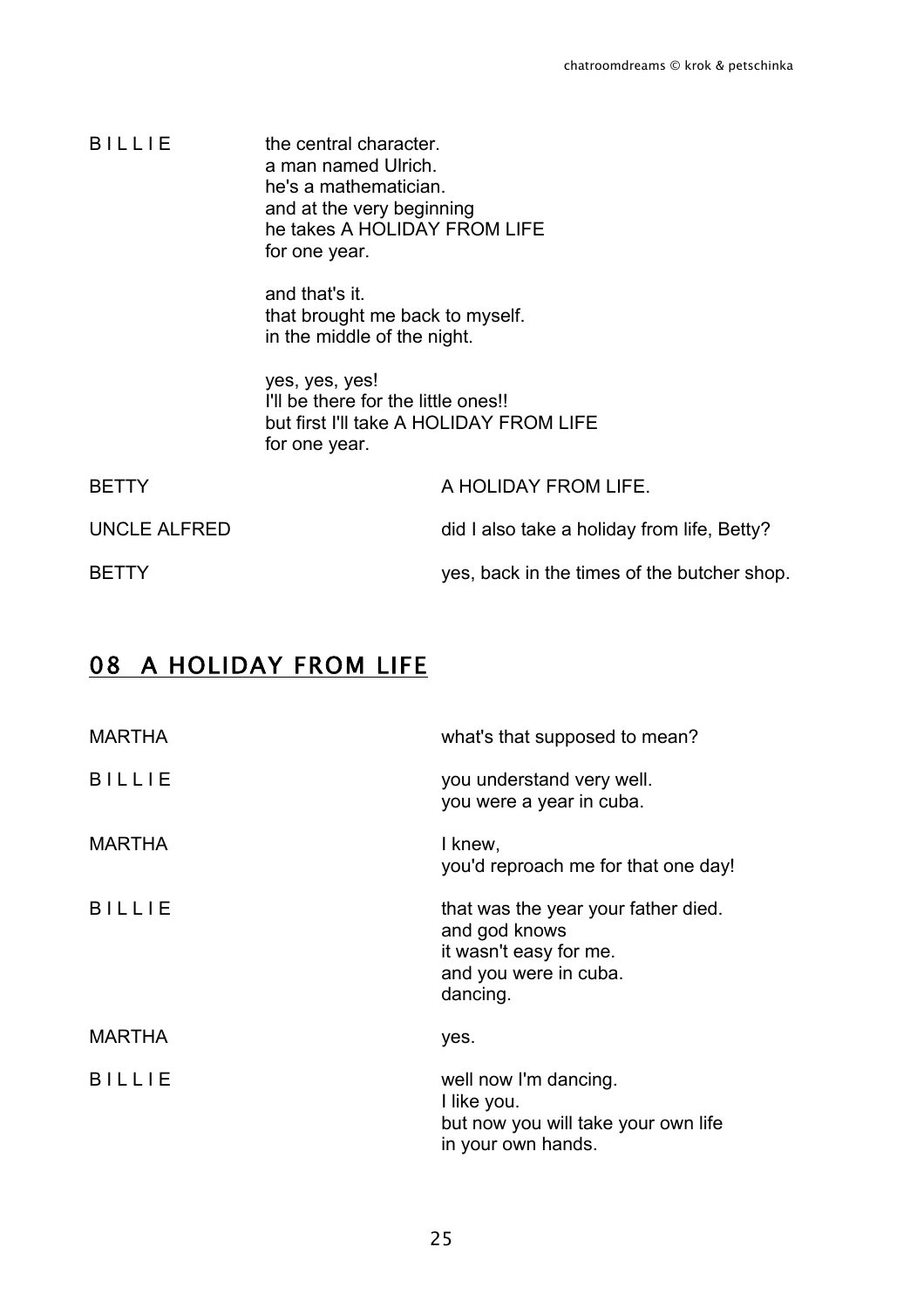| <b>MARTHA</b> | so you won't take little Luis any more?<br>at least on saturdays?!                                       |
|---------------|----------------------------------------------------------------------------------------------------------|
| <b>BILLIE</b> | no.                                                                                                      |
| <b>MARTHA</b> | 3 hours!!                                                                                                |
| <b>BILLIE</b> | no.                                                                                                      |
| <b>MARTHA</b> | mama, you're not serious!                                                                                |
| <b>BILLIE</b> | yes, I'm taking a rest!!                                                                                 |
| <b>MARTHA</b> | how long??                                                                                               |
| <b>BILLIE</b> | one year, two years                                                                                      |
| <b>MARTHA</b> | say forever!!                                                                                            |
| <b>BILLIE</b> | forever?                                                                                                 |
| <b>MARTHA</b> | I didn't expect this.<br>this severity.<br>that you could leave me hanging like this!                    |
| <b>BILLIE</b> | I was available for you for forty years.<br>now comes a few years holidays.<br><b>BILLIE's HOLIDAYS!</b> |

# 09 TIGER 60 / THE SECOND

| TIGER <sub>60</sub> | yeah yeah yeah.<br>it fascinated you.<br>that pseudonym |
|---------------------|---------------------------------------------------------|
| <b>BILLIE</b>       | come show me your claws! Tiger 60!                      |
| TIGER <sub>60</sub> | stop it, everybody's looking at us!                     |
| <b>BILLIE</b>       | scratch me!                                             |
| TIGER <sub>60</sub> | no, stop!                                               |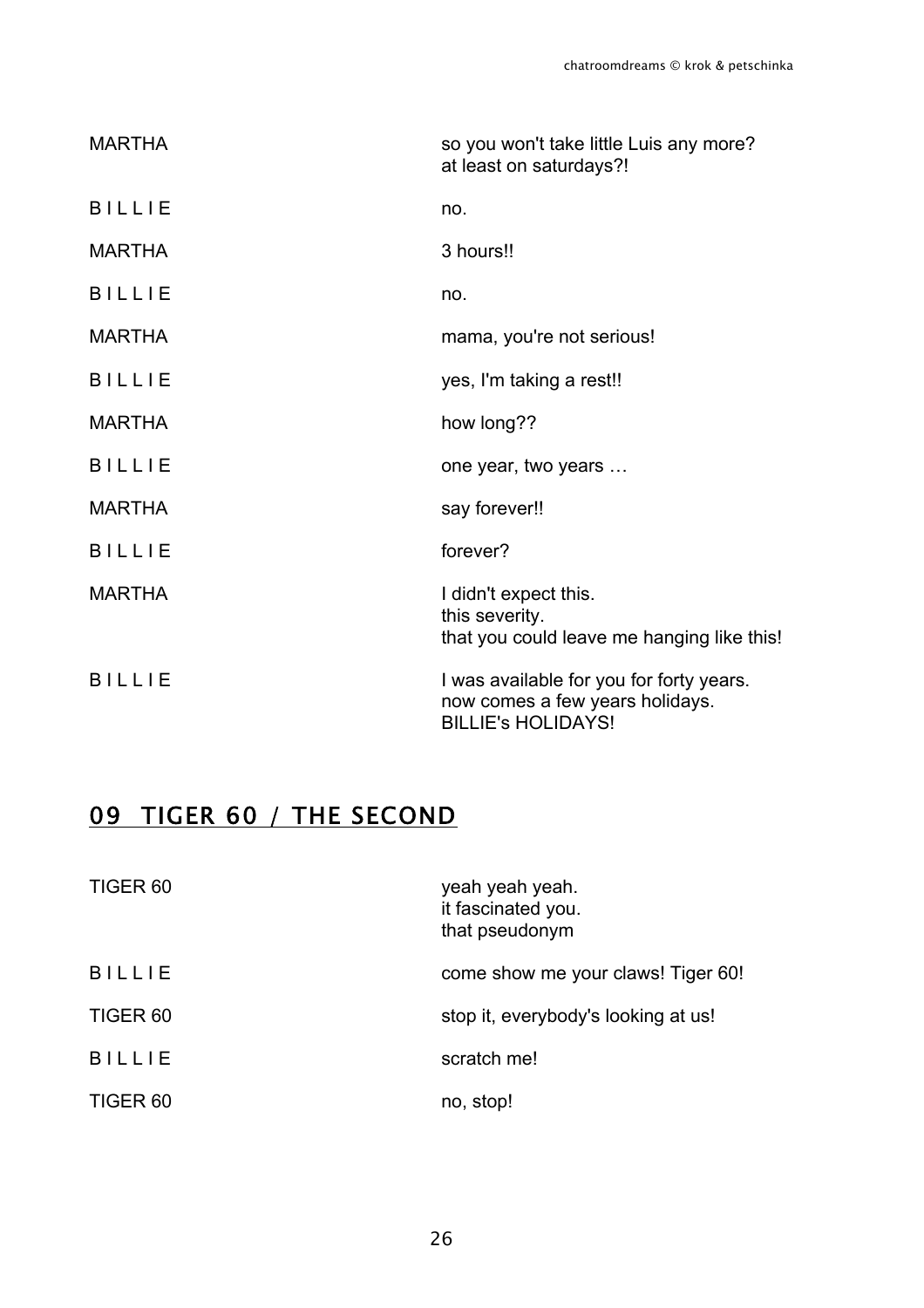| <b>BILLIE</b>       | I also want a kiss!!                                                    |
|---------------------|-------------------------------------------------------------------------|
| TIGER <sub>60</sub> | in front of everybody?                                                  |
| <b>BILLIE</b>       | does that bother you?                                                   |
| TIGER <sub>60</sub> | yeah.                                                                   |
| <b>BILLIE</b>       | then close your eyes!                                                   |
| TIGER <sub>60</sub> | I can't.                                                                |
| <b>BILLIE</b>       | try!!                                                                   |
| TIGER <sub>60</sub> | I definitely can't!                                                     |
|                     | what should we do?<br>eat an ice cream?                                 |
| <b>BILLIE</b>       | you don't want to kiss?                                                 |
| TIGER <sub>60</sub> | Billie! you don't know me.<br>I'm not a guy<br>who at the first meeting |
| <b>BILLIE</b>       | shows his claws?                                                        |
| TIGER <sub>60</sub> | exactly.                                                                |
| <b>BILLIE</b>       | then let's go to a cafe.                                                |
| TIGER <sub>60</sub> | good idea.                                                              |
| <b>CAFE</b>         |                                                                         |
| <b>BILLIE</b>       | was I too direct just now?                                              |
| TIGER <sub>60</sub> | a bit too direct, yeah.<br>but surely one can                           |
| <b>BILLIE</b>       | what? change?                                                           |
| TIGER <sub>60</sub> | one can get used to it.<br>over time.                                   |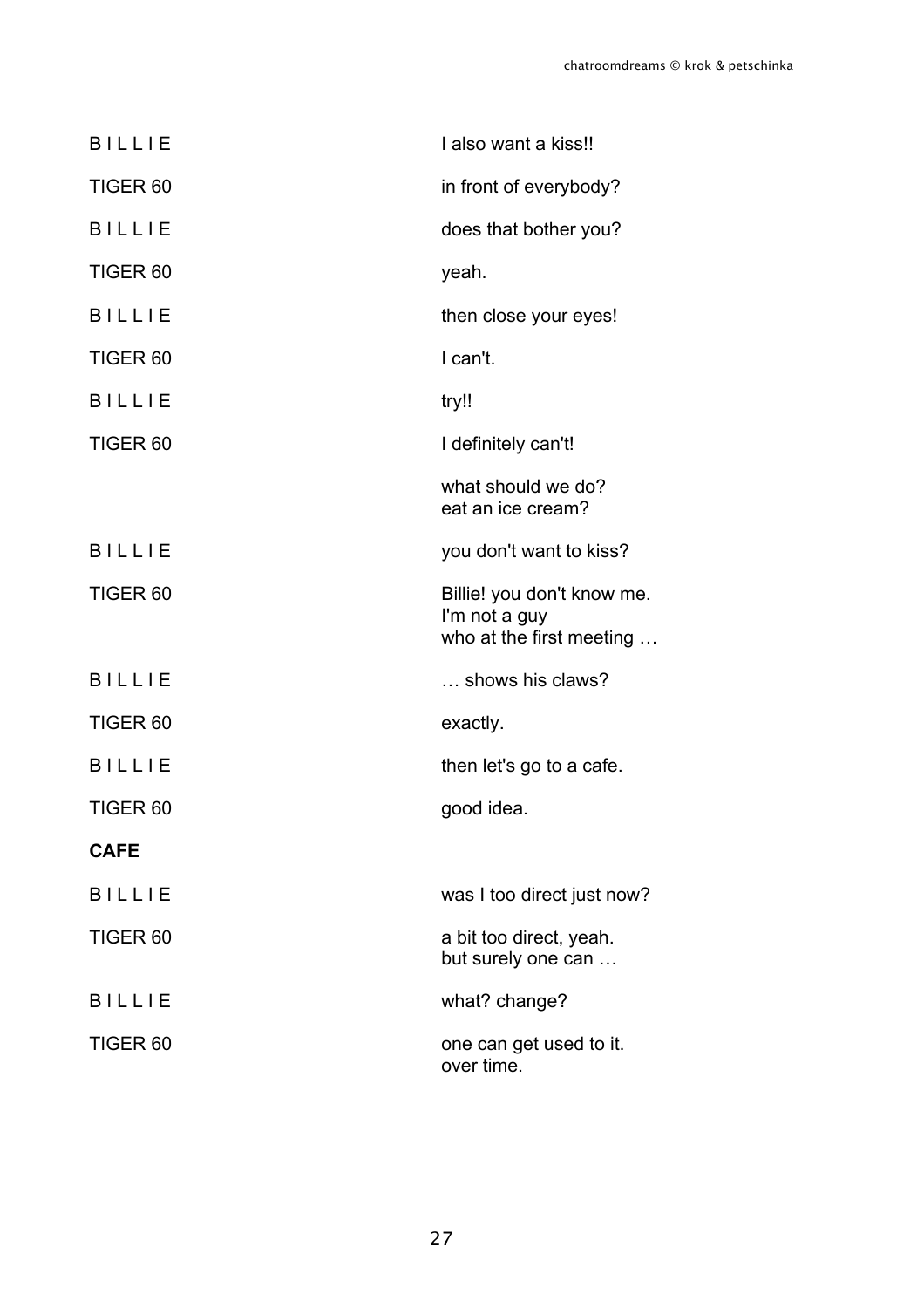| <b>BILLIE</b>            | what do I need to know about you?<br>what's important?<br>if we want to see each other again! |
|--------------------------|-----------------------------------------------------------------------------------------------|
| TIGER 60 thinks & thinks |                                                                                               |
| <b>BILLIE</b>            | it can also be very simple.<br>I didn't want to provoke any<br>philosophical tract.           |
| TIGER <sub>60</sub>      | ok!<br>at my place<br>the carpet fringes<br>are combed!                                       |
| <b>BILLIE</b>            | who?                                                                                          |
| TIGER <sub>60</sub>      | the carpet fringes                                                                            |
| BILLIE laughs            |                                                                                               |
|                          |                                                                                               |
| TIGER <sub>60</sub>      | 20 women called me.<br>I can take my pick.<br>can I cross you off?                            |
|                          | from the list!                                                                                |

# 10 THE MARKET

| <b>BILLIF</b>       | I want to fall in love.<br>to get to know a man for life.<br>it sounds so ridiculous saying that.<br>but one is ridiculous!! |
|---------------------|------------------------------------------------------------------------------------------------------------------------------|
| <b>ONKEL ALFRED</b> | I also want to fall in love, Betty!                                                                                          |
| <b>BETTY</b>        | so what's the problem?                                                                                                       |
| <b>BILLIE</b>       | no idea.                                                                                                                     |
| <b>ONKEL ALFRED</b> | I want to feel great desire today, Betty!                                                                                    |
| <b>BETIY</b>        | we'll work it out!                                                                                                           |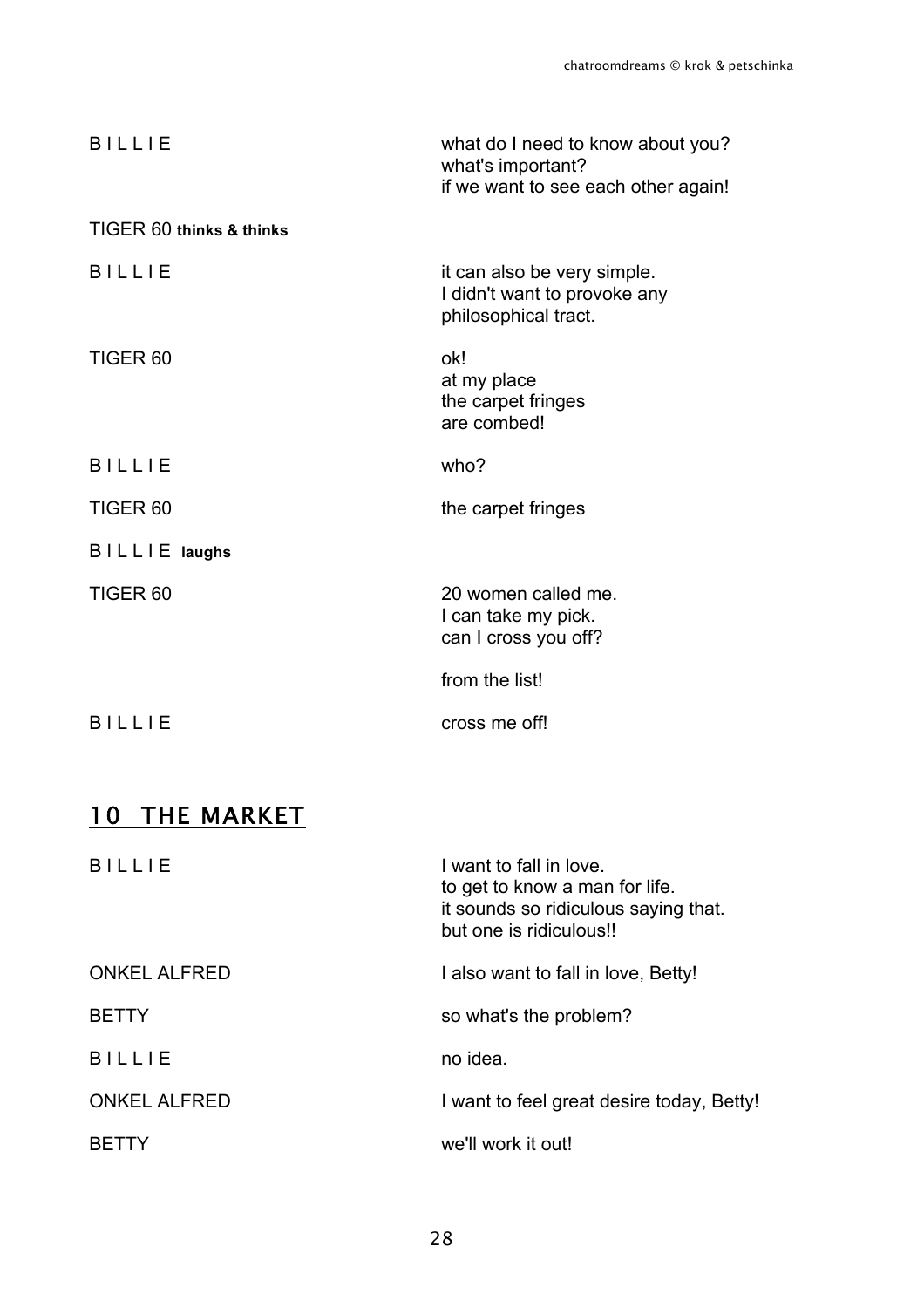| <b>BILLIE</b>       | you know,<br>I'm from another generation<br>where fidelity and trust<br>and all the beautiful old  crap<br>are important.                                                                                                                                                                                              |
|---------------------|------------------------------------------------------------------------------------------------------------------------------------------------------------------------------------------------------------------------------------------------------------------------------------------------------------------------|
| <b>BETTY</b>        | yeah?<br>but this ETERNAL LOVE DOT COM<br>is a marketplace<br>you understand?<br>you open your stall<br>you offer your fruit<br>and so do the men.                                                                                                                                                                     |
| <b>BILLIE</b>       | yeah.                                                                                                                                                                                                                                                                                                                  |
| <b>BETTY</b>        | and you roam around, tasting, trying out<br>and everyone else as well<br>and when you<br>- with the first one you meet<br>and who lets you taste his fruit<br>and you like the taste -<br>say: OKAY, I'LL HAVE YOU!<br>then this doesn't at all mean<br>that he's about<br>to close down his stall<br>and you neither! |
| <b>ONKEL ALFRED</b> | will you sing for me, Betty?                                                                                                                                                                                                                                                                                           |
| <b>BETTY</b>        | each of you continues to sell his wares<br>and keeps tasting<br>isn't that so??                                                                                                                                                                                                                                        |
| <b>BILLIE</b>       | yeah.                                                                                                                                                                                                                                                                                                                  |
| <b>BETTY</b>        | which contradicts<br>what you're looking for!                                                                                                                                                                                                                                                                          |
| <b>ONKEL ALFRED</b> | will you sing for me, Betty?                                                                                                                                                                                                                                                                                           |
| <b>BETTY</b>        | true love  with fidelity and constancy!!!                                                                                                                                                                                                                                                                              |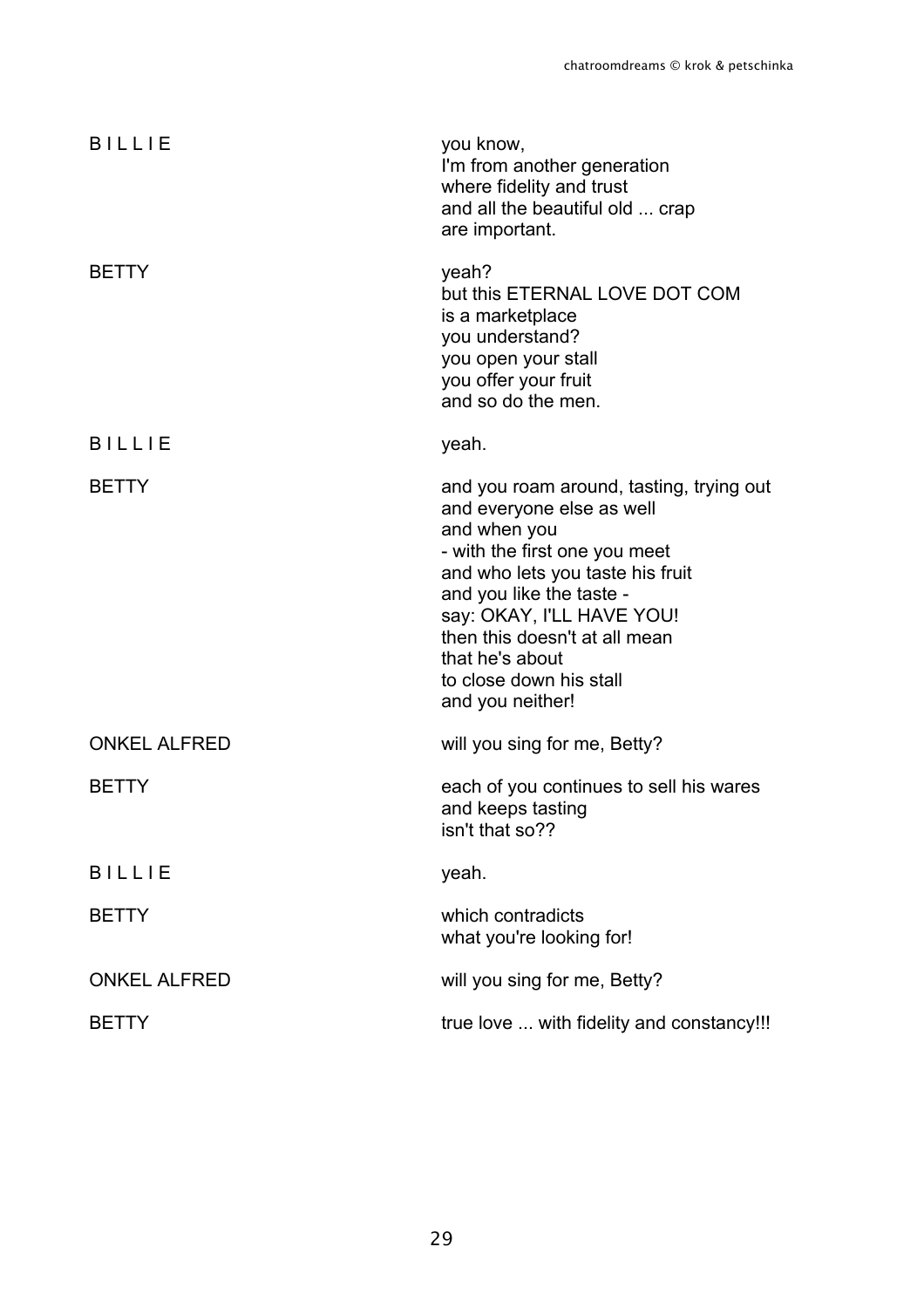# 11 THE DANCER

B I L L I E he's a good dancer!

reminds me of GIANLUIGI, the italian bus driver.

and !! what also excites me: he doesn't speak. which allows me to enchant myself in a beautiful illusion

and strong arms and his feeling for rhythm is phenomenal!!

and I LOOSELY LOOSELY practice what I learned in the salsa course!

and he thinks it's great!!

how do I know? you feel it.

and I say : a drink? at my place?

and he YESYESYES!

and we go to my place and he stands excitedly before the portrait which Uncle Alfred painted of me, when I was 17

### THE DANCER WOW

B I L L I E and says :

THE DANCER that's fantastic!! beautiful. who did it??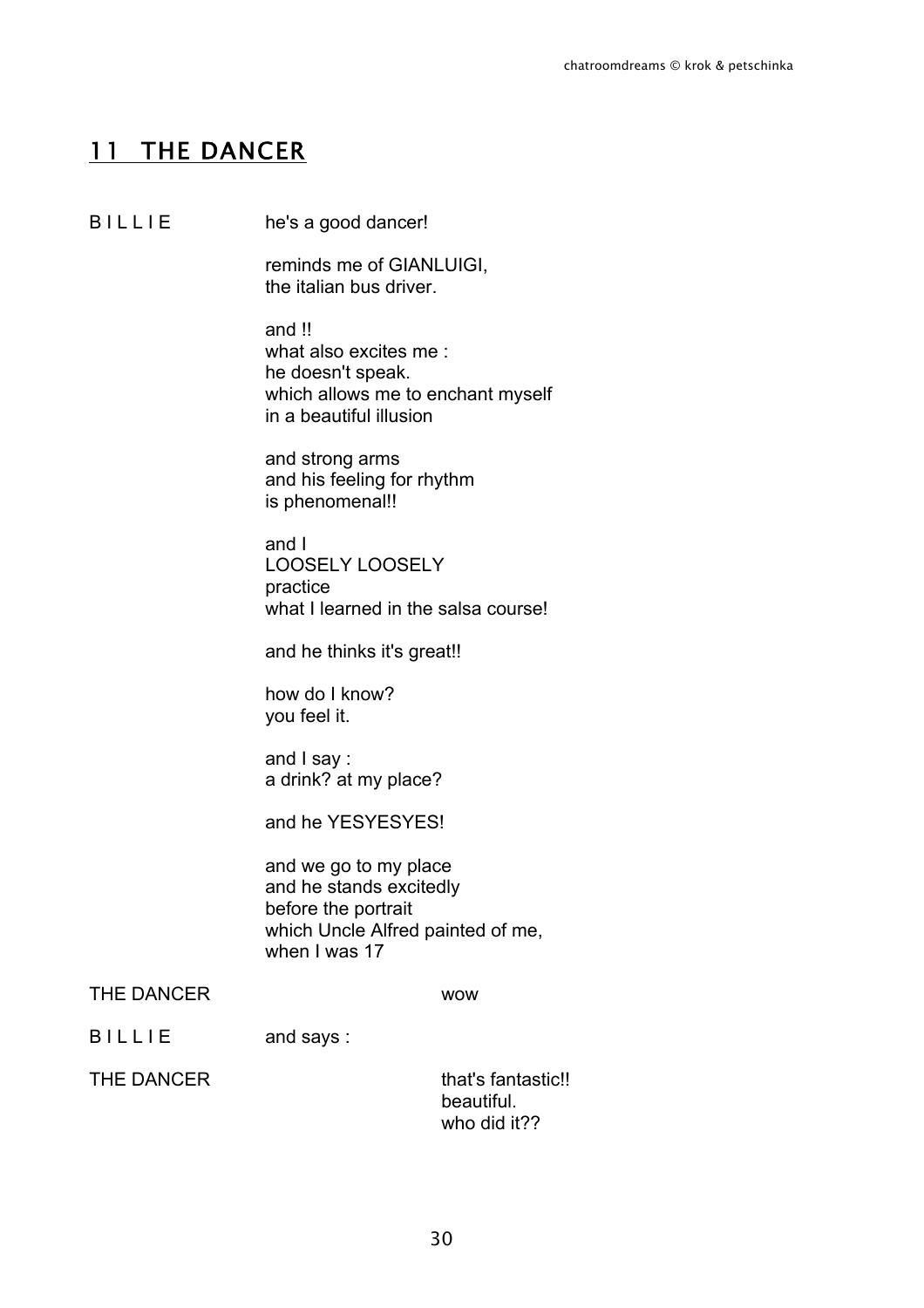B I L L I E and I have to cry.

because I remember that time in the atelier, and why I had moved in with Uncle Alfred.

I remember my fights with my father and my first escape to italy, which ended in disaster

and after my return icy silence at home. and I can't stand it. and have to leave again.

and then Uncle says : "you can stay with me. I have a guest room!"

### UNCLE ALFRED **50 years ago** you can also model for me!

B I L L I E and I wanted to do it, sitting as a model. later lying. naked. with Uncle Alfred moving my breasts so he could model them.

> it's 1970 and something is growing in me which I can't control. a desire for ... I don't know how to say it ... which would later be gone, when I met George and went with him to Prague / Zürich / Vienna and had one kid after another.

UNCLE ALFRED 50 years ago great, Billie!

your big feet. huge hands! look at them, Billie!

and those beautiful eyes!!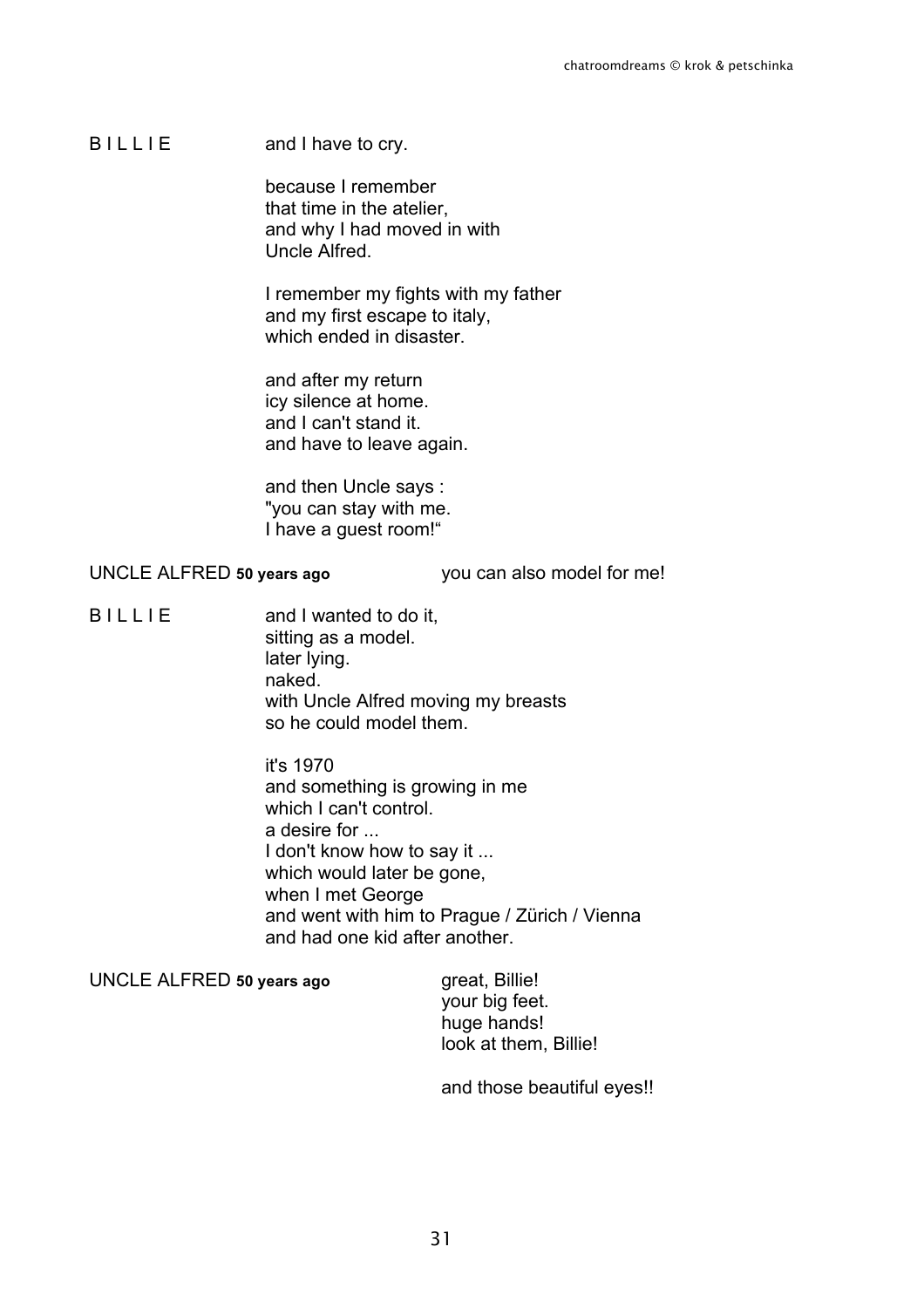B I L L I E but the year I spend with Uncle Alfred, in his house, in his atelier, that year ... oh ...

| UNCLE ALFRED 50 years ago | in you there's everything      |
|---------------------------|--------------------------------|
|                           | I struggle for in my pictures! |

#### **he kisses BILLIE**

| <b>BILLIE</b> | and when he kissed me the first time |
|---------------|--------------------------------------|
|               | I am                                 |
|               |                                      |

UNCLE ALFRED **50 years ago** why do you pull away? because I'm your father's brother? or because you're afraid of people? afraid of their looks?

## 12 EXPENSIVE THERAPY

| <b>MISS ELSE</b> |                                                 | no no no!<br>you don't have to lose yourself,<br>when you fulfill other people's desires! |
|------------------|-------------------------------------------------|-------------------------------------------------------------------------------------------|
| BILLIE sighs     |                                                 |                                                                                           |
| <b>MISS ELSE</b> |                                                 | you have to see it as a game!                                                             |
| <b>BILLIE</b>    |                                                 | I think that's exactly what<br>I can't do.                                                |
| <b>MISS ELSE</b> |                                                 | then you have to practice.<br>practice playing.<br>SEX is a game, role-playing!           |
| <b>BILLIE</b>    | Miss Else:<br>filthy rich and old as the hills. | 60 years a slave on the sado / maso-market.                                               |
| <b>MISS ELSE</b> |                                                 | you take two people<br>and they have 30, 60, 90 minutes time.                             |
|                  |                                                 | others take an entire afternoon,<br>an evening or night.                                  |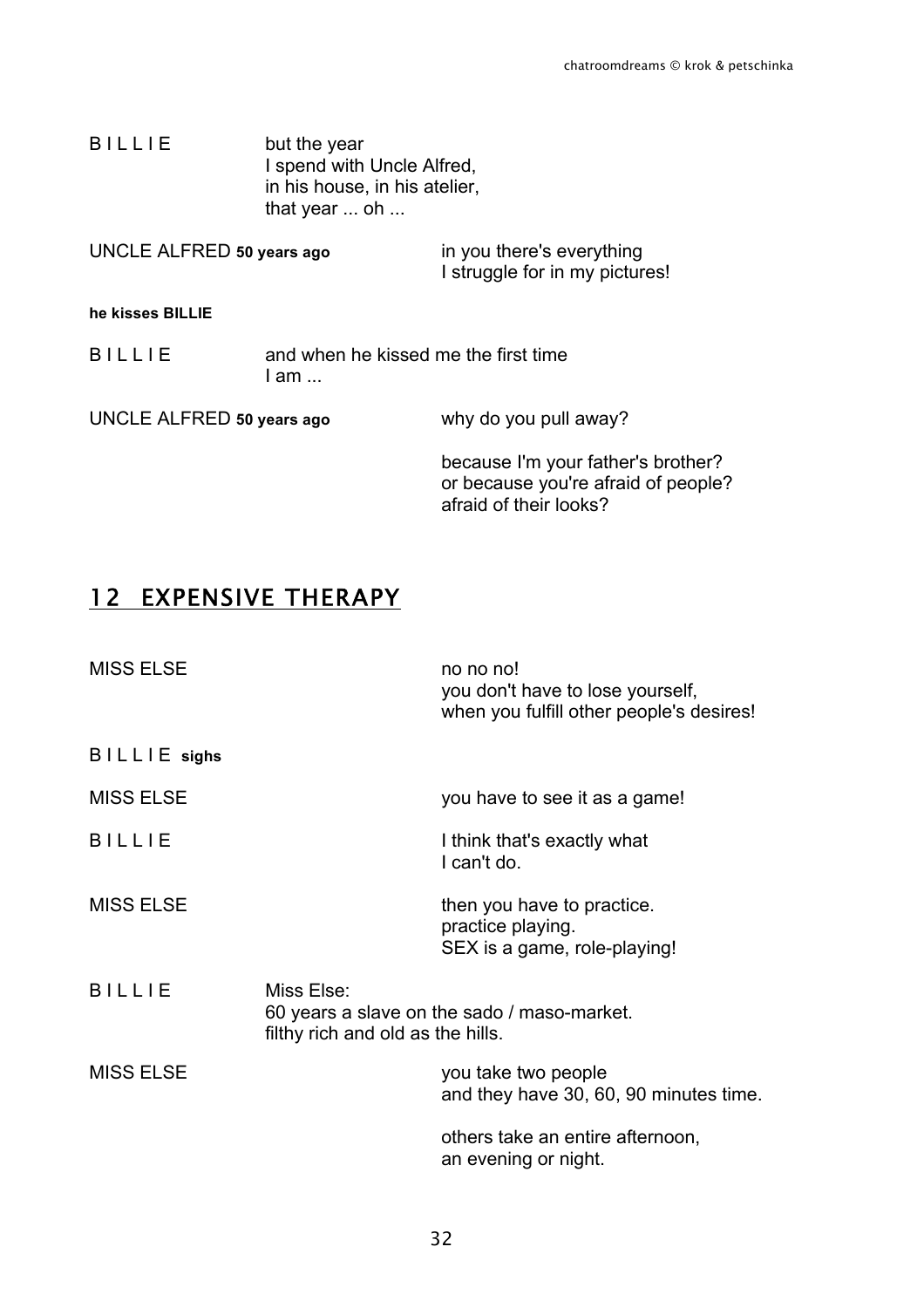| <b>BILLIE</b>    |                                                                    | I'm one of those.                                                                                                                                                                            |
|------------------|--------------------------------------------------------------------|----------------------------------------------------------------------------------------------------------------------------------------------------------------------------------------------|
| <b>MISS ELSE</b> |                                                                    | great.                                                                                                                                                                                       |
| <b>BILLIE</b>    |                                                                    | no, not true.<br>I aim for a whole life!                                                                                                                                                     |
| MISS ELSE laughs |                                                                    | a whole life!<br>and from time to time eating<br>sleeping and what else?                                                                                                                     |
|                  |                                                                    | but we don't want to begin our little course<br>with the most difficult things,<br>with self-abandonnment.<br>we want to start with half an hour!                                            |
| <b>BILLIE</b>    |                                                                    | does that exist?                                                                                                                                                                             |
| <b>MISS ELSE</b> |                                                                    | that's the major occupation!                                                                                                                                                                 |
| <b>BILLIE</b>    |                                                                    | I haven't even<br>taken off my blouse in half an hour!                                                                                                                                       |
| <b>MISS ELSE</b> |                                                                    | you don't need to.<br>or do you want to show your breasts<br>absolutely?!                                                                                                                    |
| <b>BILLIE</b>    |                                                                    | I'm proud of my breasts.                                                                                                                                                                     |
| <b>MISS ELSE</b> |                                                                    | maybe, but this isn't about them!!!                                                                                                                                                          |
|                  |                                                                    | it's about,<br>how do I learn what a man wants.<br>how do I learn to pick up the signals.<br>how do I learn to fulfill his desires.                                                          |
| <b>BILLIE</b>    | tough tough.<br>and suddenly I'm not sure<br>I want to learn that? |                                                                                                                                                                                              |
| <b>MISS ELSE</b> |                                                                    | I can see already<br>that with you one has to start with the ABC.<br>and we have to go very slowly.<br><b>STEP BY STEP!</b><br>so 250 for today<br>will you come next week at the same time? |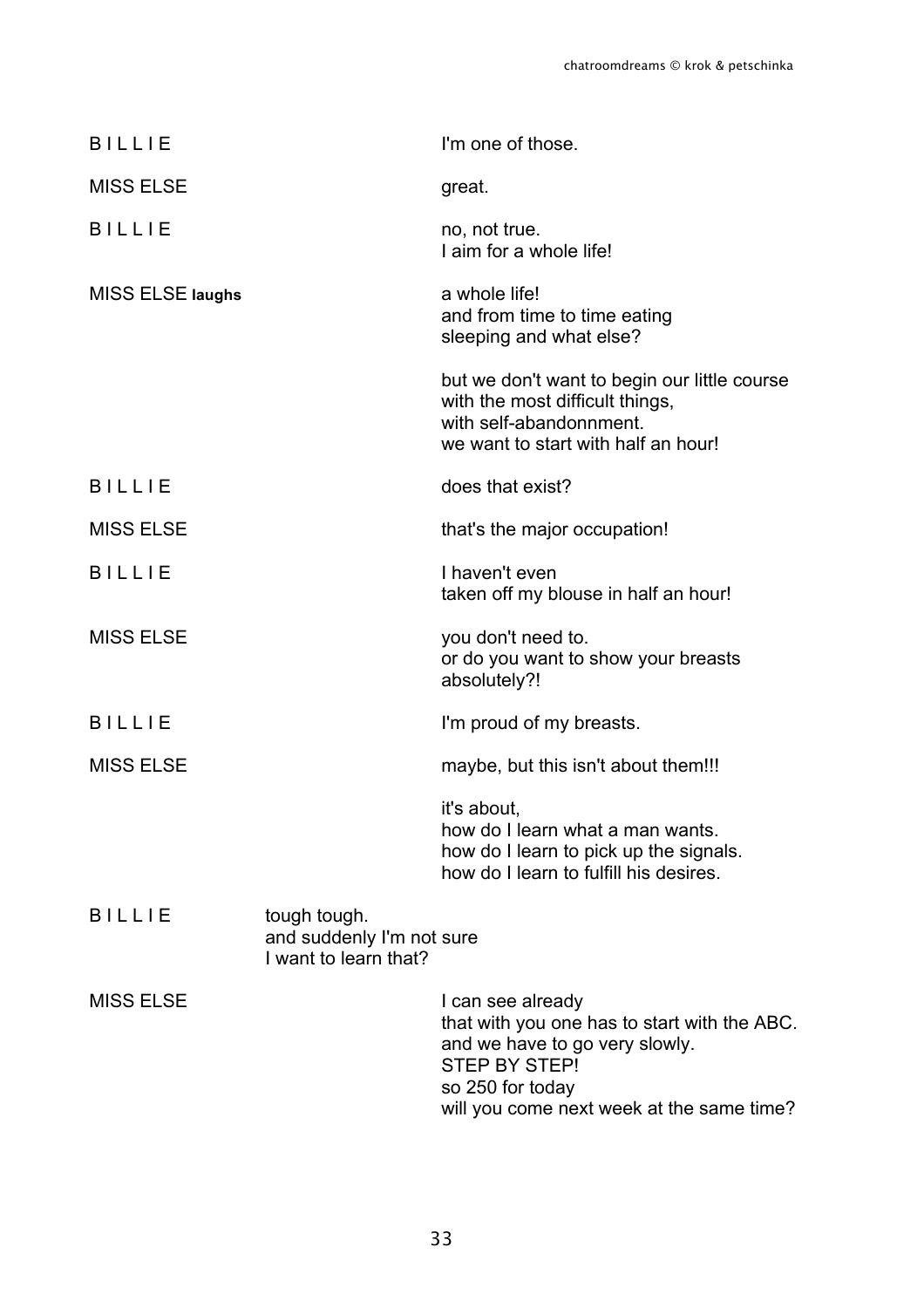## 13 SEX IS A GAME

### ROBERT REDFORD yeah

 $\mathsf{I}'\mathsf{m}$  ... well my real name isn't important here. on internet I'm called Robert Redford. I'm also a member of various internet-sites friendship.at, parship.ch and lust.de and I'd like to ... I could tell the same story, as Billie ... Billie! which is anyway not her real name, only her internet-name. and she really isn't 60.

I wrote to Billie because of the photo the hearty mountaineer-ette -

that was it, no?

B I L L I E while Robert Redford tries to remember I have to quickly explain that– shortly before our first telephone call – at my therapist's I heard a sentence which I can't get out of my mind:

SEX IS A GAME

and I had the sentence on my tongue, while dialling his mobile number.

### SEX IS A GAME

Mr. REDFORD and I see a number I don't know. and normally in such cases I don't pick up, but this time YES.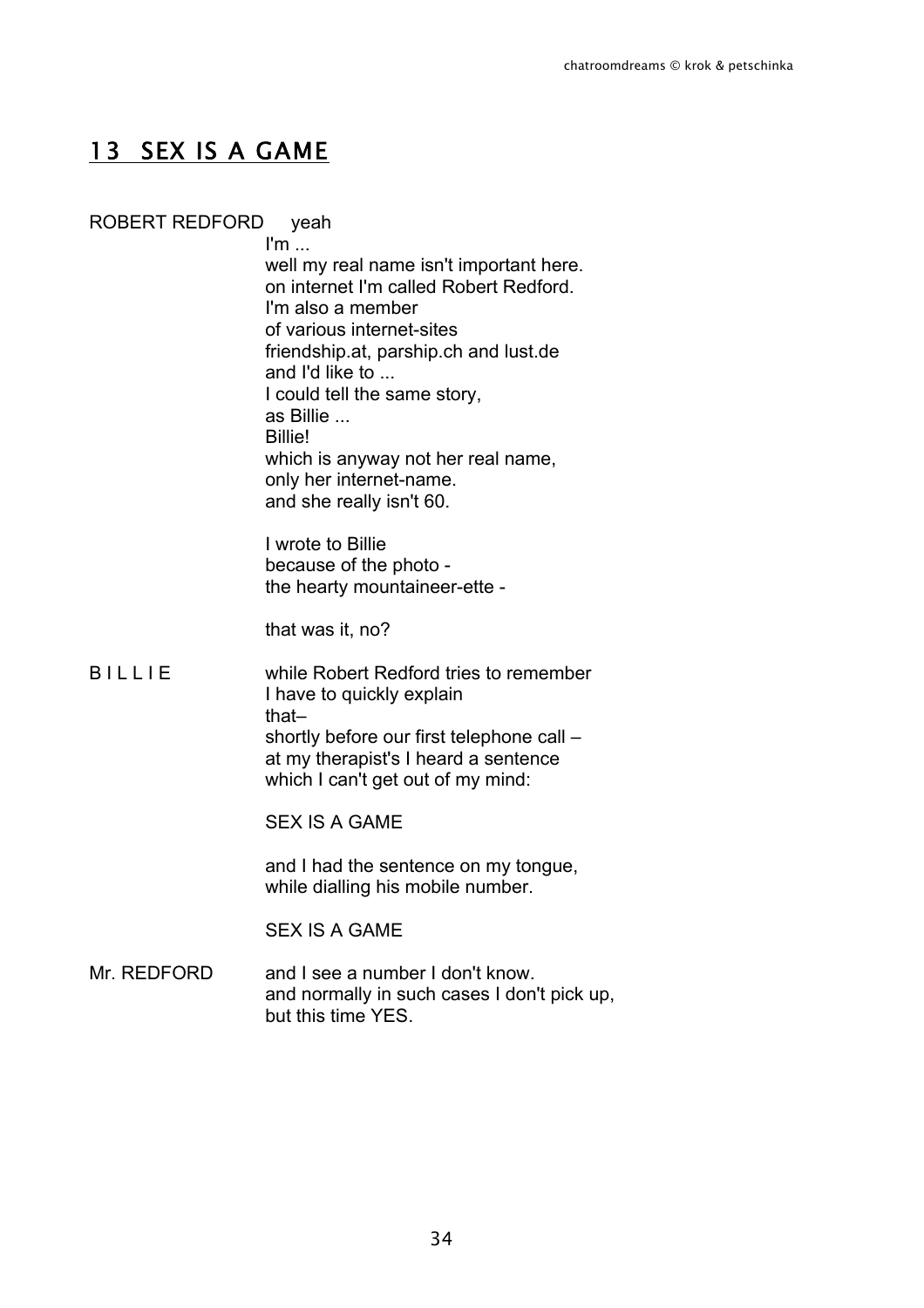| <b>BILLIE</b> | and me: SEX IS A GAME                                                                                                         |                      |
|---------------|-------------------------------------------------------------------------------------------------------------------------------|----------------------|
| Mr. REDFORD   |                                                                                                                               | yes?                 |
| <b>BILLIE</b> |                                                                                                                               | SEX IS A GAME.       |
| Mr. REDFORD   |                                                                                                                               | what?                |
| <b>BILLIE</b> |                                                                                                                               | SEX IS A GAME.       |
| Mr. REDFORD   |                                                                                                                               | hello?               |
| <b>BILLIE</b> |                                                                                                                               | oh. yes. um. a koan. |
| she hangs up. |                                                                                                                               |                      |
|               | I had the feeling<br>that I screwed up on first contact                                                                       |                      |
| Mr. REDFORD   | not at all.<br>I was immediately curious.                                                                                     |                      |
| <b>BILLIE</b> | I thought:<br>Billie!!! how embarrassing!                                                                                     |                      |
| Mr. REDFORD   | sex is a game?<br>who's calling<br>to tell me that?!                                                                          |                      |
|               | so I immediately rang back.<br>I was a little  stimulated                                                                     |                      |
| <b>BILLIE</b> |                                                                                                                               | yes?                 |
| Mr. REDFORD   |                                                                                                                               | SEX IS A GAME.       |
| <b>BILLIE</b> |                                                                                                                               | yes.                 |
| Mr. REDFORD   |                                                                                                                               | shall we meet??      |
| <b>BILLIE</b> | and then hustle and bustle.<br>out of the daily grind.<br>into the shower.<br>straight into illusion,<br>in my evening dress. |                      |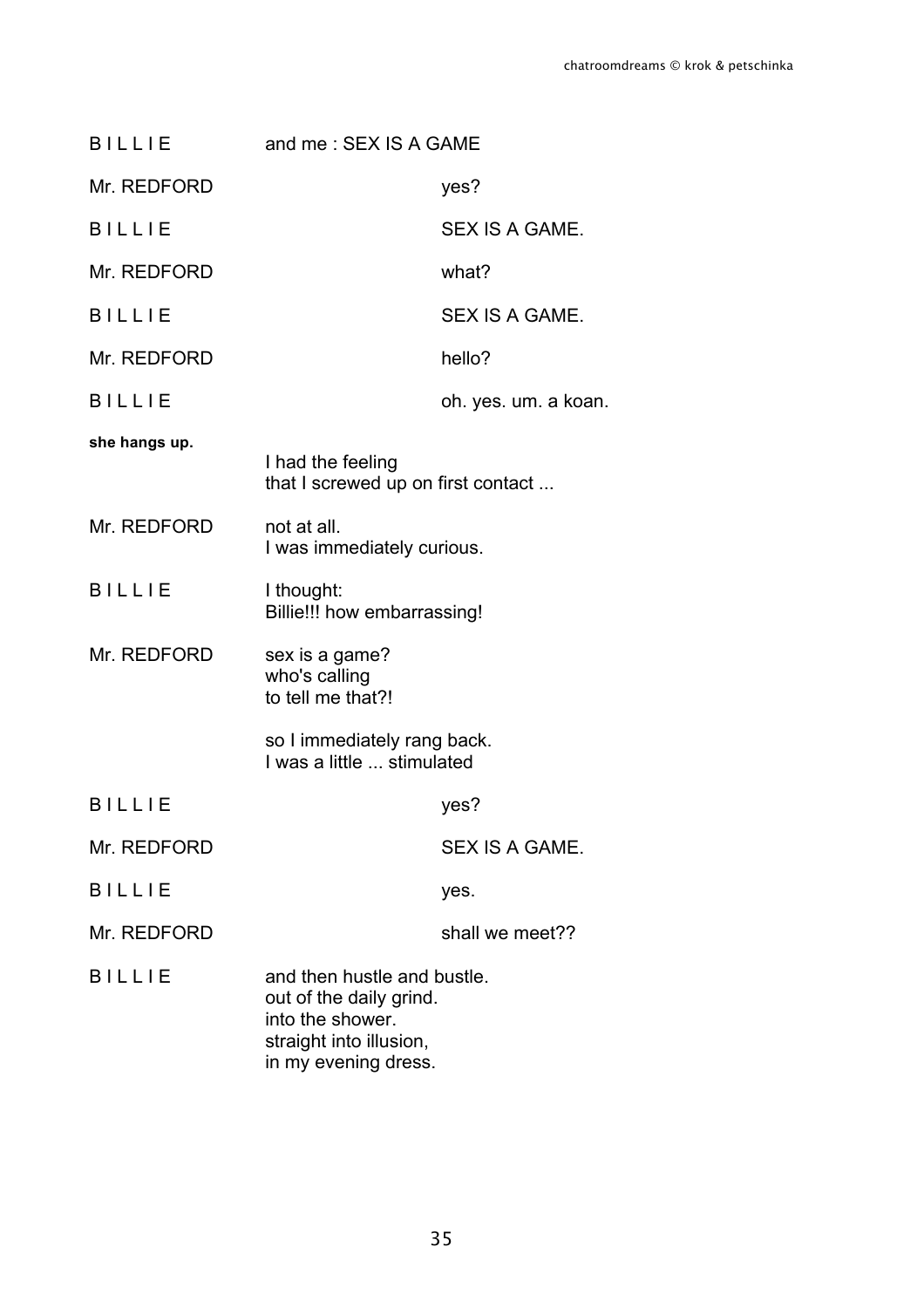| <b>BETTY</b>                              | and I had the job of keeping<br>the uncle calm. |                                                                                                     |  |
|-------------------------------------------|-------------------------------------------------|-----------------------------------------------------------------------------------------------------|--|
| to UNCLE ALFRED                           |                                                 | <b>Uncle Alfred</b><br>time for bed.                                                                |  |
| <b>UNCLE ALFRED</b>                       |                                                 | bill and coo or pigeon talk, Betty?                                                                 |  |
| <b>BETTY</b>                              |                                                 | sleep.<br>open your mouth!!                                                                         |  |
| UNCLE ALFRED opens his mouth.             |                                                 |                                                                                                     |  |
| BETTY puts a sleeping pill on his tongue. |                                                 | swallow the little pill                                                                             |  |
|                                           |                                                 | sweet dreams, my angel.                                                                             |  |
| <b>UNCLE ALFRED</b>                       |                                                 | I will sleep now, Betty??                                                                           |  |
| <b>BETTY</b>                              |                                                 | in 2 minutes.<br>it's a sleeping pill which works right away.                                       |  |
| <b>UNCLE ALFRED</b>                       |                                                 | and will I dream, Betty??                                                                           |  |
| <b>BILLIE</b>                             |                                                 | okay, he's calm.<br>sometimes it has to be.<br>sorry, little uncle.                                 |  |
| she kisses his forehead.                  |                                                 |                                                                                                     |  |
| music                                     |                                                 |                                                                                                     |  |
| <b>BILLIE</b>                             |                                                 | I know everything about you already,<br>Mister Robert Redford.                                      |  |
|                                           |                                                 | you've got 20, 30 women<br>in your post-box<br>who've promised you god knows what.                  |  |
| Mr. REDFORD                               |                                                 | more, many more.                                                                                    |  |
| <b>BILLIE</b>                             |                                                 | and I've got 30, 40 men,<br>waiting in my post-box,<br>who I pull out singly<br>or in small groups. |  |
| Mr. REDFORD                               |                                                 | and now?                                                                                            |  |
|                                           |                                                 |                                                                                                     |  |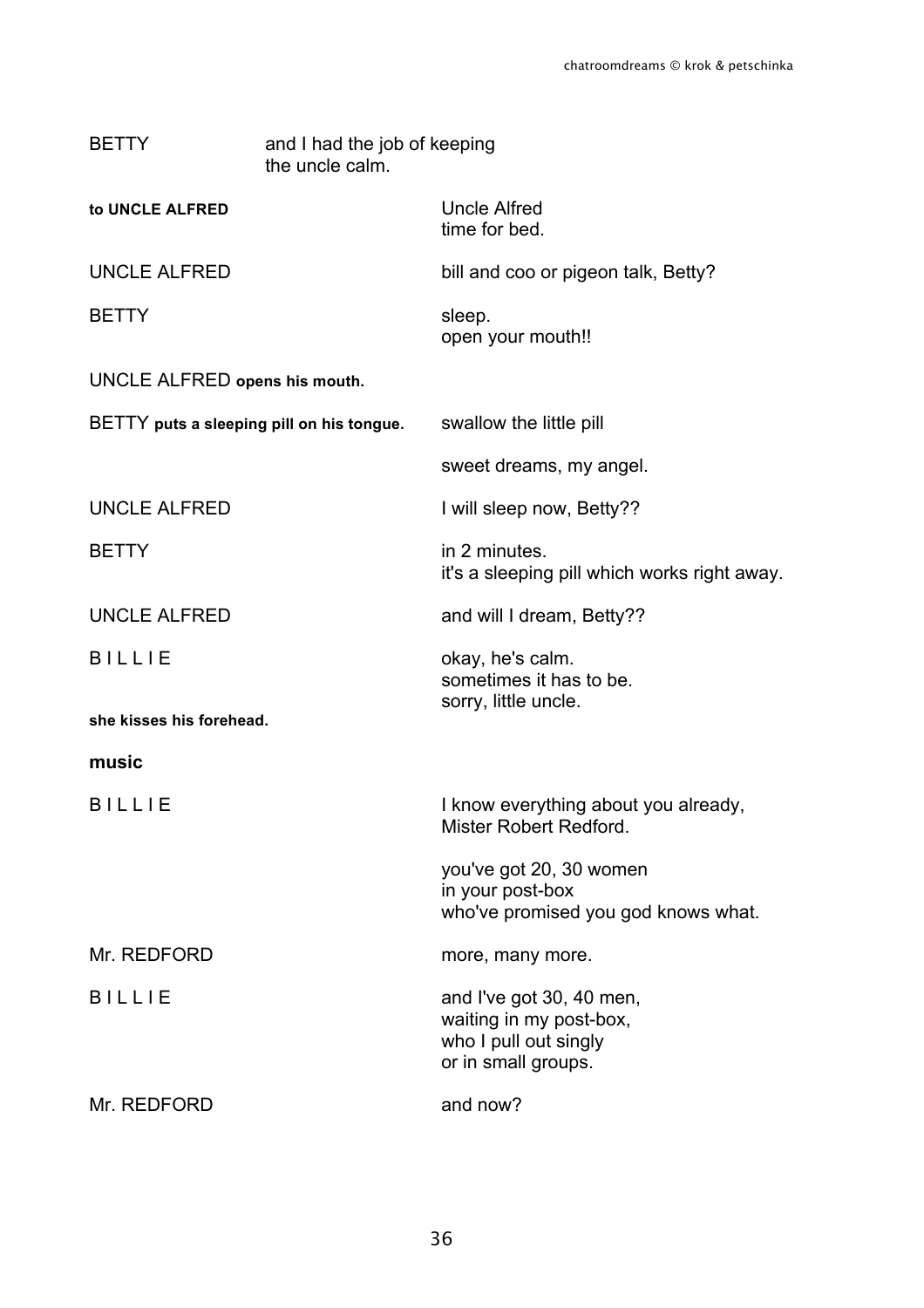| <b>BILLIE</b>       |                                | and you dream of a girl.<br>with a perfect body.<br>with a skin without a past.<br>dream of the delights<br>of endless grandstanding<br>and admiration. |
|---------------------|--------------------------------|---------------------------------------------------------------------------------------------------------------------------------------------------------|
|                     |                                | but you won't get that from me.<br>it's not on.<br>and you know it.                                                                                     |
| Mr. REDFORD         |                                | you took dancing lessons recently, no?!                                                                                                                 |
|                     |                                | you're an attractive woman,<br>and you know it.<br>but I don't feel any fire<br>when I embrace you!                                                     |
| <b>BILLIE</b>       |                                | oui, monsieur!<br>not only haven't I felt any fire,<br>but also no movement.                                                                            |
|                     |                                | and when I take this little chicken in my hand                                                                                                          |
| she grabs his cock. |                                |                                                                                                                                                         |
| Mr. REDFORD         |                                | oh lala, so direct!                                                                                                                                     |
| <b>BILLIE</b>       |                                | you say "no no no".                                                                                                                                     |
| <b>BILLIE</b>       | and I couldn't understand why. |                                                                                                                                                         |
| Mr. REDFORD         |                                | yes, it's  lovely                                                                                                                                       |
| <b>BILLIE</b>       | why doesn't he want that??     |                                                                                                                                                         |
| Mr. REDFORD         |                                | to be held like that.                                                                                                                                   |
| <b>BILLIE</b>       |                                | but it's not moving.                                                                                                                                    |
| Mr. REDFORD         |                                | but $\ldots$                                                                                                                                            |
| <b>BILLIE</b>       |                                | fell asleep?                                                                                                                                            |
| Mr. REDFORD         |                                | I feel no fire<br>when I hug you.                                                                                                                       |
| <b>BILLIE</b>       |                                | or died already?                                                                                                                                        |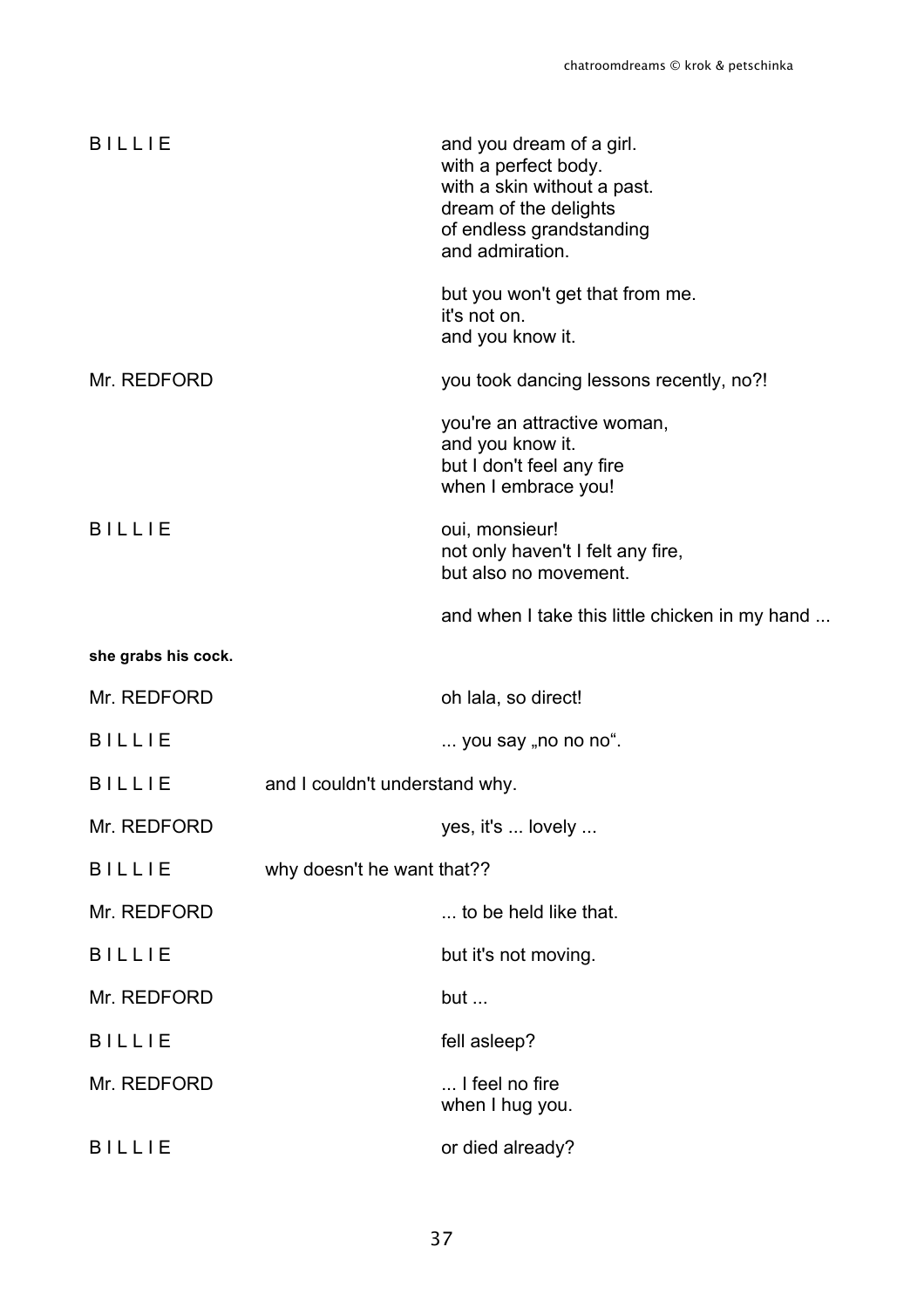| Mr. REDFORD   |                                                                                                                                                                                                                               | like I said:                                 |
|---------------|-------------------------------------------------------------------------------------------------------------------------------------------------------------------------------------------------------------------------------|----------------------------------------------|
| <b>BILLIE</b> |                                                                                                                                                                                                                               | as good as dead!                             |
| Mr. REDFORD   |                                                                                                                                                                                                                               | I feel no fire!                              |
| <b>BILLIE</b> | and then I take -<br>the second time he talks about fire -                                                                                                                                                                    |                                              |
| Mr. REDFORD   |                                                                                                                                                                                                                               | yes, it's nice, but                          |
| <b>BILLIE</b> | I take my<br>box of matches out of my pocket.                                                                                                                                                                                 |                                              |
| Mr. REDFORD   |                                                                                                                                                                                                                               | no fire.                                     |
| <b>BILLIE</b> | where I keep my tablets.                                                                                                                                                                                                      |                                              |
|               | and I tell him:<br>shut your eyes!!<br>I'll feed you fire.                                                                                                                                                                    |                                              |
| Mr. REDFORD   |                                                                                                                                                                                                                               | what kind of fire  is that?                  |
|               |                                                                                                                                                                                                                               |                                              |
| <b>BILLIE</b> |                                                                                                                                                                                                                               | no talking!<br>close your eyes and swallow!! |
|               | and then,<br>an hour later -<br>we've danced a bit.<br>I taught him the first tango steps. -<br>exactly after an hour,<br>this stuff you can really count on,<br>suddenly,<br>as he bows to me<br>I feel it:<br>there's fire. |                                              |
|               | and when I reach for him<br>with my hand<br>right in the embers                                                                                                                                                               |                                              |
| Mr. REDFORD   |                                                                                                                                                                                                                               | come on!!                                    |
| <b>BILLIE</b> |                                                                                                                                                                                                                               | kiss me!!                                    |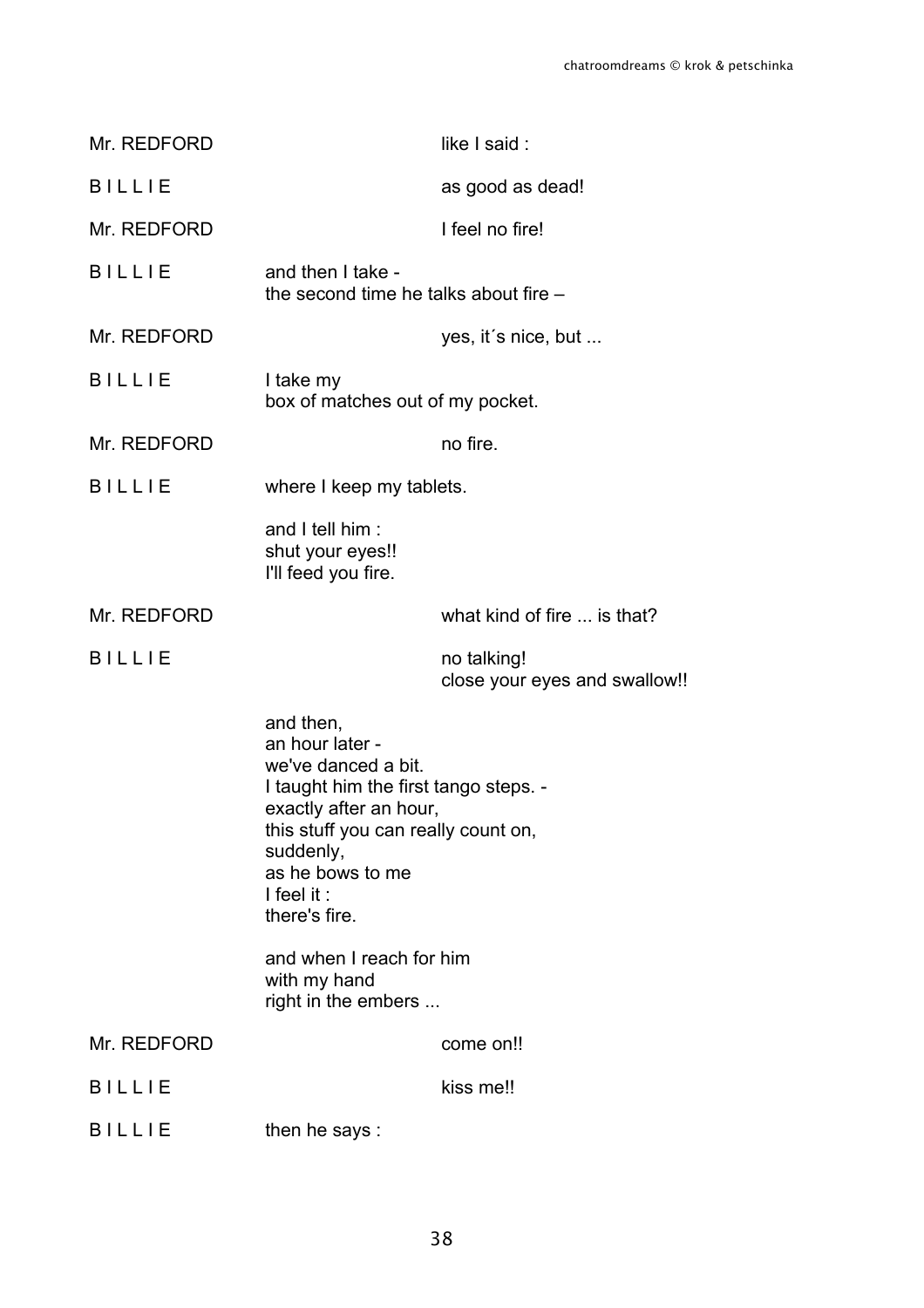| Mr. REDFORD   |                                                                                                                    | take everything off!!                                  |
|---------------|--------------------------------------------------------------------------------------------------------------------|--------------------------------------------------------|
| <b>BILLIE</b> | he says:                                                                                                           | come on bitch, I want you now!!                        |
| Mr. REDFORD   |                                                                                                                    | come on!!                                              |
| <b>BILLIE</b> |                                                                                                                    | kiss me!!                                              |
| Mr. REDFORD   |                                                                                                                    | take everything off!!                                  |
| <b>BILLIE</b> |                                                                                                                    | kiss me!!                                              |
| Mr. REDFORD   |                                                                                                                    | come on!!                                              |
| <b>BILLIE</b> |                                                                                                                    | just a second!                                         |
|               | I know,<br>I have to put out the lights.<br>sometimes light is the enemy of fire.                                  |                                                        |
| <b>BETTY</b>  | and the doorbell rings.<br>and I think:<br>oh f*ck.<br>who's that.<br>and again the bell $-$<br>the bell the bell. |                                                        |
|               | and I slip into the foyer<br>and look through the spy-hole.<br>and it's Martha.<br>Billie's eldest daughter.       |                                                        |
|               | and I think:<br>I'd better open,<br>rather than have this love-killing noise.                                      |                                                        |
| <b>MARTHA</b> |                                                                                                                    | is Mama here?                                          |
| <b>BETTY</b>  |                                                                                                                    | no!                                                    |
| <b>MARTHA</b> |                                                                                                                    | shit, I need somebody<br>to look after the little one! |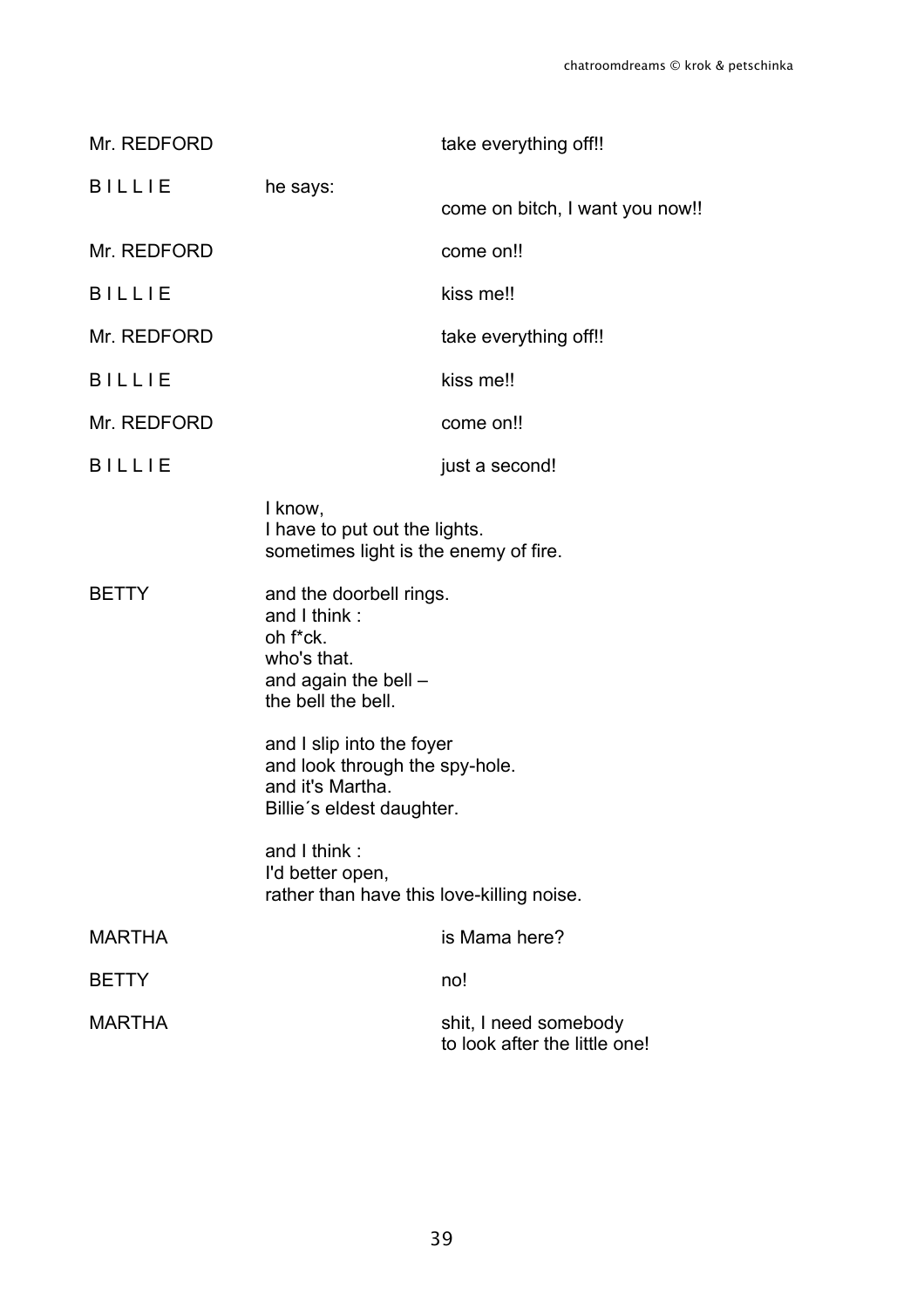| BILLIE laughs in the arms of Robert Redford                                                           |                                                                                                                                  |
|-------------------------------------------------------------------------------------------------------|----------------------------------------------------------------------------------------------------------------------------------|
| and in that moment she hears Billie laughing,<br>pushes me aside<br>and storms into the erotic scene. |                                                                                                                                  |
|                                                                                                       | oh pardon, mama,<br>I didn't know you had gentlemen callers<br>in the middle of the day;<br>can I leave the little one with you? |
| and naturally all the magic was gone.                                                                 |                                                                                                                                  |
|                                                                                                       | thank you!                                                                                                                       |
| and the man too.                                                                                      |                                                                                                                                  |
|                                                                                                       | who wants to be caught between two fronts?                                                                                       |
| with your trousers down!                                                                              |                                                                                                                                  |
| and the man is gone.<br>and I'm desperate.<br>and angry.                                              |                                                                                                                                  |
|                                                                                                       | I had to bring a bottle of wine from the cellar.                                                                                 |
| and we drank it.                                                                                      |                                                                                                                                  |
| and a second one.                                                                                     |                                                                                                                                  |
| Martha<br>lively.<br>happy.<br>takes the bottle<br>drinks.<br>sits.<br>sighs                          | and after three hours the daughter came back.                                                                                    |
|                                                                                                       | and I had two<br>beautiful hours with Anthony!                                                                                   |
|                                                                                                       | I'm delighted for you!<br>really delighted.                                                                                      |
|                                                                                                       | "this wine is good, wow!" says Martha, the daughter.                                                                             |
|                                                                                                       |                                                                                                                                  |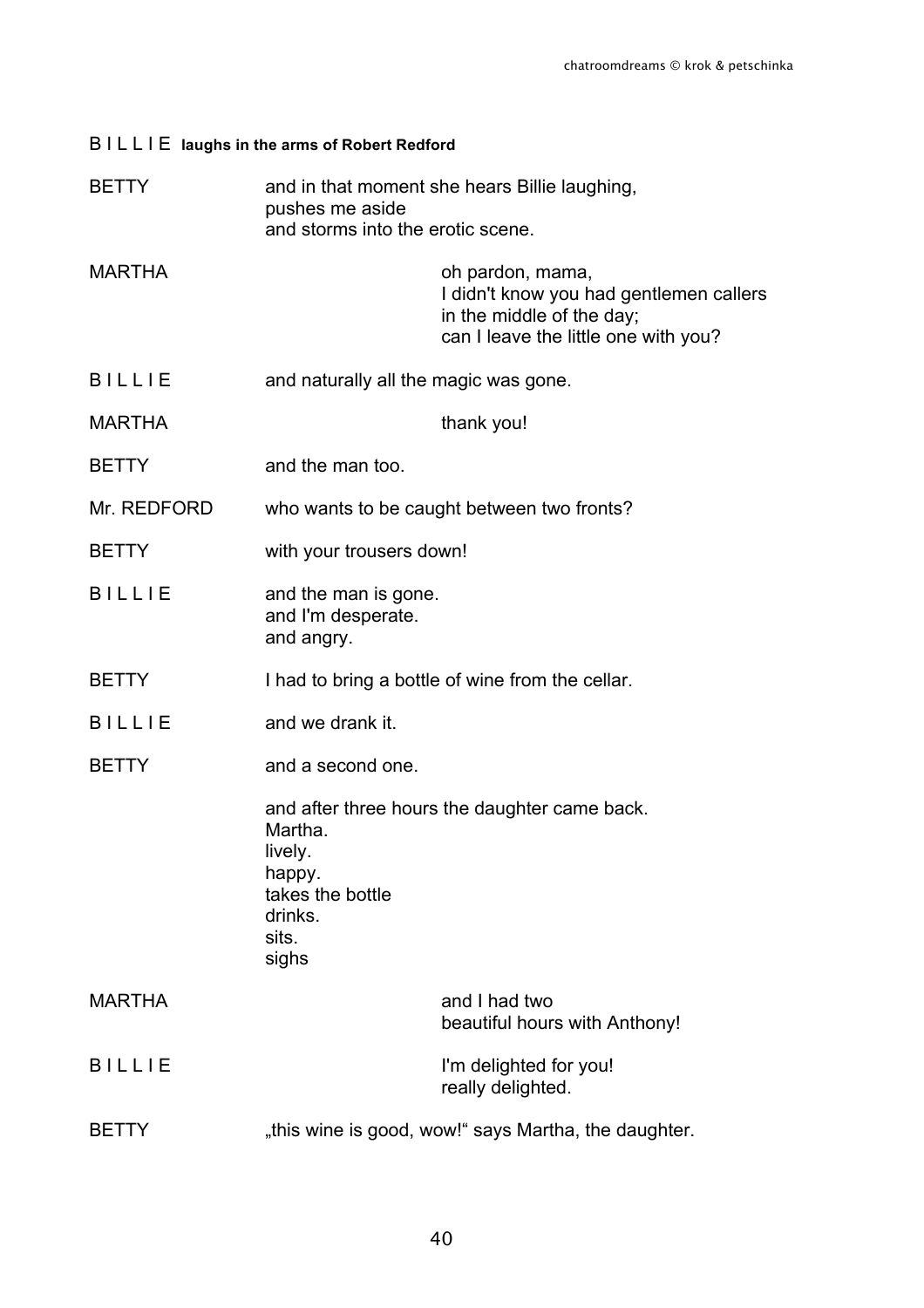| <b>MARTHA</b> |                                                                           | may I again?                                                                                              |
|---------------|---------------------------------------------------------------------------|-----------------------------------------------------------------------------------------------------------|
| <b>BILLIE</b> |                                                                           | 1996er Chateau Ducru - 96 Parker Points.                                                                  |
| <b>MARTHA</b> |                                                                           | may I again?                                                                                              |
| <b>BETTY</b>  | and then the impudence :                                                  |                                                                                                           |
| <b>MARTHA</b> |                                                                           | how's it going with men?                                                                                  |
| <b>BILLIE</b> |                                                                           | get out!                                                                                                  |
| <b>MARTHA</b> |                                                                           | you don't want to talk, mama?                                                                             |
|               |                                                                           | then I'll go!                                                                                             |
| <b>BETTY</b>  | and to me in the foyer she says:                                          |                                                                                                           |
| <b>MARTHA</b> |                                                                           | do you know what's going on?<br>how is she?                                                               |
| <b>BETTY</b>  |                                                                           | she goes to the mountains!<br>she goes to the movies.<br>she goes to her salsa lessons.<br>she meets men! |
| <b>MARTHA</b> |                                                                           | so everything's ok!                                                                                       |
| <b>BETTY</b>  | and leaves.                                                               |                                                                                                           |
| <b>MARTHA</b> |                                                                           | ciao!!                                                                                                    |
| <b>BETTY</b>  | and it's my lovely job to console Billie.<br>can I have something upbeat? |                                                                                                           |
|               |                                                                           | did she leave a sip for me, Billie?                                                                       |
| <b>BILLIE</b> |                                                                           | bring another bottle from the cellar.                                                                     |
| <b>BETTY</b>  |                                                                           | was she always so so  sensitive?                                                                          |
| <b>BILLIE</b> |                                                                           | who?                                                                                                      |
| <b>BETTY</b>  |                                                                           | daughter number one.                                                                                      |
| <b>BILLIE</b> |                                                                           | daughter number one<br>is not the problem.                                                                |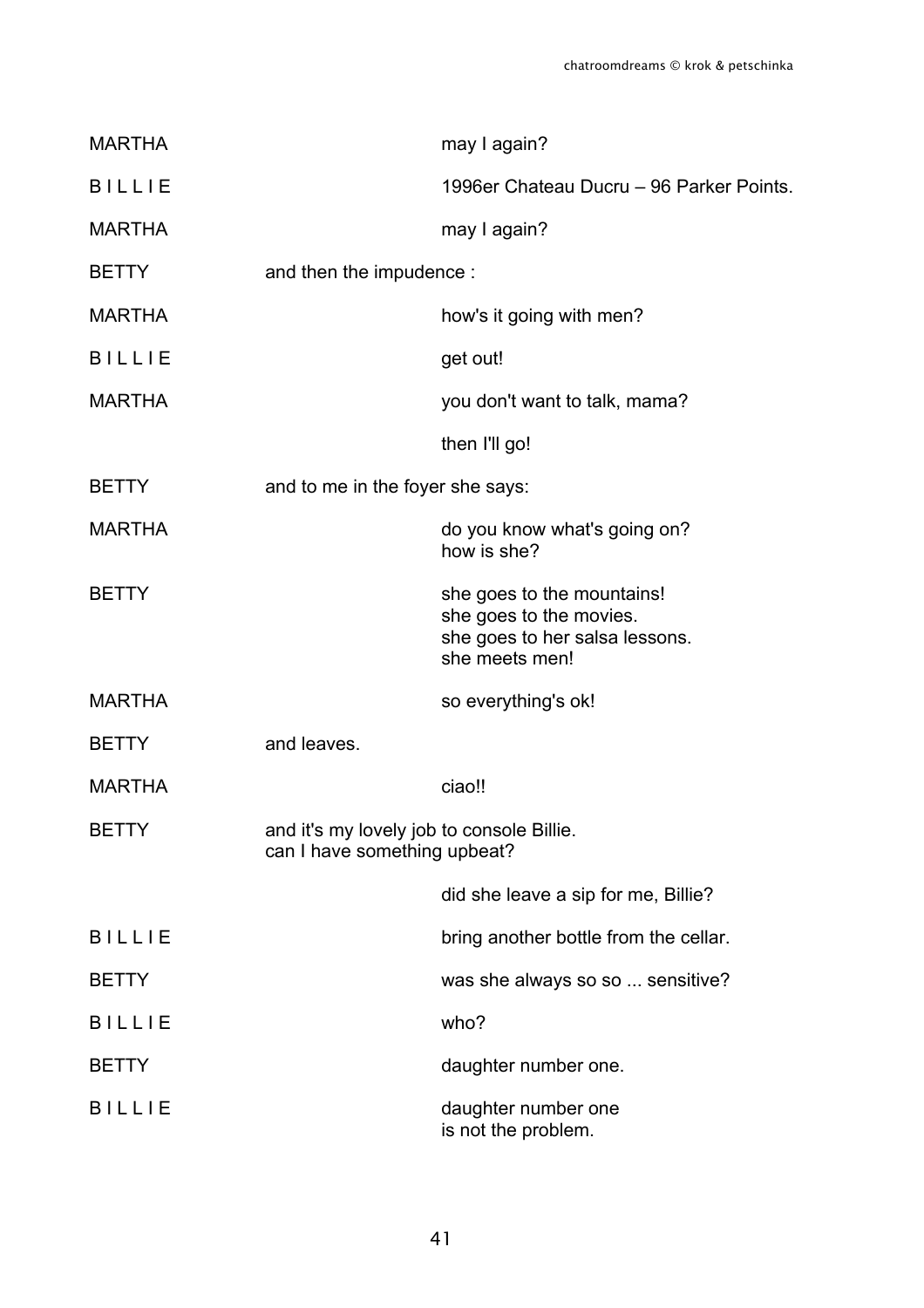| <b>BETTY</b>              | who is?                                                                                                                                 |
|---------------------------|-----------------------------------------------------------------------------------------------------------------------------------------|
| <b>BILLIE</b>             | I do my best and it doesn't work.                                                                                                       |
| <b>UNCLE ALFRED</b>       | are we already dead, Betty?!                                                                                                            |
| <b>BETTY</b> to the UNCLE | yes.                                                                                                                                    |
| <b>BETTY</b> to Billie    | then buy it!                                                                                                                            |
| <b>BILLIE</b>             | what?                                                                                                                                   |
| <b>BETTY</b>              | SEX!                                                                                                                                    |
| <b>BILLIE</b>             | me?                                                                                                                                     |
| <b>BETTY</b>              | why not?!                                                                                                                               |
| <b>BILLIE</b>             | because I'd never do that!!                                                                                                             |
| <b>BETTY</b>              | but you buy<br>caviar champagne<br>expensive theater tickets CDs autos pearl necklaces.<br>all that you can't have<br>but want to have! |
| <b>UNCLE ALFRED</b>       | death and life are the same, Betty?                                                                                                     |
| <b>BETTY</b> to the UNCLE | for a lot of people.                                                                                                                    |
| <b>BILLIE</b>             | but it's embarrassing<br>if I pay a young man for it,<br>for him to  kiss me and                                                        |
| <b>BETTY</b>              | it's only a holiday from life!<br>and there are different laws for holidays!                                                            |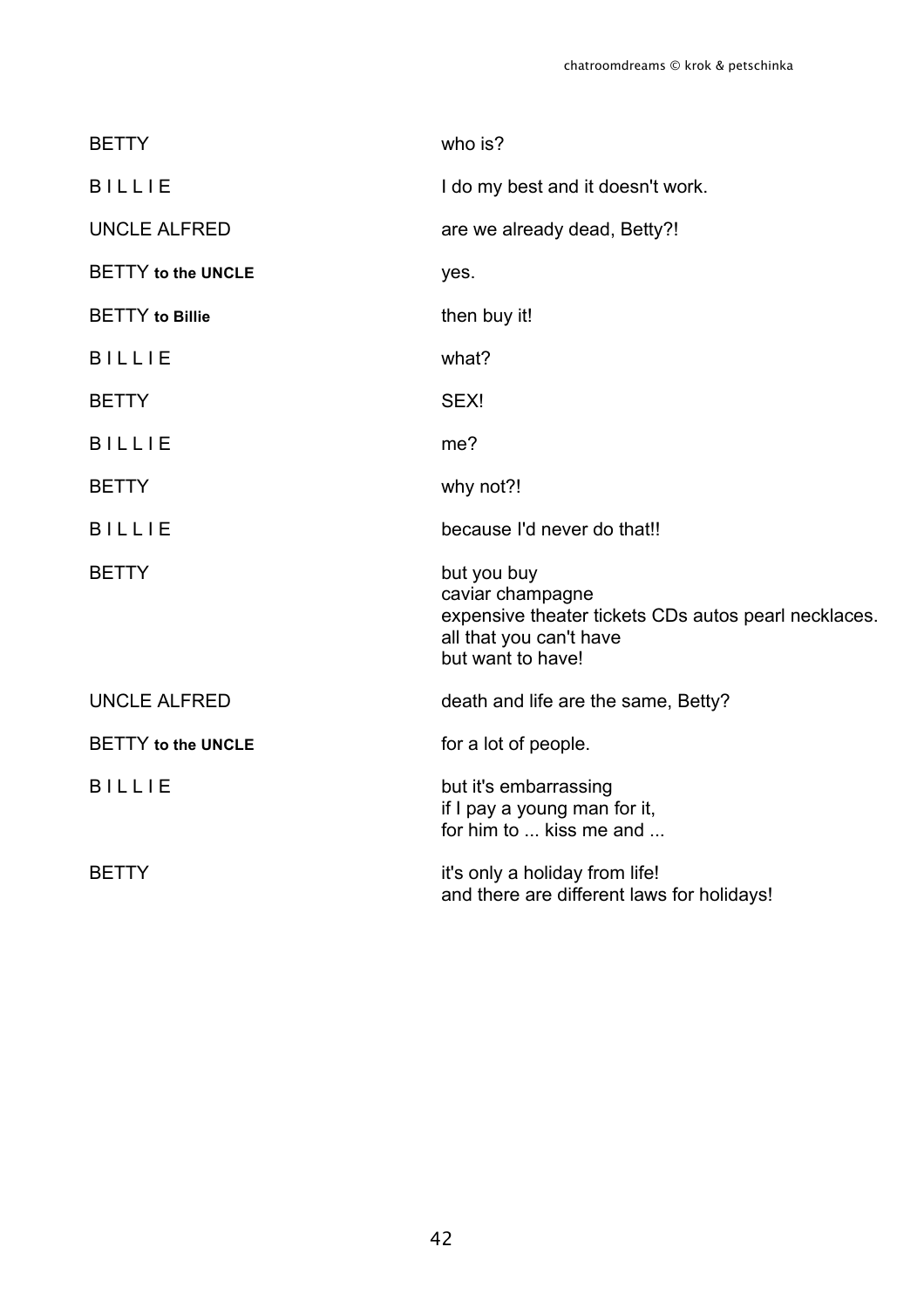# 14 THE MEN AT THE POOL

| <b>ONKEL ALFRED</b>          | I also want to go to the big pool, Betty.                                                                       |
|------------------------------|-----------------------------------------------------------------------------------------------------------------|
| <b>BETTY</b>                 | to those men over there?                                                                                        |
| <b>ONKEL ALFRED</b>          | with my fishing rod, Betty.                                                                                     |
| <b>BETTY</b>                 | then let's do it.                                                                                               |
|                              | hi!<br>can I leave my uncle for an hour<br>with you by the pool?                                                |
| Mr. REDFORD                  | your uncle?                                                                                                     |
| <b>ONKEL ALFRED</b>          | let's see if I feel a bite today, Betty!                                                                        |
| THE DANCER                   | what happened to the poor guy?                                                                                  |
| <b>BETTY</b>                 | tried to take his own life.                                                                                     |
| THE DANCER                   | and how?                                                                                                        |
| <b>BETTY</b>                 | with a captive bolt pistol.                                                                                     |
| THE DANCER                   | a what??                                                                                                        |
| <b>BETTY</b>                 | his brother was a butcher.<br>and he was drunk<br>and he got into his brother's old slaughterhouse<br>and there |
| <b>THE DANCER</b>            | horrible.                                                                                                       |
| <b>REDFORD</b>               | prepares the captive bolt pistol<br>and bang?!                                                                  |
| <b>BETTY</b>                 | three years ago.<br>how old were we then, Alfred?                                                               |
| UNCLE ALFRED starts singing. |                                                                                                                 |
| <b>BILLIE</b>                | 75.                                                                                                             |
| THE DANCER                   | does one know why?                                                                                              |
|                              |                                                                                                                 |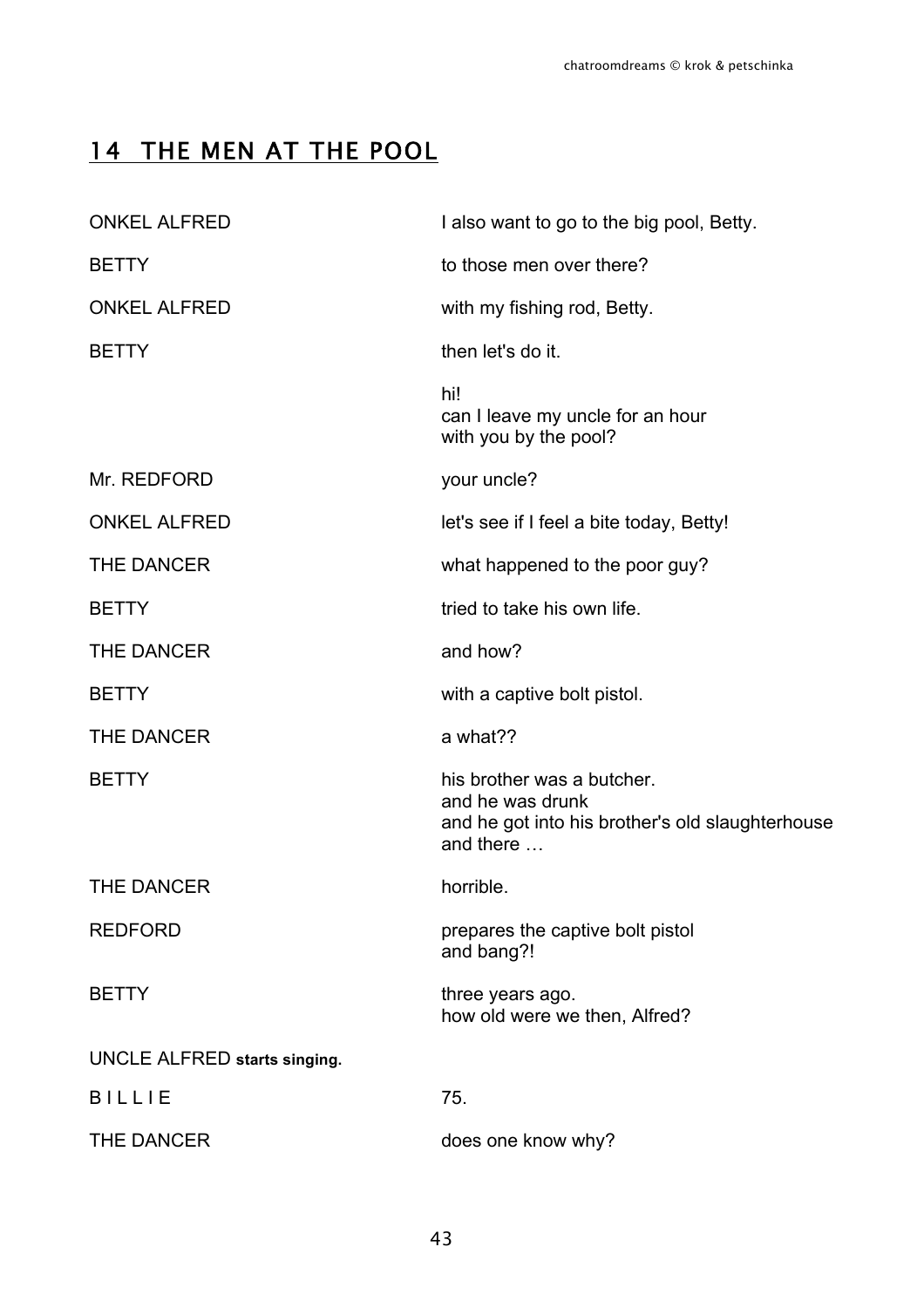| <b>BETTY</b> to the UNCLE         | why?<br>why the captive bolt pistol, Alfred?                                                                                                   |
|-----------------------------------|------------------------------------------------------------------------------------------------------------------------------------------------|
|                                   | one knows<br>but doesn't tell us!!                                                                                                             |
|                                   | so I can leave him with you                                                                                                                    |
| Mr. REDFORD                       | sure                                                                                                                                           |
| <b>DER TÄNZER</b>                 | yeah                                                                                                                                           |
| <b>ONKEL ALFRED keeps singing</b> |                                                                                                                                                |
| Mr. REDFORD                       | when I put a small ad in the<br>partner-exchange on internet,<br>then I don't seek a woman for SEX.<br>I look for a woman for her heart.       |
| TIGER <sub>60</sub>               | me too, of course.                                                                                                                             |
| <b>UNCLE ALFRED</b>               | I already have one of those, Betty.<br>and now I'm fishing for a sea monster!                                                                  |
| Mr. REDFORD                       | for years now, I carry my SEX<br>to the professionals of the "royal-eros-club!"                                                                |
| TIGER <sub>60</sub>               | oh yeah?                                                                                                                                       |
| Mr. REDFORD                       | I've finished with the amateurs<br>and the experiments.                                                                                        |
|                                   | in the club,<br>I'm a known quantity<br>they bow when I arrive.<br>it's polite, discrete.<br>I ring up,<br>say:<br>"I'll be there in an hour!" |
| <b>UNCLE ALFRED</b>               | will I also come in an hour, Betty!!                                                                                                           |
| Mr. REDFORD                       | and for two or three hours I'm allowed to<br>forget that I'm 65.                                                                               |
| TIGER <sub>60</sub>               | does the peruvian root work that long?                                                                                                         |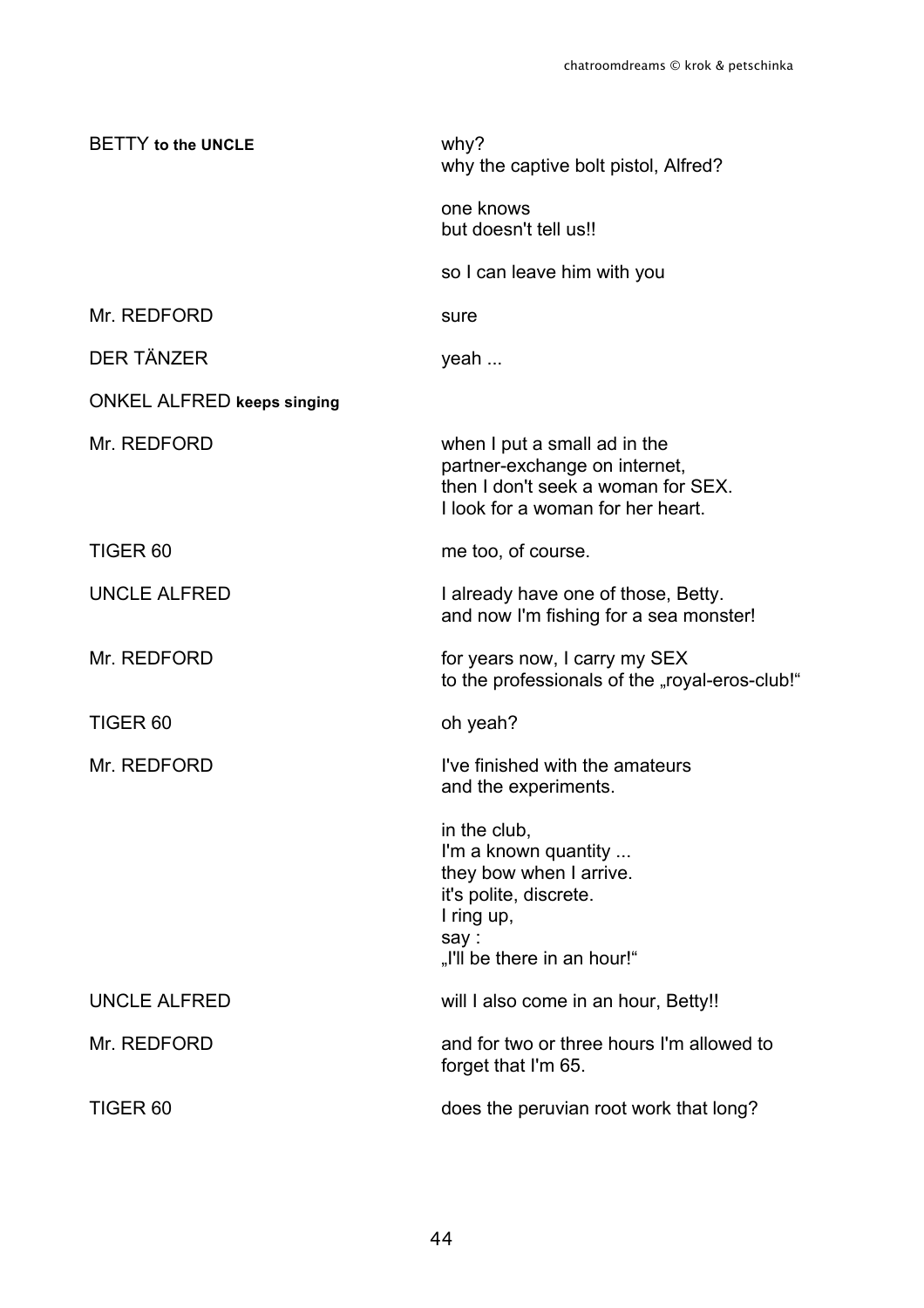| Mr. REDFORD         | for me exactly two hours.                                                                                                                |
|---------------------|------------------------------------------------------------------------------------------------------------------------------------------|
| TIGER <sub>60</sub> | I never tried it.                                                                                                                        |
| Mr. REDFORD         | I'll give you a box<br>just a moment.                                                                                                    |
| <b>UNCLE ALFRED</b> | I want one of that peruvian root too, Betty!                                                                                             |
| TIGER <sub>60</sub> | and when the box is empty?                                                                                                               |
| Mr. REDFORD         | then you go to your doctor and say<br>I want one of these.                                                                               |
| TIGER <sub>60</sub> | and that's exactly what I can't do.                                                                                                      |
| <b>THE DANCER</b>   | me neither.                                                                                                                              |
| Mr. REDFORD         | why?<br>when your eyesight diminishes,<br>you also go to the doctor.<br>he tests you, prescribes glasses.<br>and the problem disappears. |
| <b>UNCLE ALFRED</b> | I've also disappeared, Betty!                                                                                                            |
| <b>B ETTY</b>       | yes. definitively.                                                                                                                       |
| TIGER <sub>60</sub> | and it's not embarrassing<br>to go twice a week<br>to the royal-eros-club?                                                               |
| Mr. REDFORD         | longing and masturbation are embarrassing!<br>but not the royal-eros-club.                                                               |
| THE DANCER          | I agree with that.                                                                                                                       |
| Mr. REDFORD         | diamonds are not embarrassing.<br>only expensive!!                                                                                       |
| TIGER <sub>60</sub> | all the same you swim around in the net.<br>looking for  what?                                                                           |
| Mr. REDFORD         | sure, because my heart is seeking another heart!                                                                                         |
| TIGER <sub>60</sub> | it's the same with me                                                                                                                    |
|                     |                                                                                                                                          |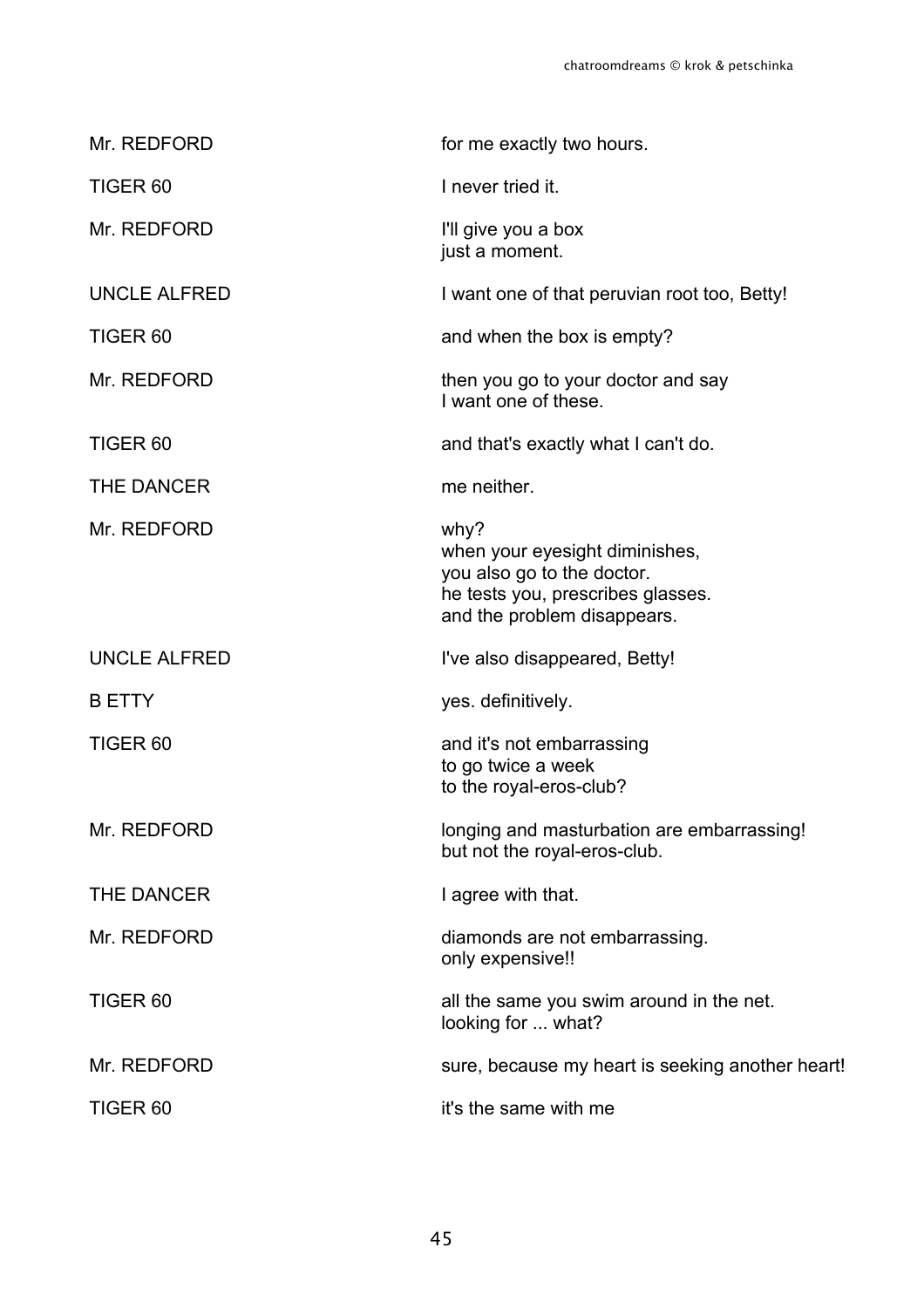| Mr. REDFORD | unfortunately this lady - BILLIE<br>confuses the heart with lust.<br>and is unsatisfied when someone loves her. |
|-------------|-----------------------------------------------------------------------------------------------------------------|
|             | she also wants SEX.                                                                                             |
| TIGER 60    | embarrassing!! at her age.                                                                                      |
| THE DANCER  | very embarrassing!                                                                                              |
| Mr. REDFORD | embarrassing for her and me!                                                                                    |

### 15 BILLIE UNPLUGGED

B I L L I E after all these experiences I thought : thanks. I delete them all at once.

> I just pull the plug like for a life-support machine.

ETERNAL LOVE DOT COM thanks!!

and it was like a deliverance.

suddenly you know : that everything said was only NONSENSE. and you unsubscribe. and you feel YES YES YES! now you're free of it!!!

but then suddenly this feeling of emptiness.

you come home after a lovely evening with your women friends and you look to see, if somebody's left a message.

and then after unsubscribing ... I didn't only unsubscribe, I packed the computer away in its old box. I wanted absolutely nothing more to do with it all! –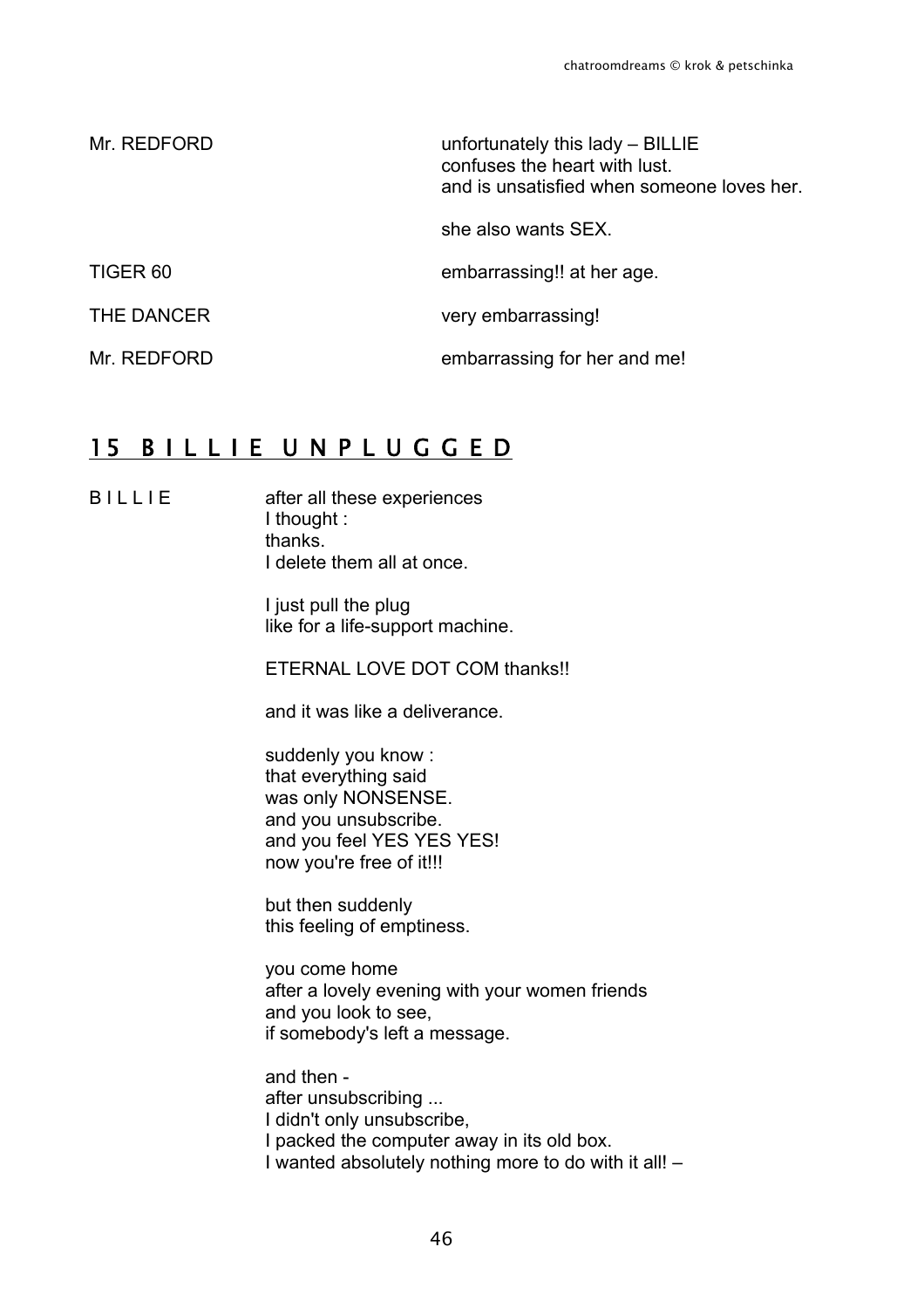B I L L I E but then you get home and there's only the empty flat.

> and the illusion, the beautiful sweet illusion, that now THE MAN might have made contact and this illusion comes visiting more than once.

it was like a WG comrade, this illusion.

and then you're standing there. you take your violin again in your hand. and think I might as well ... play. rather than cry.

Uncle Alfred says in such a case "with a bottle in your hand. you come softly through the wall!"

Uncle Alfred was often drunk. very often.

### UNCLE ALFRED **50 yoers ago**

**he sings**

B I L L I E and I sat for him. and he walk up and down.

> all along the canvas. with a bottle in his hand.

I could try that. pace up and down around the canvas. but which one?

what is my canvas?

my canvas?

two words. fucking hard.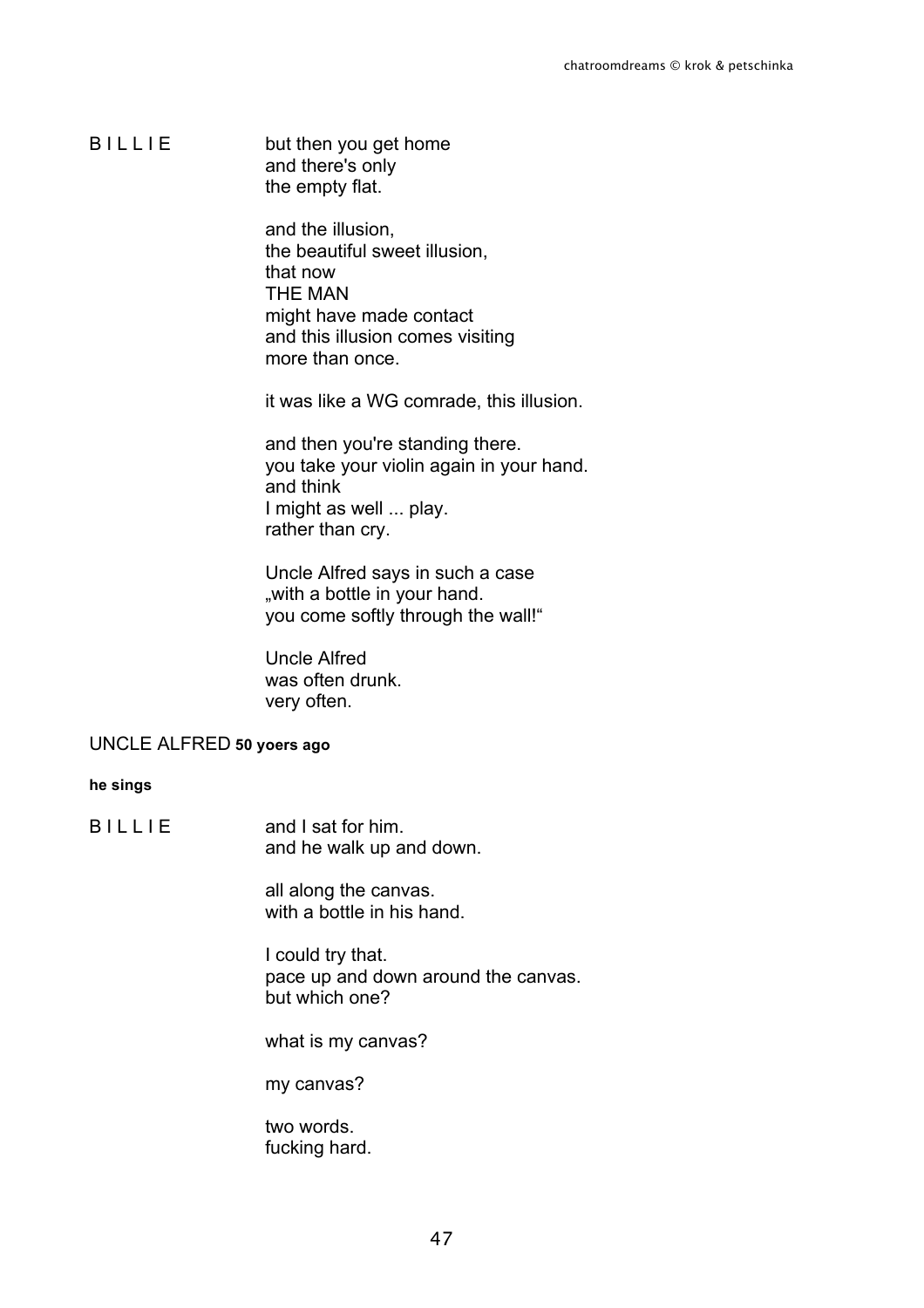UNCLE ALFRED **50 yoers ago** just start.

start. and if It goes wrong, start again.

and if it goes wrong again ... start again.

# 16 THE PRIVATE MUSEUM AND A PHONE CALL

BETTY and then Billie gets up the heart and goes down to her private museum. in the storehouse where her old earliest desires are stored.

> trunks full of longing. records. silk stockings. ball gowns. jars full of preserved wishes. dreams. designs for a lifetime.

| $BILLLIE$ takes a jar and reads. | oh that  I remember<br>Td like to travel!" 7.5.61                              |
|----------------------------------|--------------------------------------------------------------------------------|
| she takes another jar and reads. | or this, listen.<br>"I'd love to give the world<br>a kick in the arse!" 5.4.66 |
| <b>BETTY</b>                     | shall I take it out of the cupboard for you?                                   |
| <b>BILLIE</b>                    | no no, I don't have the right shoes for it!                                    |
| she takes a jar and reads.       | "I'd love to fly. flying!" 2.5.70                                              |
| <b>BETTY</b>                     | here's a beautiful jar!                                                        |
| <b>BILLIE</b>                    | give it to me.                                                                 |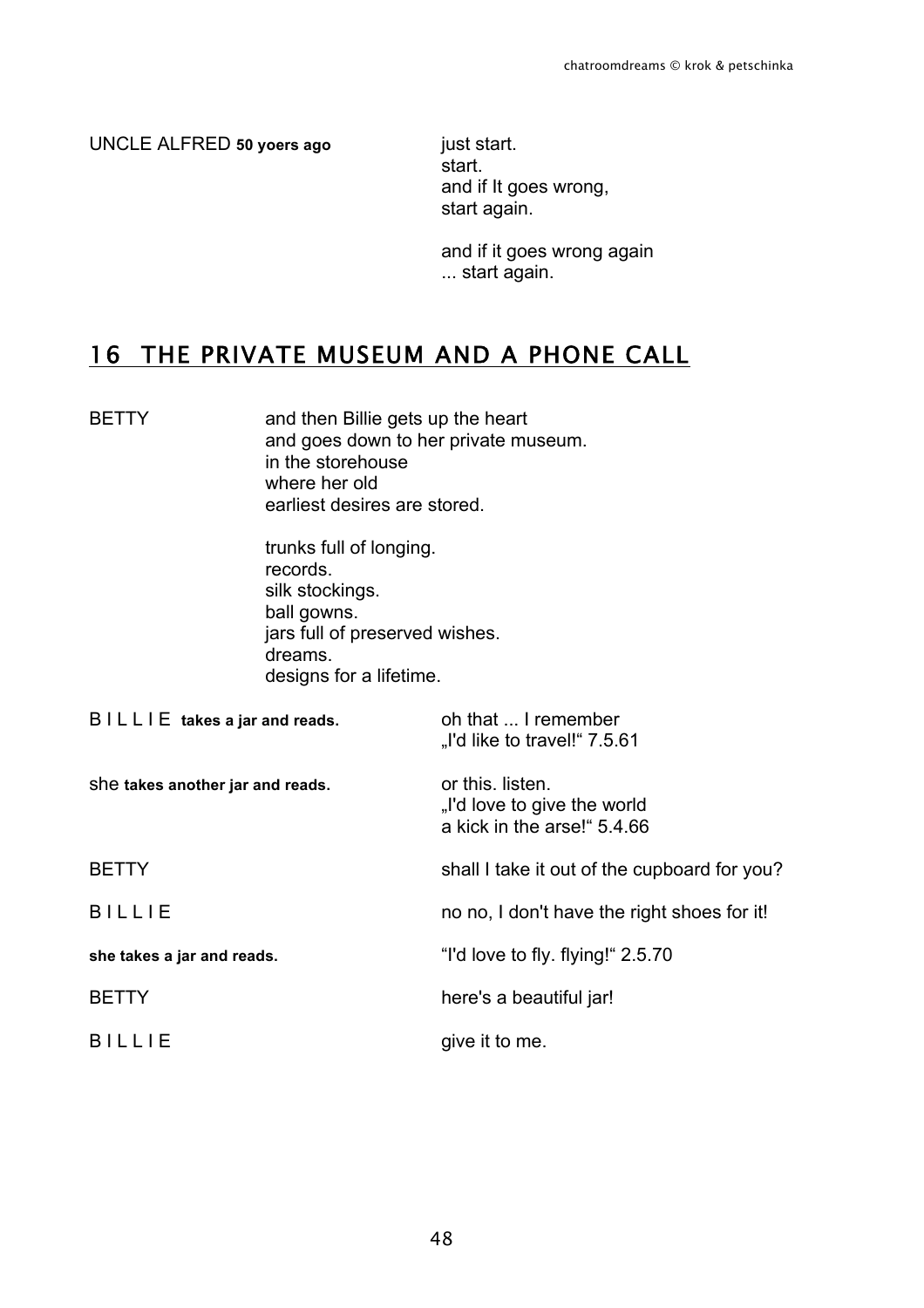| <b>BILLIE</b>              |                                                                                                                                                                                                                                                                                                          |
|----------------------------|----------------------------------------------------------------------------------------------------------------------------------------------------------------------------------------------------------------------------------------------------------------------------------------------------------|
| she takes a jar and reads. | "if I could<br>and if I were sure<br>I really wanted it ",<br>oh this writing from that time<br>"then I'd love to just shove off<br>shove off and never come back!<br>credit card in my bra<br>and off to italy.<br>and then to sardinia.<br>where my blood runs<br>when a man only looks at me!" 6.3.74 |
| <b>BETTY</b>               | that's a beautiful jar!                                                                                                                                                                                                                                                                                  |
| mobile telephone rings     |                                                                                                                                                                                                                                                                                                          |
| <b>BILLIE</b>              | hello?<br>who?<br>yes, that's me. Billie! yes.                                                                                                                                                                                                                                                           |
|                            | in an hour?<br>that's  a bit  too quick for me.<br>I have                                                                                                                                                                                                                                                |
| to Betty                   | can you look after Uncle?                                                                                                                                                                                                                                                                                |
| <b>BETTY</b>               | it's my day off.                                                                                                                                                                                                                                                                                         |
| <b>BILLIE</b>              | you have to make an exception. please!!!                                                                                                                                                                                                                                                                 |
| <b>BETTY</b>               | ok.                                                                                                                                                                                                                                                                                                      |
| BILLIE into the telephone  | where?<br>in the RIO-bar!<br>yes, I know it. right. sure.<br>I'll be there!! see you soon.                                                                                                                                                                                                               |
| to Betty                   | he's<br>he's 35<br>saw my photo<br>in the chat room<br>and wants to have an experience<br>with an older, riper woman!                                                                                                                                                                                    |
| <b>BETTY</b>               | ok then throw yourself into the lion's den!                                                                                                                                                                                                                                                              |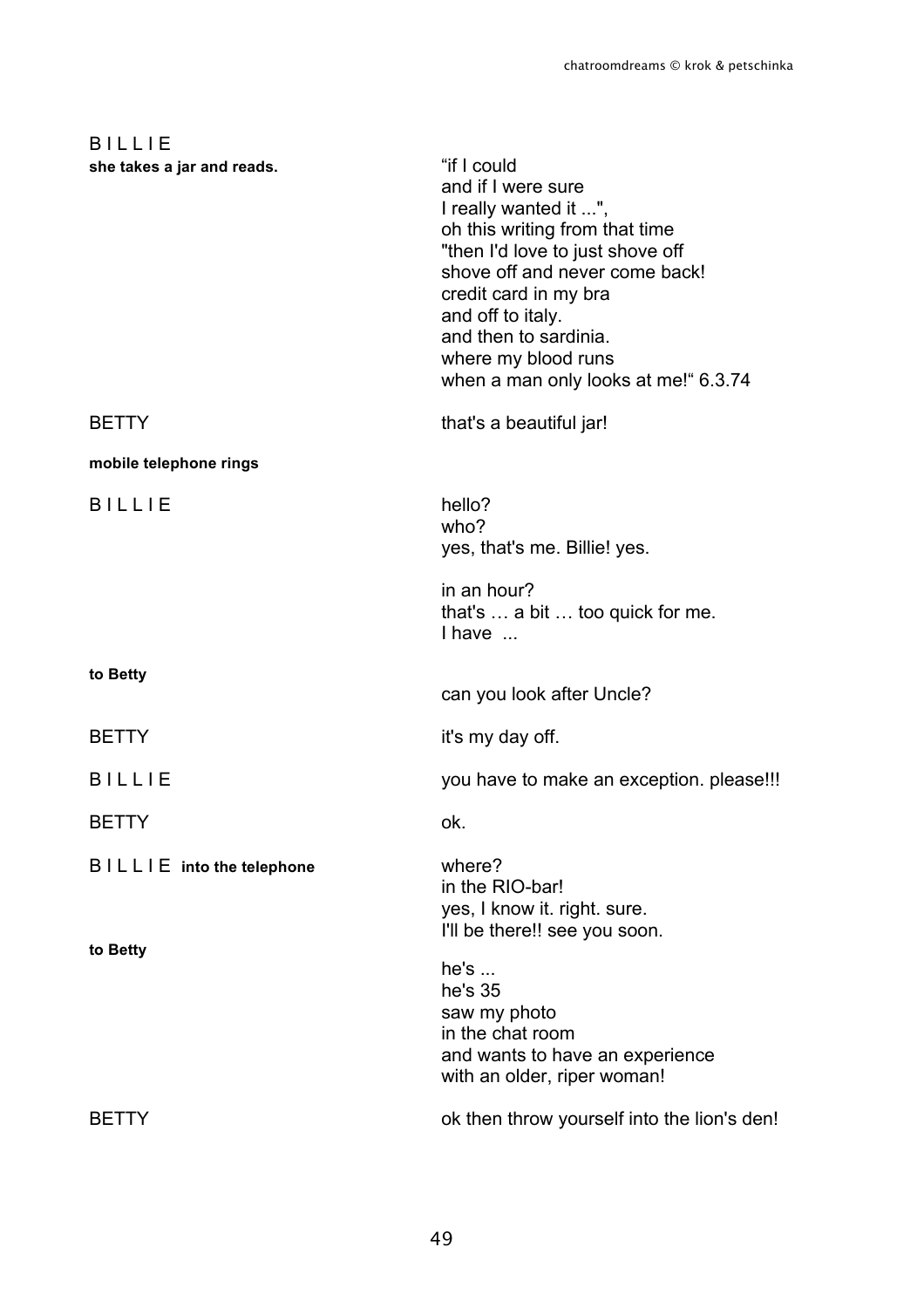| BILI I F                        |                                       | and  when Alfred wakes,<br>he'll be hungry                              |
|---------------------------------|---------------------------------------|-------------------------------------------------------------------------|
| <b>BETTY</b>                    |                                       | not only for food, I know.                                              |
| <b>BILLIF</b>                   |                                       | give him a kiss from me<br>and tell him<br>I'll be back around midnight |
| BE LTY                          | and she rummages in her clothes trunk |                                                                         |
| music from the movie casablanca |                                       |                                                                         |
|                                 | and she                               |                                                                         |

|                 | comes out looking like<br>ingrid bergman<br>in casablanca |                                                                           |
|-----------------|-----------------------------------------------------------|---------------------------------------------------------------------------|
| <b>BILLIE</b>   |                                                           | and?                                                                      |
| <b>BETTY</b>    |                                                           | nice, but  dangerous.                                                     |
| <b>BILLIE</b>   |                                                           | why dangerous?                                                            |
| <b>BETTY</b>    |                                                           | because he won't know what to say<br>if you overwhelm him as a film diva. |
| arabic music    |                                                           |                                                                           |
| <b>BETTY</b>    |                                                           | not your daughter's burka!                                                |
| japanese music  |                                                           |                                                                           |
| <b>BETTY</b>    |                                                           | I don't believe in the geisha                                             |
| egyptian music  |                                                           |                                                                           |
| <b>BETTY</b>    |                                                           | aphrodite?<br>I wouldn't                                                  |
| classical music |                                                           |                                                                           |
| <b>BETTY</b>    |                                                           | really?<br>you think so?<br>so classical<br>so completely naked?          |
|                 |                                                           | how old is he? 35<br>then try something trashy.                           |